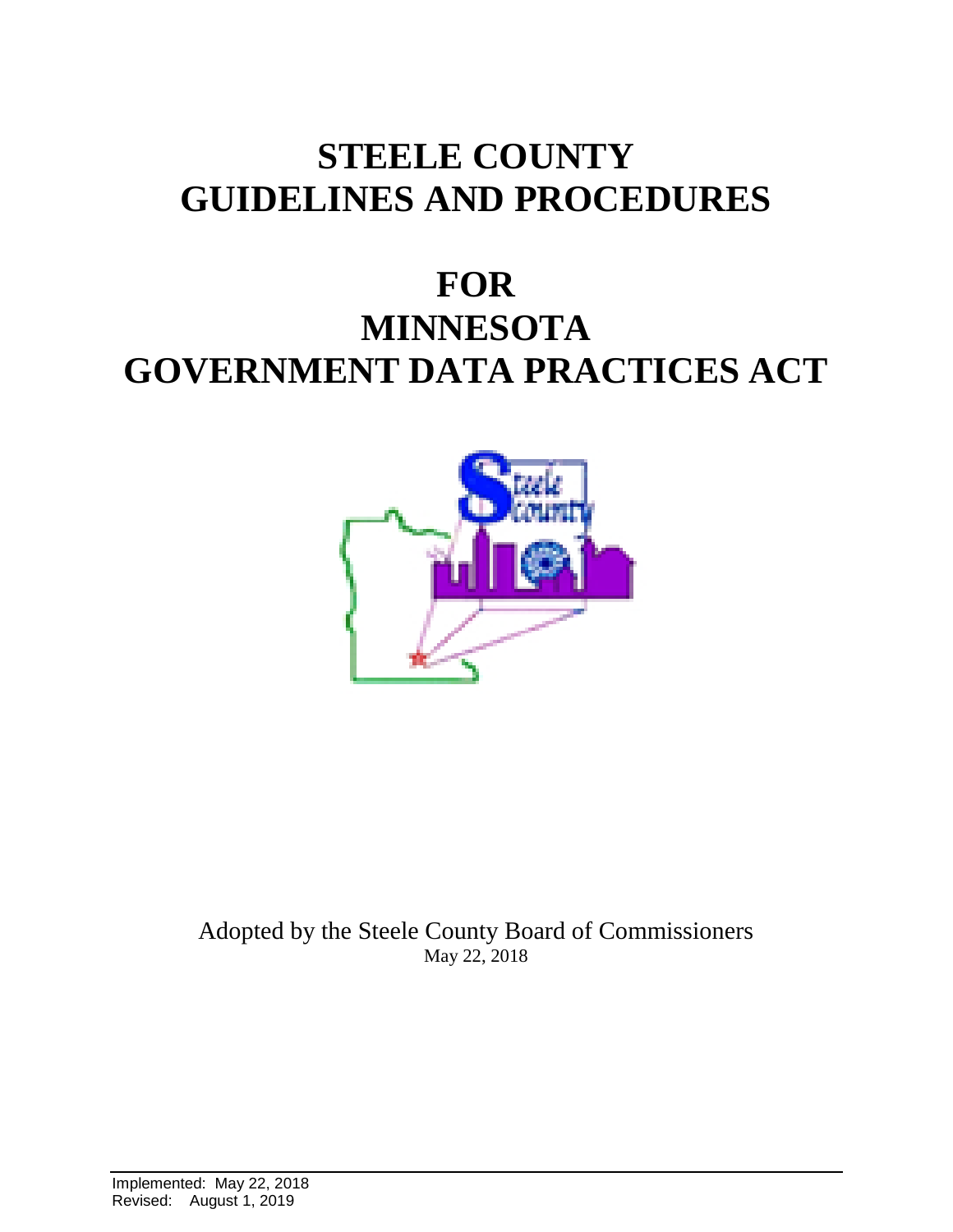# **MINNESOTA GOVERNMENT DATA PRACTICES ACT**

# **Table of Contents**

| L    |                                  |                                                         |
|------|----------------------------------|---------------------------------------------------------|
| Ш.   |                                  |                                                         |
|      |                                  | B. Public, Nonpublic, or Protected Nonpublic            |
| III. |                                  |                                                         |
|      | А.<br>B.                         | Requests for Data on Individuals by the Data            |
|      | C.<br>D.                         | Requests for Government Data by Other                   |
|      | Ε.                               | How Data Practices Applies to Contractual Licensing and |
| IV.  |                                  |                                                         |
|      | Α.<br>B.<br>C.<br>D.<br>Ε.<br>F. |                                                         |
| V.   |                                  |                                                         |
| VI.  |                                  |                                                         |
|      | Α.<br>B.<br>C.                   |                                                         |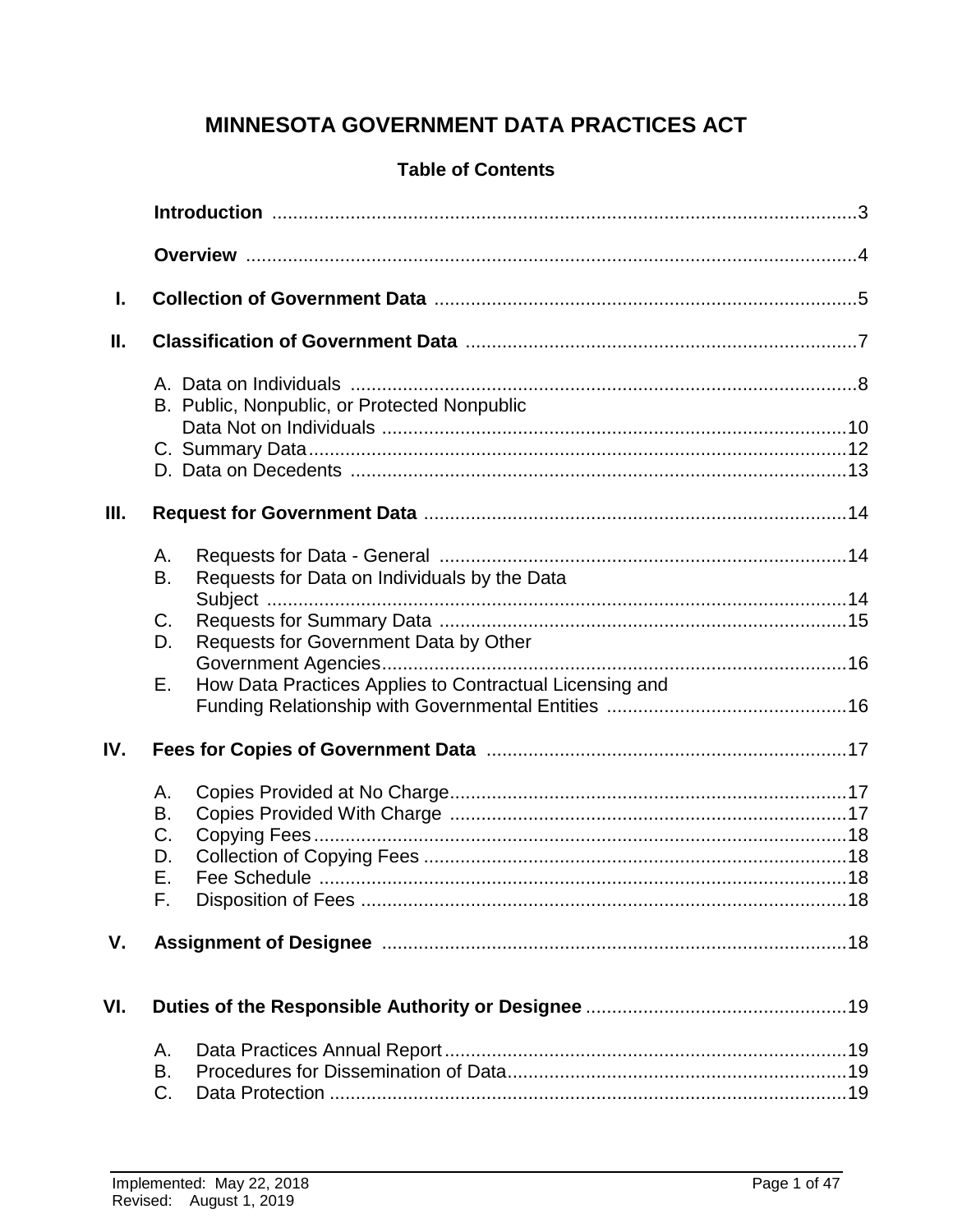| VII.  |                      |                                                                  | .20 |
|-------|----------------------|------------------------------------------------------------------|-----|
|       | А.<br>В.             |                                                                  |     |
| VIII. |                      |                                                                  |     |
|       | Α.<br>В.<br>C.<br>D. | Procedures for Complying with Data Requests from an Individual25 |     |
|       | Е.                   |                                                                  |     |
| IX.   |                      |                                                                  |     |
| Χ.    |                      |                                                                  | .27 |

# **FORMS, INSTRUCTIONS and DATA PRACTICES NOTICE**

| <b>Appendix B</b> |  |
|-------------------|--|
| <b>Appendix C</b> |  |
| <b>Appendix D</b> |  |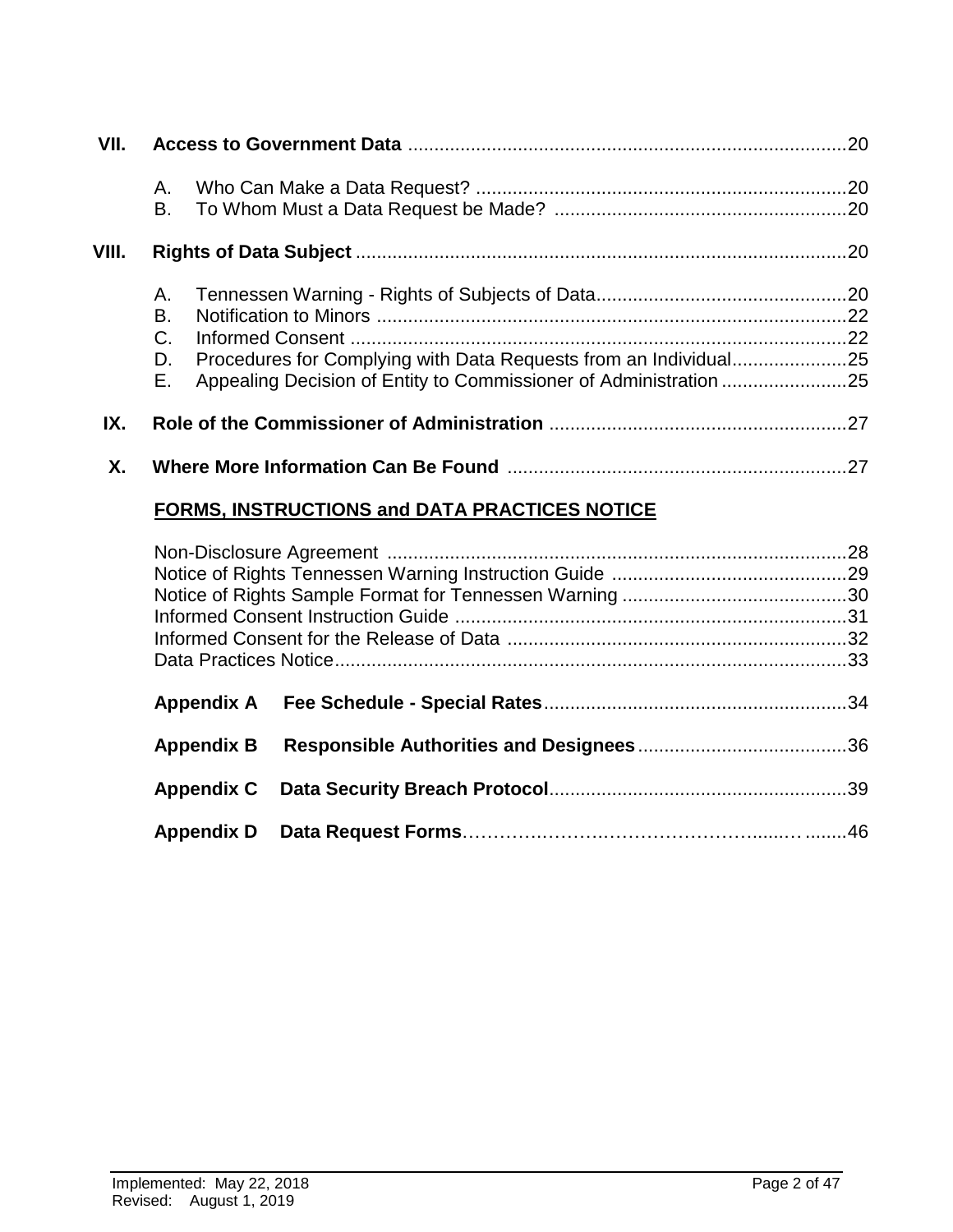### **MINNESOTA GOVERNMENT DATA PRACTICES ACT**

#### *Introduction*

These guidelines and procedures provide assistance to Steele County staff in complying with those portions of the MGDPA that relate to *access to government data*  and to the *rights of data subjects*.

The access provisions and rights are:

- The presumption is all government data is public unless classified as not public by state or federal statute or other legal authority;
- The right of any person to know what types of data are collected by Steele County about that person and how that data is classified;
- The right of any person to inspect at no charge data classified as public at reasonable times and places subject to reasonable charges that may be imposed as authorized by Minn. Stat. 13.03, subd. 3(c) for searching for and retrieving the data;
- The right of any person to have data reasonably explained in an understandable way;
- The right of any person to get copies of government data at a reasonable cost;
- The right of any person to an appropriate and reasonably prompt response from Steele County when exercising these rights;
- The right of any person to be informed of the authority by which Steele County denies access to government data; and
- The right to be reasonably notified consistent with this policy if not public data concerning the person is subject to a breach of the security of the data.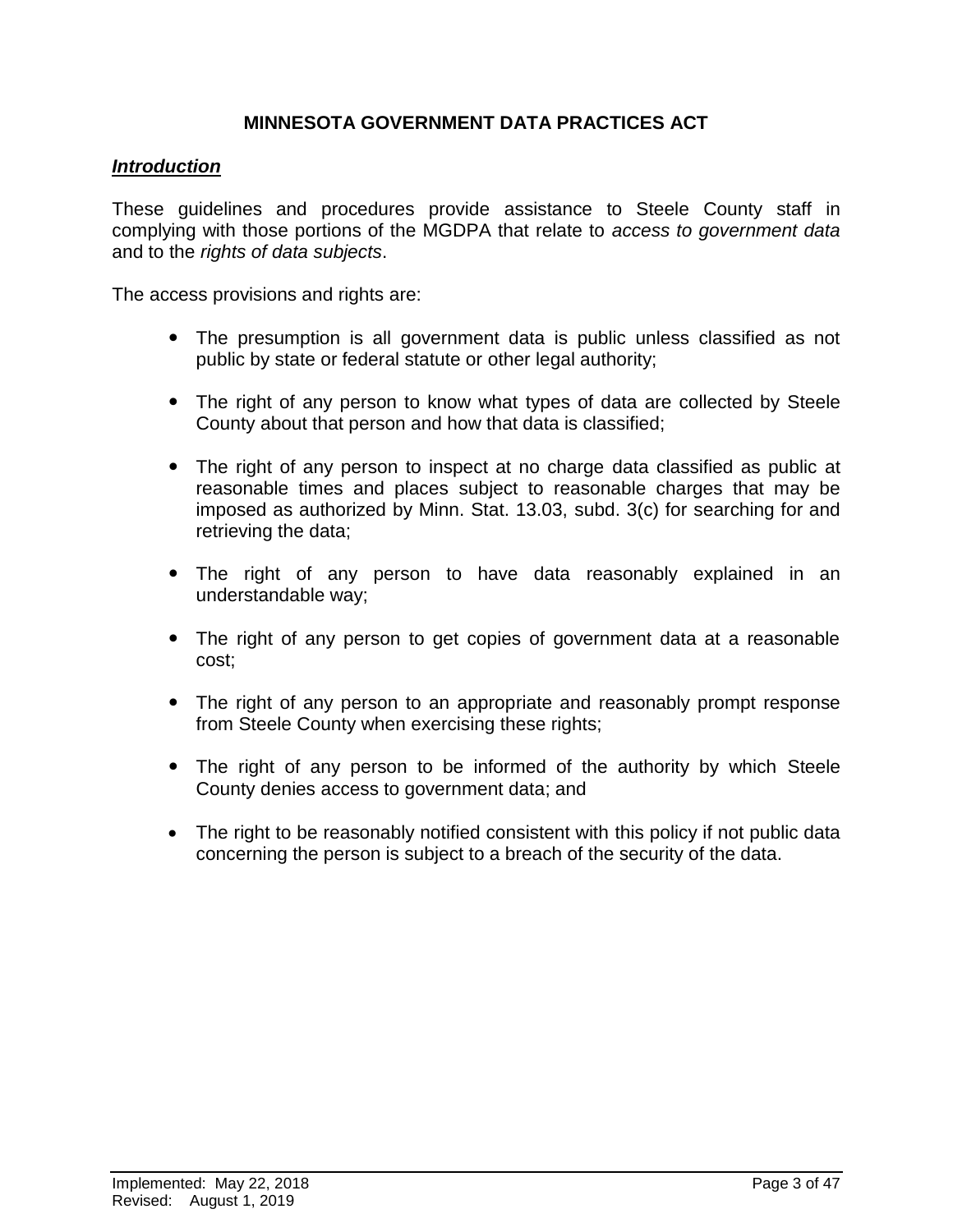#### **A BRIEF OVERVIEW OF THE MINNESOTA GOVERNMENT DATA PRACTICES ACT**

The Minnesota Government Data Practices Act regulates the management of all government data that are created, collected, received, or released by a government entity no matter what form the data is in or how or where it is stored or used.

#### **The Act regulates:**

- what data can be collected;
- who may see or get copies of the data;
- the classification of specific types of data;
- the duties of personnel in administering the Act;
- procedures for access to the data;
- procedures for classifying data as not public;
- civil and criminal penalties for violation of the Act; and
- the charging of fees for copies of data.

Government data is either *data on individuals or data not on individuals.* Data on individuals is classified as either public, private, or confidential. Data not on individuals is classified as public, nonpublic, or protected nonpublic. This classification system determines how data is handled (see chart below).

| Data on Individuals | <b>Meaning of</b><br><b>Classification</b>                                                                                                | Data Not on Individuals    |
|---------------------|-------------------------------------------------------------------------------------------------------------------------------------------|----------------------------|
| <b>Public</b>       | Available to anyone for<br>any reason                                                                                                     | <b>Public</b>              |
| Private             | Available only to the data<br>subject and to anyone<br>authorized in writing by the<br>data subject or by court<br>order or law to see it | Nonpublic                  |
| Confidential        | Not available to the public<br>or the data subject                                                                                        | <b>Protected Nonpublic</b> |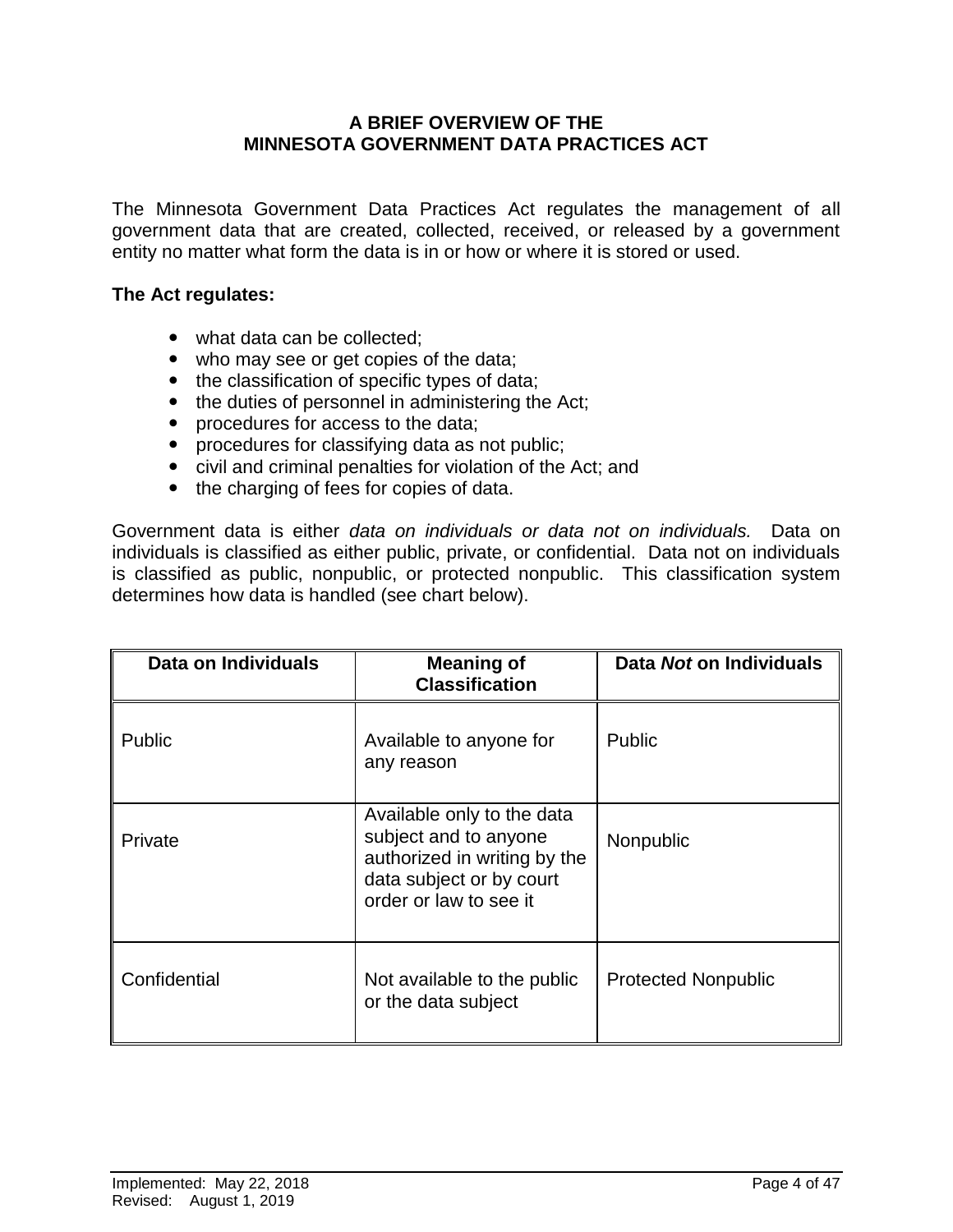# **COLLECTION OF GOVERNMENT DATA**

#### **What is the Minnesota Government Data Practices Act?**

The Minnesota Government Data Practices Act (MGDPA) is in Chapter 13 of Minnesota Statutes. It controls how government data is collected, created, stored, maintained, used and disseminated.

#### **What is government data?**

Government data is all data maintained in any form by state and local government entities. As long as data exists in some form in a government entity it is government data no matter what physical form it is in or how stored or used. Government data may be stored on paper forms/records/files, in electronic form, on audio or video tape, on charts, maps, etc. Government data may include oral statements but usually does not include mental impressions of a government official not existing in some other format.

Persons or entities licensed or funded by or under contract to a government entity are subject to the MGDPA to the extent specified in the licensing, contract, or funding agreement.

- **A.** Official records must be kept. MINN. STAT. § 15.17, subd. 1 requires all officers and agencies of the county to make and keep all records necessary for a full and accurate knowledge of their official activities. Requirements for collecting, creating, maintaining, storing, and disseminating data are in MINN. STAT. CH. 13 AND MINN. R. 1205, the Minnesota Government Data Practices Act and Rules. Links for locating the statutes and rules are in Appendices B and C.
- **B.** The collection and storage of public, private, and confidential data on individuals are limited to that necessary for the administration and management of programs specifically authorized or mandated by the state, local governing body or the federal government.
- **C.** Access to data that is not public shall be limited to persons whose work assignment reasonably requires access.

# **D. DEFINITIONS**

- **1. Annual Report** The public document(s) required by Minn. Stat. § 13.025 containing the name of the responsible authority and the individual designee, title and address and a description of each category of record, file, or process relating to private or confidential data on individuals maintained by the government entity.
- **2. Authorized Representative** An individual, entity, or person authorized to act on behalf of another individual, entity or person. The authorized representative may include, but is not limited to: (a) in the case of a minor a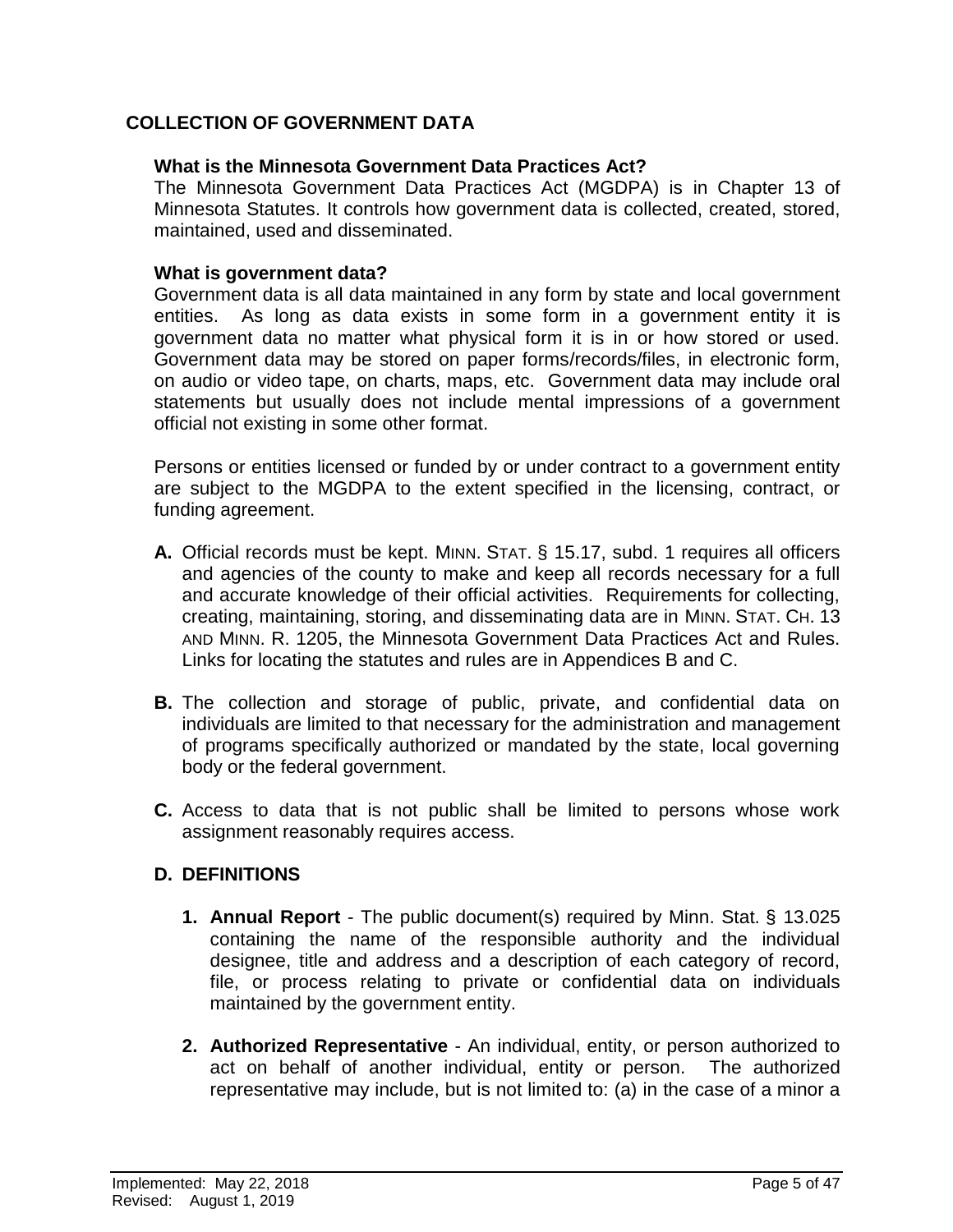parent, or guardian, (see Section IX.B); (b) an attorney acting on behalf of an individual when the individual has given written informed consent; (c) any other individual entity, or person given written authorization by the data subject; or (d) an insurer or its representative provided the data subject has given written informed consent for the release of the information, (e) court appointed guardian/conservator if authorized by the court order, (f) personal representative of the estate of a decedent or a decedent's heirs.

- **3. Court Order** The order of a judge made or entered in writing or on the record in a legal proceeding**.**
- **4. Data** All data collected, created, received, maintained, or disseminated by a government entity regardless of its physical form, storage media, or conditions of use, including, but not limited to, paper records and files, microfilm, computer media or other processes.
- **5. Data Subject** The individual or person who is the subject of the data.
- **6. Designee** Any person designated by the responsible authority (a) to be in charge of individual files or systems containing government data and (b) to receive and comply with requests for government data.
- **7. Government Entity** A state agency, statewide system, or political subdivision.
- **8. Individual** A natural person. In the case of a minor or an individual judged by a court mentally incompetent "individual" includes a parent or guardian or an individual acting as a parent or guardian in the absence of a parent or guardian except the responsible authority shall withhold data from parents or guardians or individuals acting as parents or guardians in the absence of parents or guardians upon request by the minor if the responsible authority determines withholding the data would be in the best interest of the minor.
- **9. Informed Consent** The written consent given by a data subject to allow disclosure of private data about that person.
- **10. Person** Any individual, partnership, corporation, association, business trust or legal representative of an organization.
- **11. Political Subdivision** Any county, city, school district, special district, any town exercising powers under Minn. Stat. 368 and located in a metropolitan area, and any board, commission, district or authority created pursuant to law, local ordinance, or charter provision. It includes any nonprofit corporation that is a community action agency organized to qualify for public funds or any nonprofit social service agency that performs services under contract to a government entity to the extent the nonprofit social service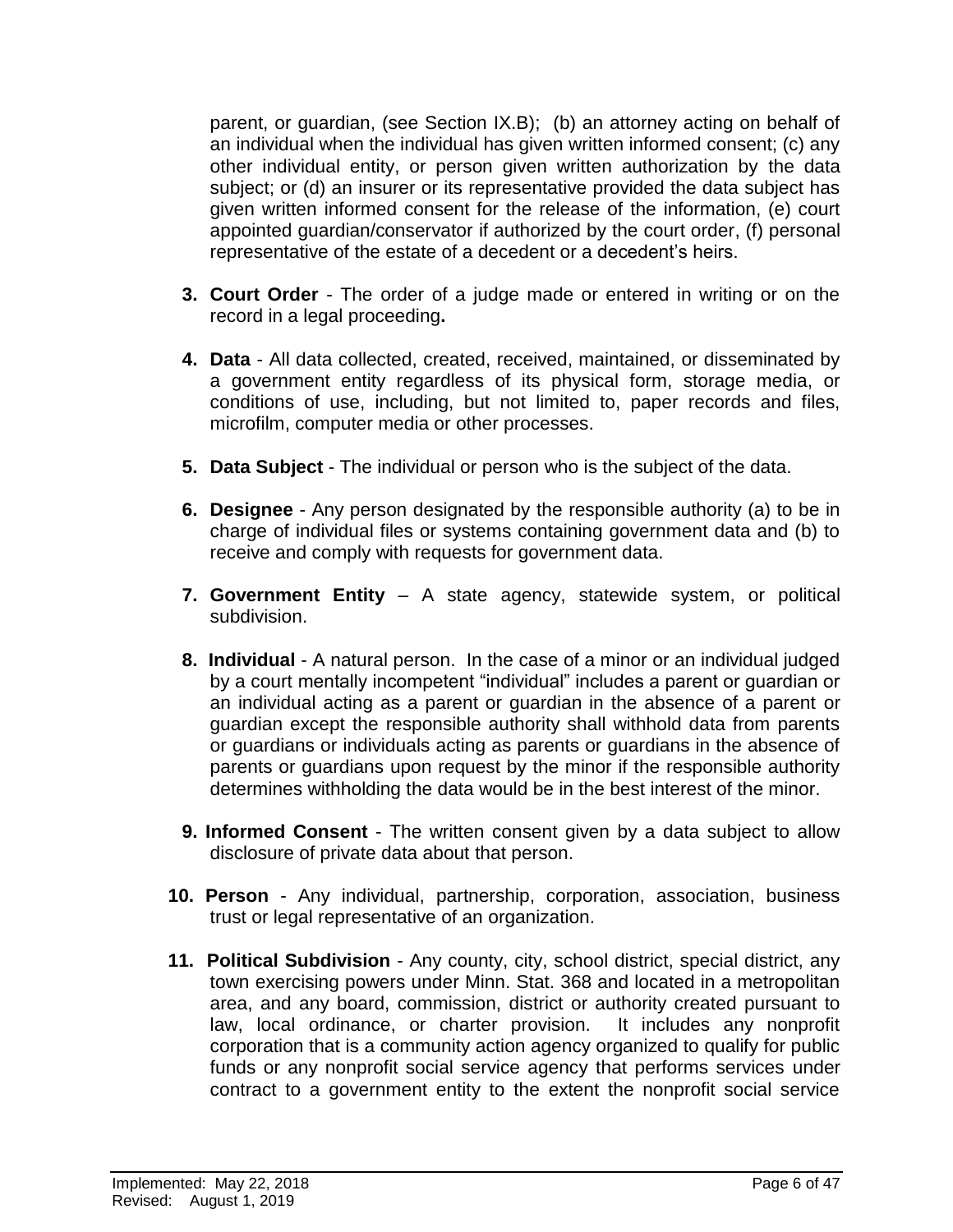agency or nonprofit corporation collects, stores, disseminates, and uses data on individuals because of a contractual relationship with a government entity.

- **12. Representative of the Decedent** The personal representative of the estate of the decedent during the period of administration or if no personal representative has been appointed, or after discharge, the surviving spouse, any child of the decedent, or, if there are no surviving spouse or children, a parent of the decedent.
- **13. Requestor** The entity or person requesting access to and/or copies of the data.
- **14. Responsible Authority - Counties** Each elected official of the county is the responsible authority of the respective office. An individual who is an employee of the county shall be appointed by the County Board to be the responsible authority for any data administered outside the offices of elected officials.
- **15. Rules -** "The Rules Governing the Enforcement of the Minnesota Government Data Practices Act." Minn. R., Chap. 1205.
- **16. State Agency** The state, the University of Minnesota, and any office, officer, department, division, bureau, board, commission, authority, district, or agency of the state.
- **17. Statewide System** Any recordkeeping system in which government data is collected, stored, disseminated, and used by means of a system common to one or more state agencies or more than one of its political subdivisions or any combination of state agencies and political subdivisions.
- **18. Temporary Classification** An application pursuant to MINN. STAT. § 13.06 approved by the Commissioner of Administration to classify government data not classified by state statute or federal law as either private or confidential for data on individuals or nonpublic or protected nonpublic for data not on individuals.
- **19. Tennessen Warning** Those rights as contained in Section IX.A communicated to an individual asked to supply private or confidential data concerning himself or herself and which may also be known as a Data Practices Rights Advisory.

# **II. CLASSIFICATION OF GOVERNMENT DATA**

For the purposes of these guidelines data is divided into four types; (a) data on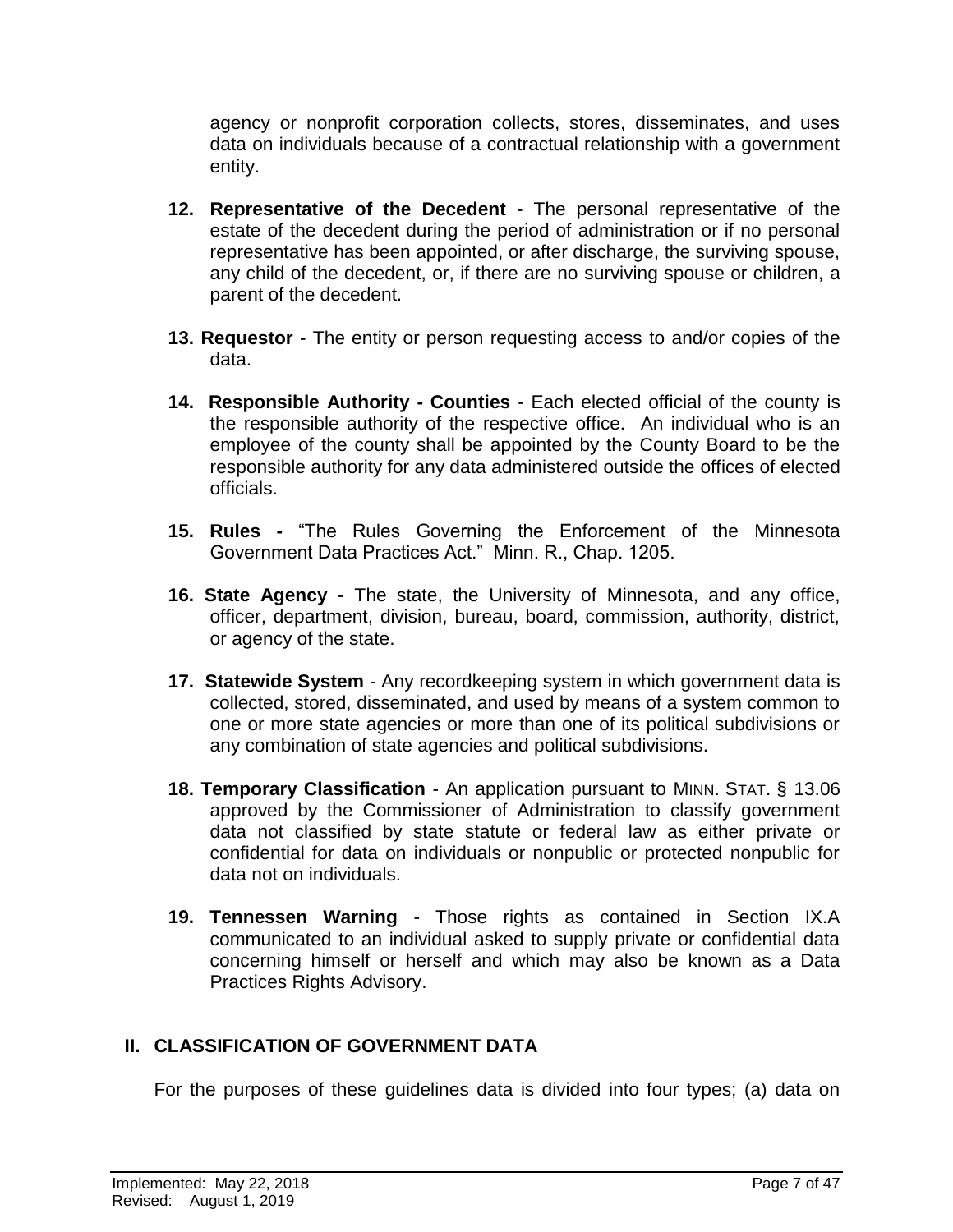individuals that is classified as either public, private, or confidential; (b) data not on individuals that is classified as either public, nonpublic, or protected nonpublic; (c) statistical or summary data derived from data on individuals in which individuals are not identified; and (d) data on decedents. These classifications, the criteria for classification and the description of who has access are as follows:

# **A. DATA ON INDIVIDUALS**

### **1. Public Data on Individuals**

**a. Definition:** All data on individuals is public unless classified as private or confidential.

### **b. Data on Individuals is Public if:**

- **1)** A statute or federal law requires or allows the collection of the data and does not classify the data as private or confidential.
- **2)** An application for Temporary Classification for private or confidential data on individuals is disapproved by the Commissioner of Administration.
- **3)** Private or confidential data may become public to comply with either a judicial order or administrative rules pertaining to the conduct of a legal action or if a statute changes or causes the classification to change. (For example: Private or confidential data that is presented in court and made public by the court.)
- **c. Access:** All public data on individuals is accessible by all persons regardless of their interest in that data.

#### **2. Private Data on Individuals**

- **a. Definition:** Private data on individuals is data that is not accessible to the public but is accessible to the data subject.
- **b. Tennessen Warning**: Except for law enforcement investigations a Tennessen Warning must be given when private or confidential data is collected from the subject of the data (Section IX.A describes the Tennessen Warning).

A Tennessen Warning need not be given when private or confidential data is collected from someone other than the subject of the data.

#### **c. Data on Individuals is Private if:**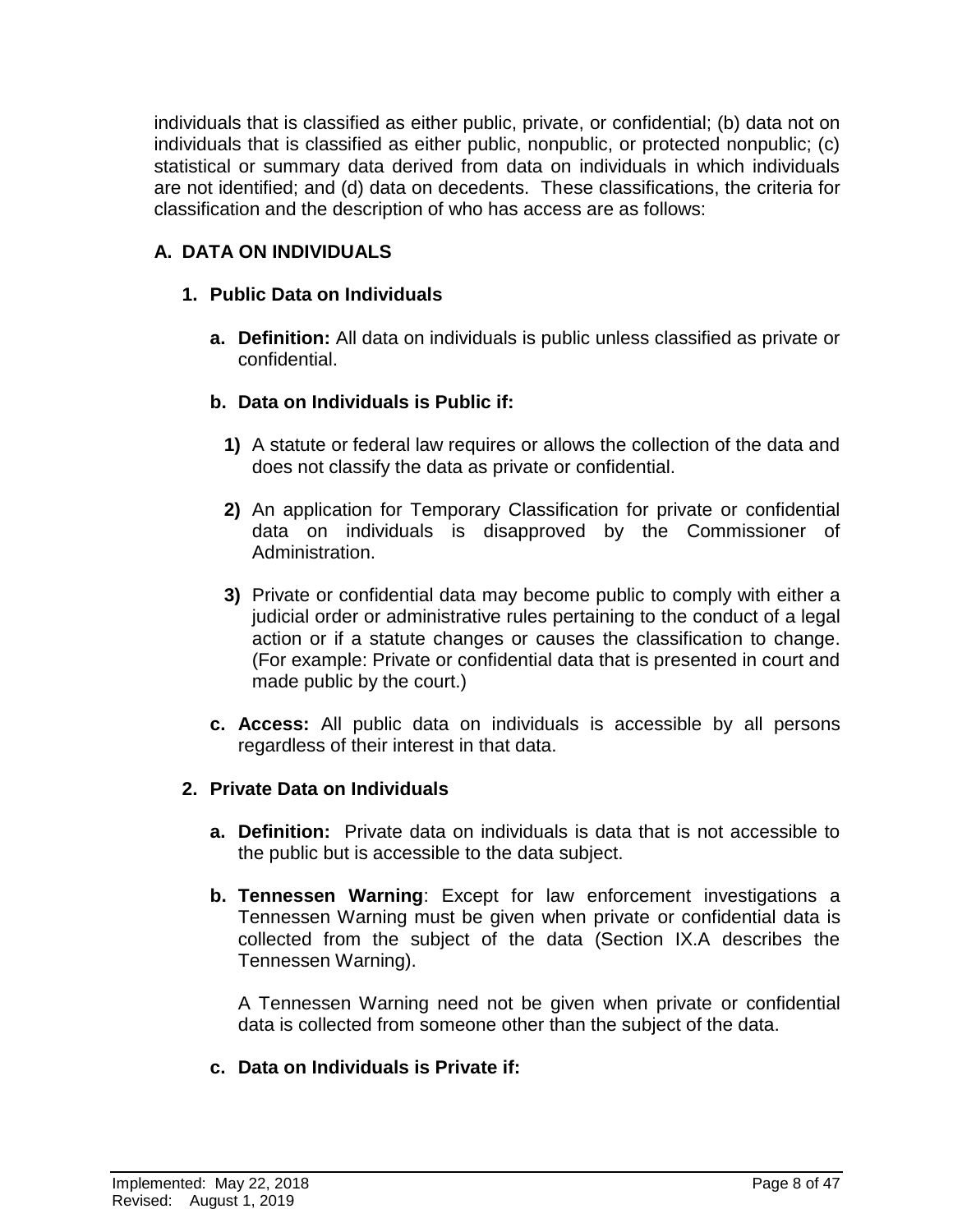- **1)** A state statute or federal law expressly classifies the data as not accessible to the public but accessible to the data subject.
- **2)** A Temporary Classification of private has been approved by the Commissioner of Administration and has not expired.
- **3)** If data is classified as both private and confidential by state or federal law the data is treated as private data.
- **d. Access:** Private data on individuals is accessible to:
	- **1)** The data subject or the representative as authorized in writing, by the subject (if the subject is a minor, usually by the subject's parent or guardian).
	- **2)** Individuals, entities, or persons who have been given express written permission by the data subject. (Section IX.C describes Informed Consent.)
	- **3)** Personnel within the entity who have a work-related reason to access the data as determined by the responsible authority or designee.
	- **4)** Entities or persons who used, stored, and disseminated government data collected prior to August 1, 1975, with the condition that use, storage, and dissemination was not accessible to the public but accessible to the data subject. Use, storage and dissemination of this data is generally limited to the purposes for which it was originally collected.
	- **5)** Entities or persons for which a state, local, or federal law authorizes new use or new dissemination of the data.
	- **6)** Entities or persons subsequent to the collection of the data and subsequent to the communication of the Tennessen Warning when specifically approved by the Commissioner of Administration as necessary to carry out a function assigned by law.
	- **7)** Pursuant to a court order.
	- **8)** Entities or persons as otherwise provided by federal or state statutes.

# **3. Confidential Data on Individuals**

**a. Definition:** Data on individuals is confidential if it is made by statute or federal law not accessible by the public and not accessible by the data subject.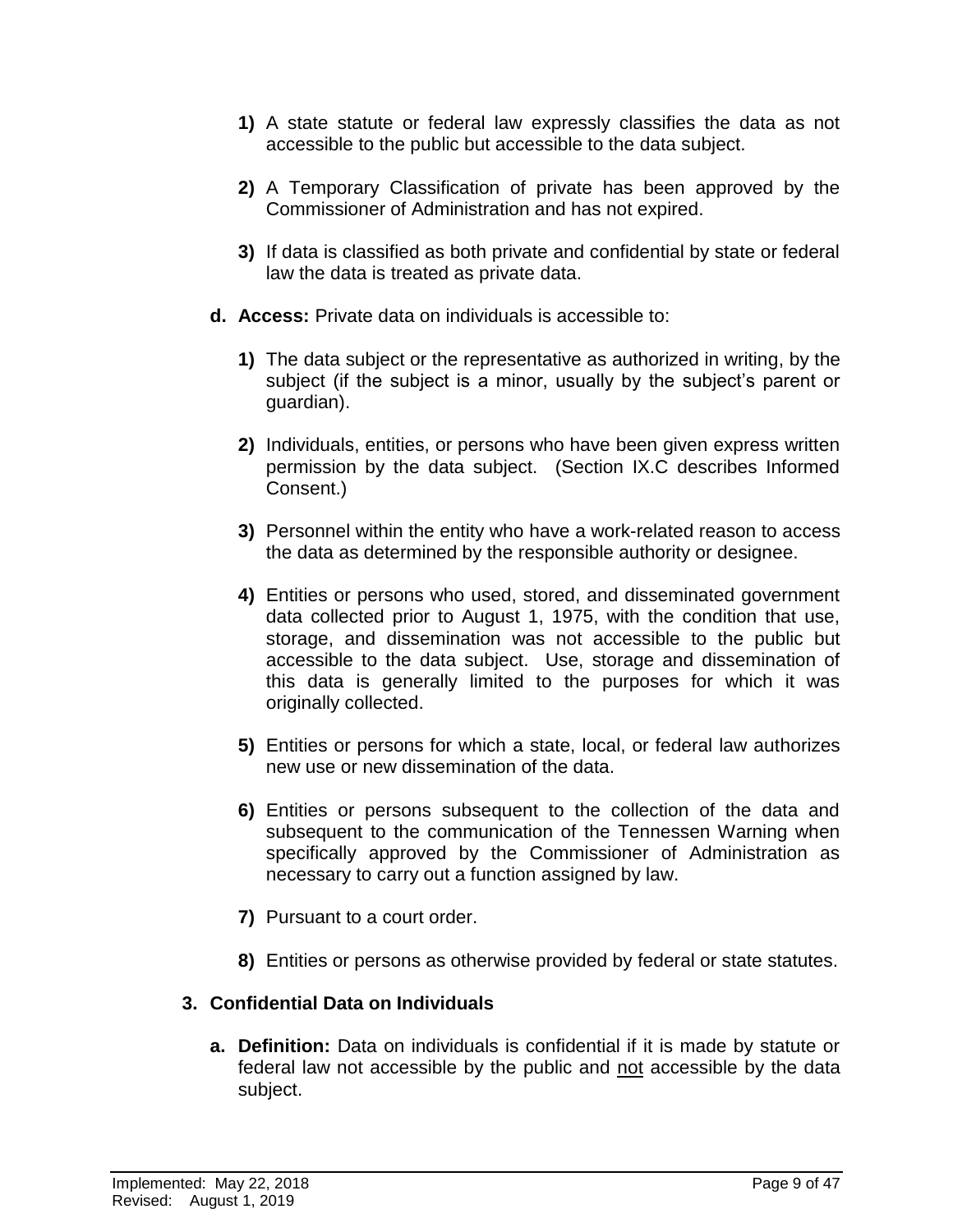**b. Tennessen Warning:** Except for law enforcement investigations a Tennessen Warning must be given when confidential data is collected from the subject of the data.

A Tennessen Warning need not be given when confidential data is collected from someone other than the subject of the data.

### **c. Data on Individuals is Confidential if:**

- **1)** A state or federal statute expressly provides that: (a) the data shall not be available to either the public or to the data subject, or (b) the data shall not be available to anyone except those agencies that need the data for agency purposes.
- **2)** A Temporary Classification of confidential has been approved by the Commissioner of Administration and has not expired.
- **d. Access:** Confidential data on individuals is accessible to:
	- **1)** Entities or persons who are authorized by state, local, or federal law to gain access.
	- **2)** Personnel within the entity who have a work-related reason to access the data as determined by the responsible authority or the designee.
	- **3)** Entities or persons who used, stored, and disseminated government data collected prior to August 1, 1975, with the condition that the data was not accessible to the individual subject of the data.
	- **4)** Individuals, entities or persons for which a state or federal law authorizes a new use or new dissemination of the data.
	- **5)** Entities or persons subsequent to the collection of the data and communication of the Tennessen Warning when specifically approved by the Commissioner of Administration as necessary to carry out a function assigned by law.
	- **6)** Pursuant to a court order.
	- **7)** Entities or persons as otherwise provided for by federal or state statutes.
- **B. PUBLIC, NONPUBLIC, OR PROTECTED NONPUBLIC DATA NOT ON INDIVIDUALS**
	- **1. Public Data Not on Individuals**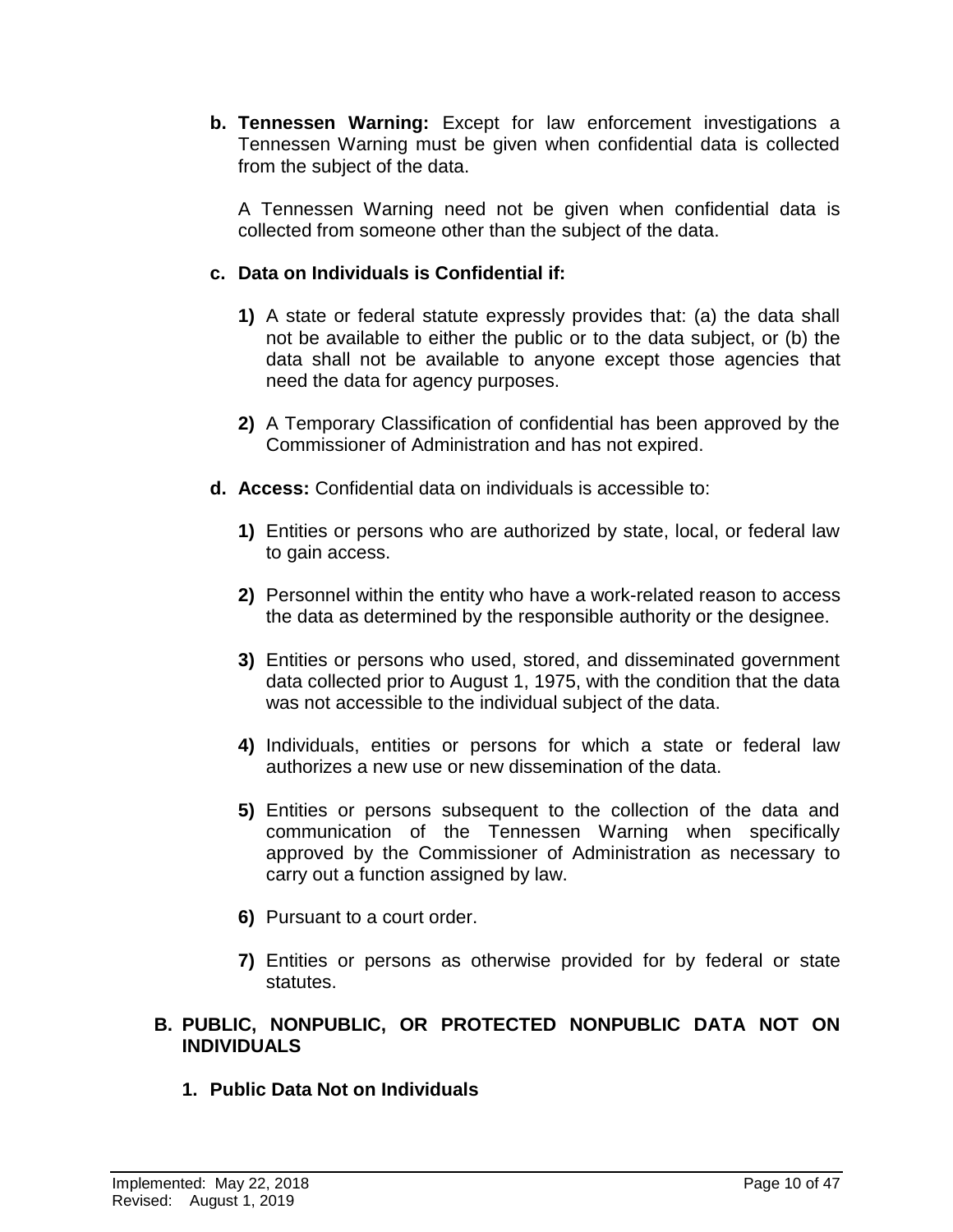**a. Definition:** Public data not on individuals means data not on individuals that is accessible to the public.

# **b. Data Not on Individuals is Public if:**

- **1)** A statute or federal law does not expressly classify the data as not public.
- **2)** An application for Temporary Classification for data as nonpublic or protected nonpublic is not approved by the Commissioner of Administration.
- **c. Access:** Public data not on individuals is accessible to all persons regardless of their interest in the data.

# **2. Nonpublic Data Not on Individuals**

**a. Definition:** Nonpublic data not on individuals means data that are not public but are accessible to the data subject, if any. As used here the subject of the data means a person as defined in Section I.D., paragraph 10.

# **b. Data Not on Individuals is Nonpublic if:**

- **1)** A state statute or federal law classifies the data as not public but accessible to the data subject, if any.
- **2)** A Temporary Classification of data as nonpublic has been approved by the Commissioner of Administration.
- **c. Access:** Nonpublic data not on individuals is accessible to:
	- **1)** The data subject, if any.
	- **2)** Personnel within the entity who have a work-related reason to access the data as determined by the responsible authority or designee.
	- **3)** Entities or persons authorized by statute or federal statute to gain access.
	- **4)** Pursuant to court order.
	- **5)** Entities or persons as otherwise provided by federal or state statutes.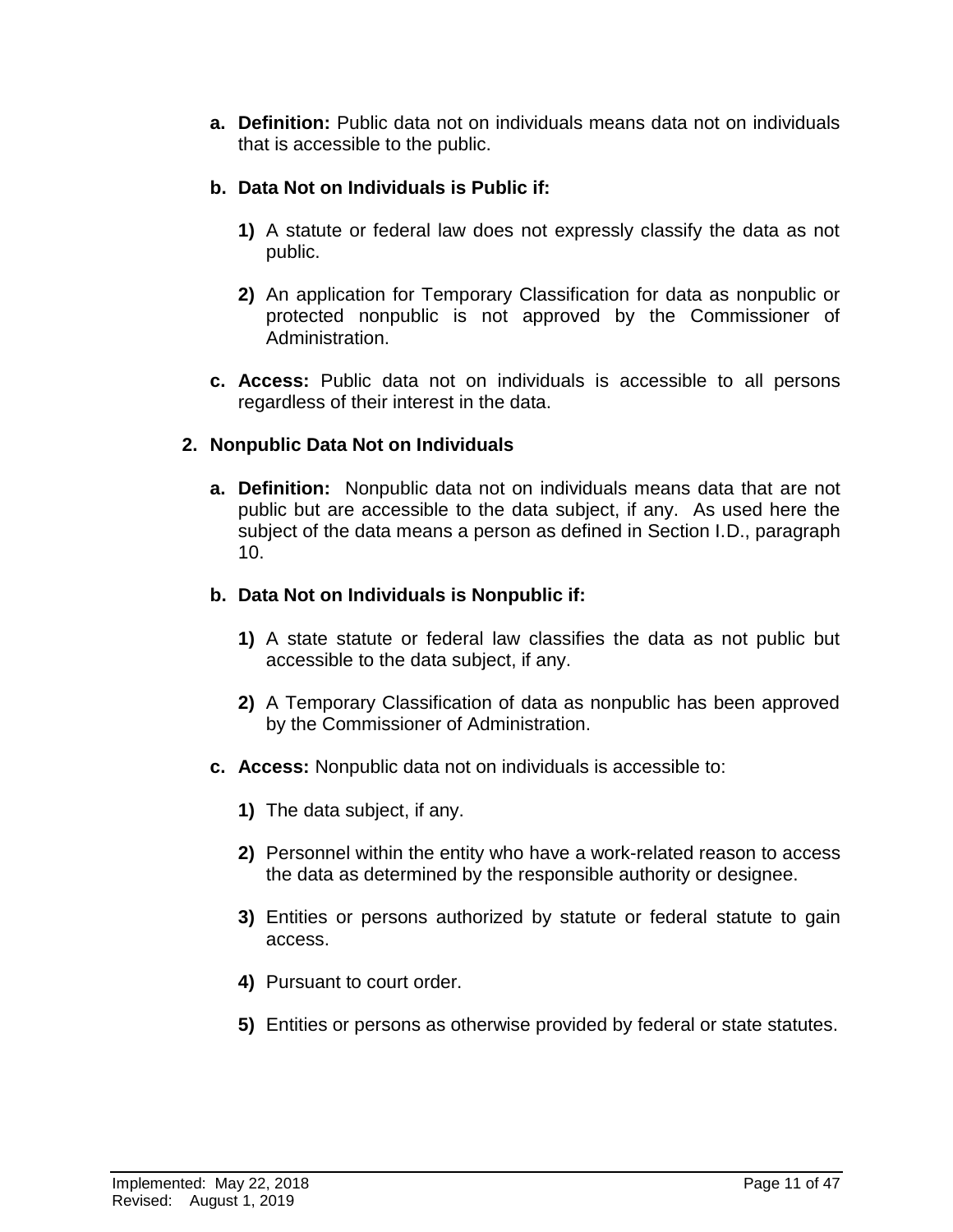# **3. Protected Nonpublic Data Not on Individuals**

**a. Definition:** Protected nonpublic data not on individuals means data that is not public and not accessible to the data subject, if any. As used here the subject data means a person as defined in Section I.D., paragraph 10.

# **b. Data Not on Individuals is Protected Nonpublic if:**

- **1)** A state statute or federal law classifies the data as not accessible to the public and not accessible to the data subject, if any.
- **2)** A Temporary Classification of government data as protected nonpublic has been approved by the Commissioner of Administration.
- **c. Access:** Protected nonpublic data not on individuals is accessible to:
	- **1)** Personnel within the entity who have a work-related reason to access the data as determined by the responsible authority or the designee.
	- **2)** Entities or persons authorized by statute or federal law to gain access.
	- **3)** Pursuant to a court order.
	- **4)** Entities or persons as otherwise provided by federal or state statutes.

# **C. SUMMARY DATA**

**1. Definition:** Summary data are statistical records and reports derived from data on individuals but in which individuals are not identified and neither their identities nor other characteristics that could uniquely identify an individual is ascertainable.

# **2. Data is Summary Data if:**

- **a.** All data elements that could link the data to a specific individual have been removed; AND,
- **b.** Any list of numbers or other data that could uniquely identify an individual is separated from the summary data and is not available to persons who gains access to or possess summary data.
- **3. Access:** Unless otherwise classified by a Temporary Classification summary data is public and may be requested by and made available to any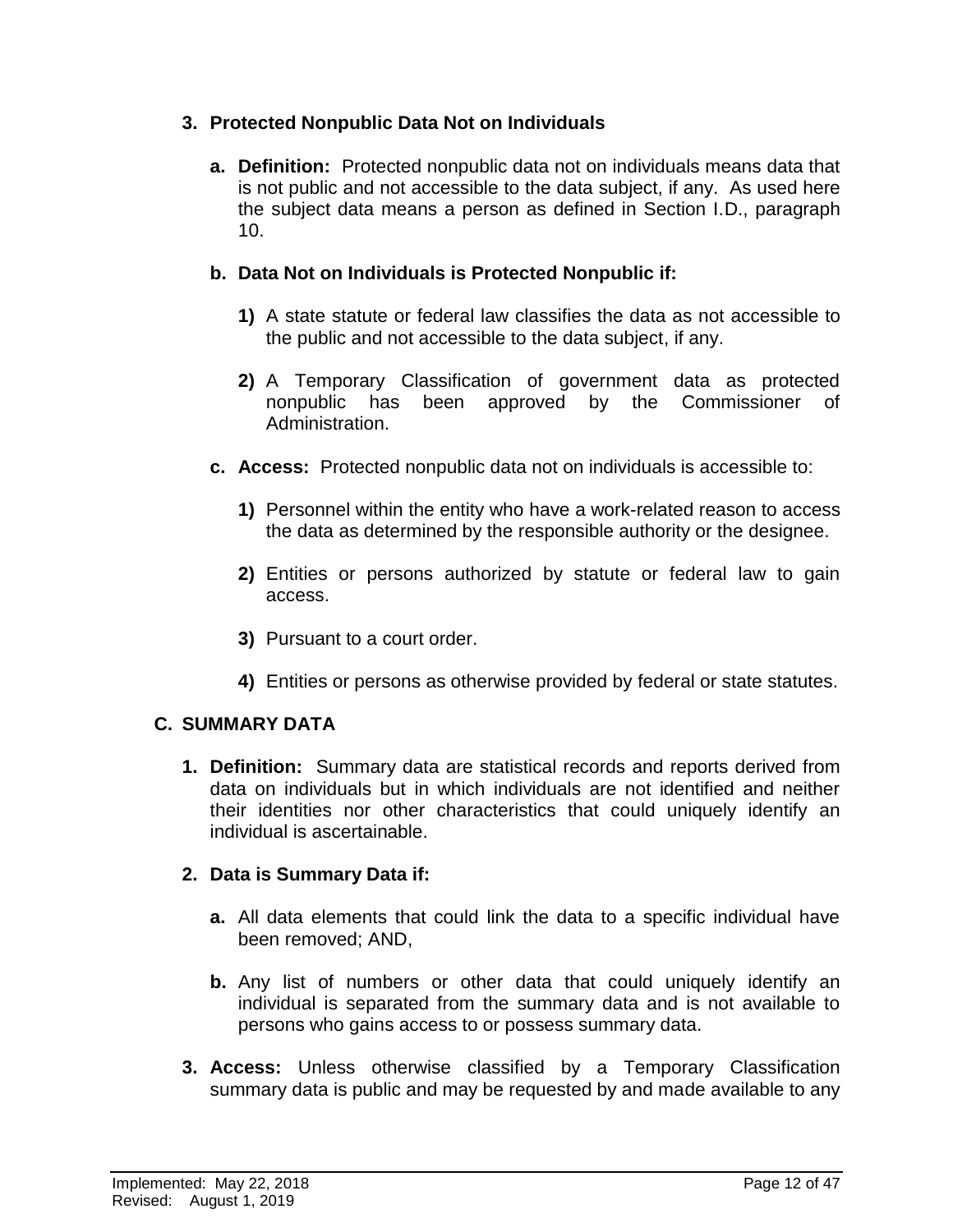entity or person, including a governmental entity.

# **D. DATA ON DECEDENTS**

#### **1. Private Data on Decedents**

**a. Definition:** Upon death private and confidential data on an individual shall become, respectively, private data on decedents and confidential data on decedents.

#### **b. Access:**

- **1)** Access is available to the personal representative of the estate during the administration or if no personal representative, the surviving spouse, any child of the decedent, or if no spouse or children, to a parent of the decedent.
- **2)** A trustee appointed by court order in a wrongful death action also has access to private data on decedents concerning the data subject.

# **2. Confidential Data on Decedents**

- **a. Definition:** Confidential data on decedents means data that prior to the death of the data subject was classified as confidential data on individuals.
- **b. Access:** Access to and use of the data is the same as access to confidential data on individuals.
- **c.** The representative of the decedent may exercise all rights that are conferred by the Act on individuals who are the subjects of confidential data in the case of confidential data on decedents.
- **3.** Release of private data on a decedent or confidential data on a decedent may also be obtained from a court following the procedure outlined in the statute. Any person may bring an action in the district court located in the county where the data is being maintained to authorize release of private data on decedents or confidential data on decedents. The court must examine the data and consider whether the harm to the surviving spouse, children, or next-of-kin of the decedent, the harm to any other individual identified in the data or the harm to the public outweighs the benefit to the person bringing the action or the benefit to the public.
- **4.** Private data on decedents and confidential data on decedents shall become public when ten years have elapsed from the actual or presumed death of the individual and 30 years have elapsed from the creation of the data. For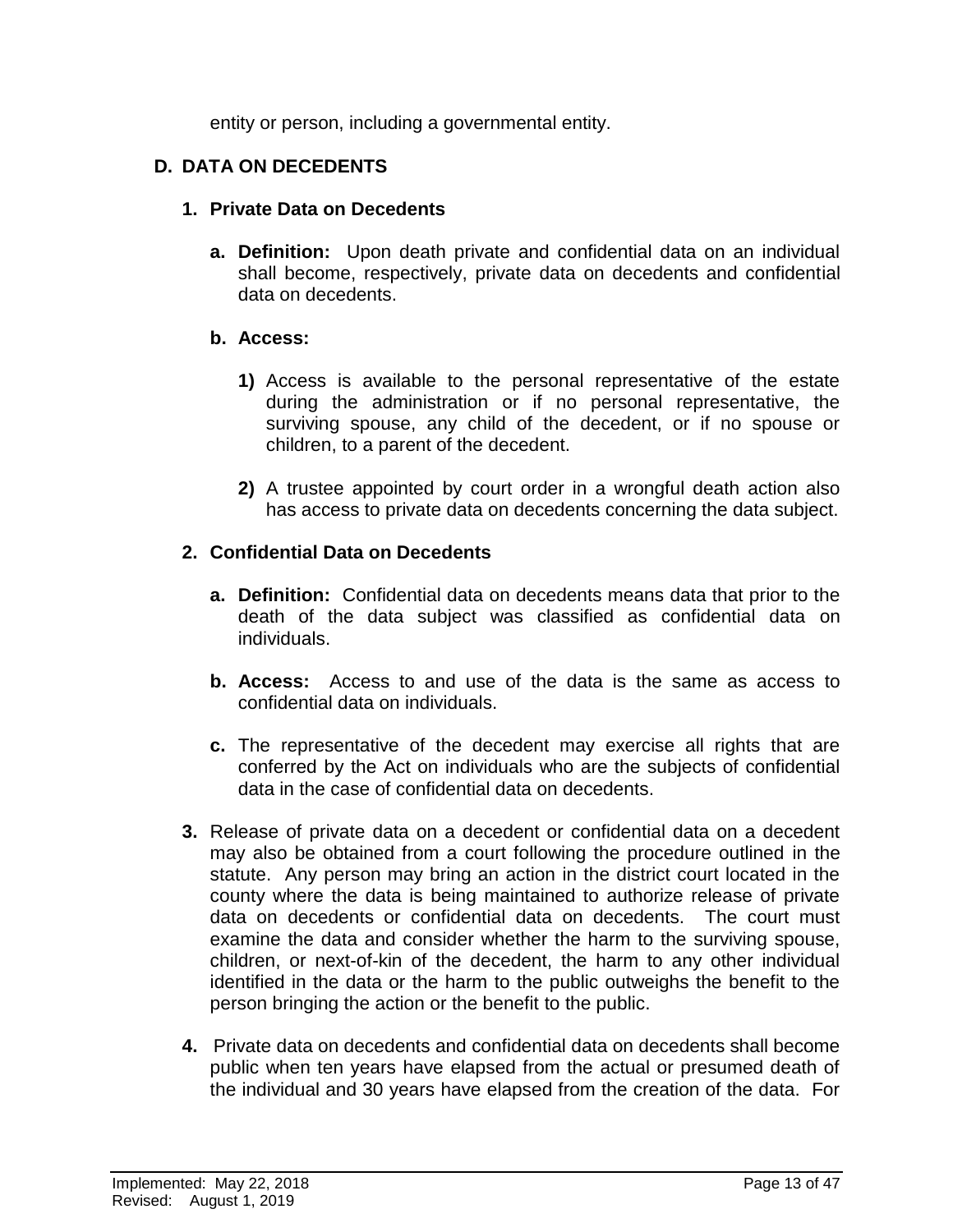purposes of this determination an individual is presumed to be dead if either 90 years elapsed since the creation of the data or 90 years have elapsed since the individual's birth, whichever is earlier except an individual is not presumed to be dead if readily available data indicates the individual is still living.

### **III. REQUEST FOR GOVERNMENT DATA**

Refer to Appendix D for forms to use when copies of data are requested. No fee shall be charged for only viewing data. Pursuant to Minn. Stat. §13.03, subd. 3(c) actual costs may be required to be paid for compiling some data but not for separating public and not public data.

**A. REQUEST FOR DATA - GENERAL** - Upon request to the responsible authority or designee an authorized person shall be permitted to inspect government data at reasonable times and places. If the party requests they shall be informed of the meaning of the data. If the data requested is public data no form can be required, but the requestor can be asked to voluntarily complete a request and contact form. Upon request and at the discretion of the staff member public data may be disclosed over the telephone.

Regardless of where the data originates if it is in the possession of Steele County it is government data and subject to the Data Practices Act, including access provisions.

#### **B. REQUESTS FOR DATA ON INDIVIDUALS BY THE DATA SUBJECT**

- **1.** Upon request and when access or copies are authorized the designee shall provide access to the private or public data on an individual to the data subject or authorized representative. See Minn. R. 1205.0500 if the data subject is a minor. If a copy is provided the appropriate fees shall be charged unless waived consistent with county policy.
- **2.** The designee shall respond to the request as soon as reasonably possible and no later than within ten (10) working days of the receipt of the request.
- **3.** After an individual has been shown the data and informed of its meaning the data need not be disclosed to that individual for six (6) months unless a dispute or action is pending concerning accuracy of data or additional data has been obtained about that individual.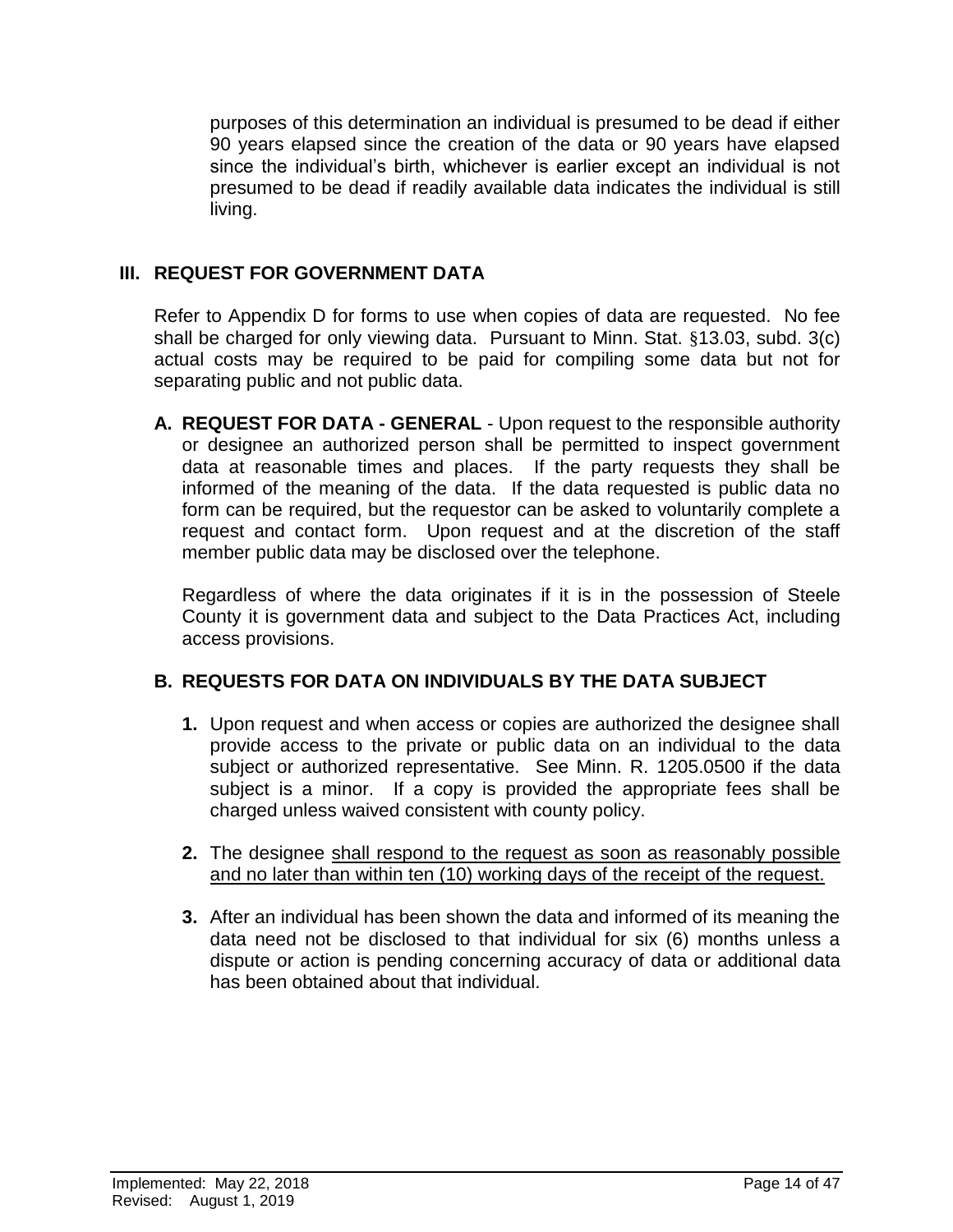# **C. REQUESTS FOR SUMMARY DATA**

- **1.** Unless otherwise classified by a Temporary Classification summary data derived from private or confidential data on individuals is public and the responsible authority or designee shall provide the summary data upon the request of any person.
- **2.** Within a reasonably prompt time of receipt of such request the responsible authority or designee shall inform the requestor of the costs of preparing the summary data, if any.
- **3.** The responsible authority or the designee shall:
	- **a.** Provide the summary data requested **OR**
	- **b.** Provide a written statement to the requestor describing a likely time schedule for preparing the requested data, including reasons for any delays and a statement of the cost, which should be pre-paid unless waived by the county; **OR**
	- **c.** Provide access to the requestor to the private or confidential data so that the requestor can compile the summary data. Such access will be provided only when the requestor signs a non-disclosure agreement; **OR**
	- **d.** Provide a written statement to the requestor stating reasons why the requestor's access would compromise the private or confidential data or is classified as other than public.
- **4.** A non-disclosure agreement is used to protect the privacy or confidentiality of the data when the requestor of the summary data prepares the summary by accessing private or confidential data on individuals. Because of the obligation to protect the security of the data from improper access or use such agreements will be rarely used. In the rare case of such use a nondisclosure agreement shall contain at least the following:
	- **a.** A general description of the private or confidential data being used to prepare summary data.
	- **b.** The purpose for which the summary data is being prepared.
	- **c.** A statement that the requestor understands the requestor may be subject to the civil or criminal penalty provisions of the Act for violation of the protected status of the data.
	- **d.** The dated signature of the requestor and the responsible authority, designee, or representative.
	- **e.** Willingness by the requestor to sign the agreement is not a guarantee of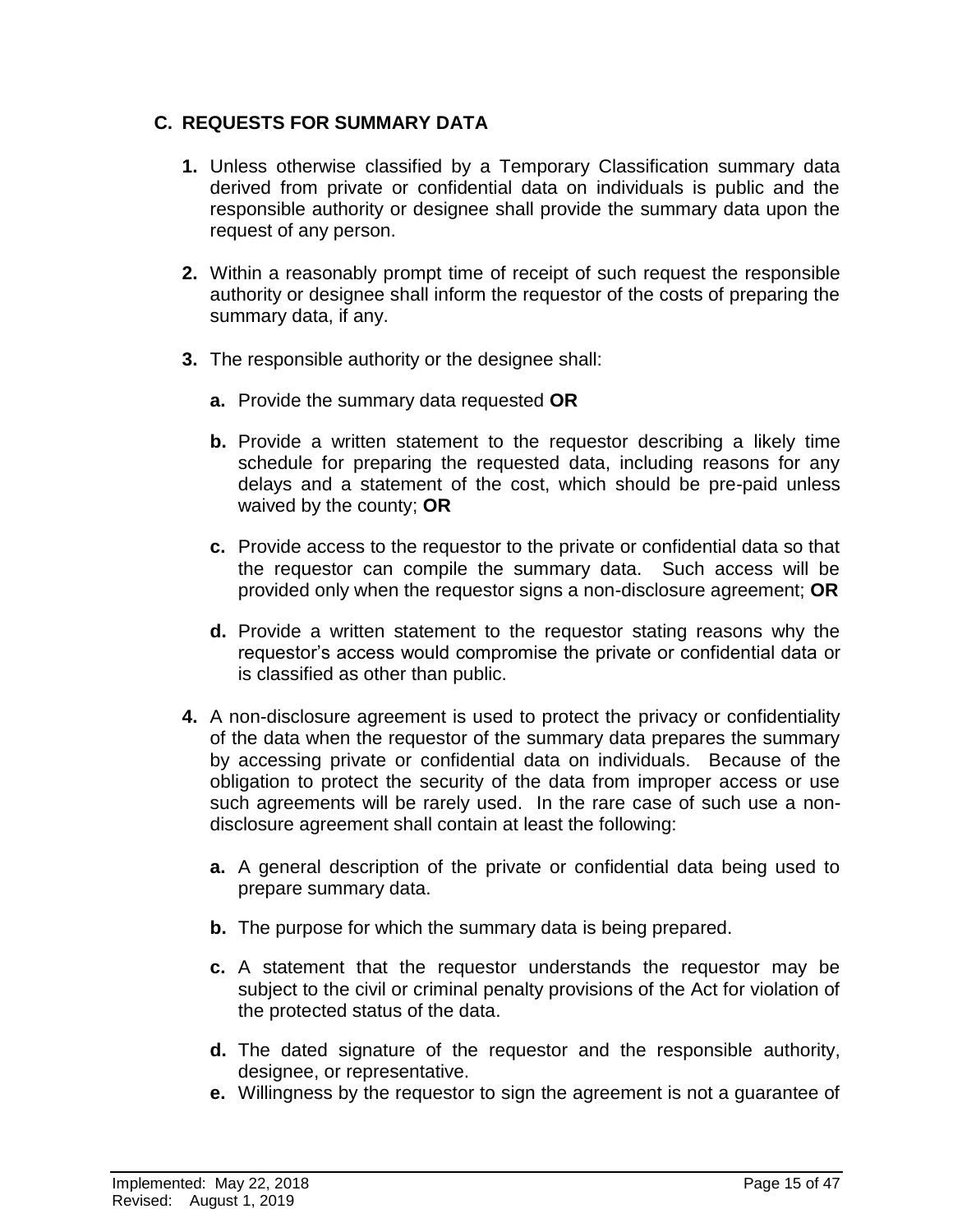access to the data. Access may be denied if the county determines such assurances are insufficient to protect the not public nature of the data.

### **D. REQUESTS FOR GOVERNMENT DATA BY OTHER GOVERNMENT AGENCIES**

- **1.** A responsible authority shall allow another government entity access to data classified as private, confidential, nonpublic, or protected nonpublic only when the access is authorized or required by state or federal statute.
- **2.** An agency that supplies government data under this section may require the requesting agency to pay the actual cost of supplying the data when the requested data is not provided in the normal course of business and not required by state or federal statute. In most circumstances Steele County will not charge a fee to another government entity. Consideration should be given to transmission of the data by electronic means to save Steele County copying costs.
- **3.** In many cases data will have the same classification in the hands of the agency receiving it as it had in the agency providing it unless the classification is required to change to meet judicial, administrative, or statutory requirements such as change in classification by statutory definition. When reasonably practical the agency providing the requested data information shall indicate the classification of the data when the data is classified as other than public.
- **4.** When reasonably practical and reasonably necessary if it is not clear the requesting agency is authorized to access the data it shall be directed to obtain the informed consent from the data subject(s) for data classified as private or confidential. If the agency is unable to obtain such written consent the Steele County Responsible Authority should be consulted for a determination of access prior to release of the data.

### **E. HOW DATA PRACTICES APPLIES TO CONTRACTUAL LICENSING AND FUNDING RELATIONSHIP WITH GOVERNMENT ENTITIES**

- **1.** Pursuant to Minn. Stat. § 13.05, subd. 6, if a person receives not public data on individuals from a government entity because that person has a contract with that entit**y** the person must administer the data in a manner consistent with the MGDPA.
- **2.** Pursuant to Minn. Stat. § 13.05, subd. 11, if a private person collects, receives, stores, uses, maintains or disseminates data because the person has a contract with a government entity to perform any of the entity's functions the data are subject to the requirements of the MGDPA and the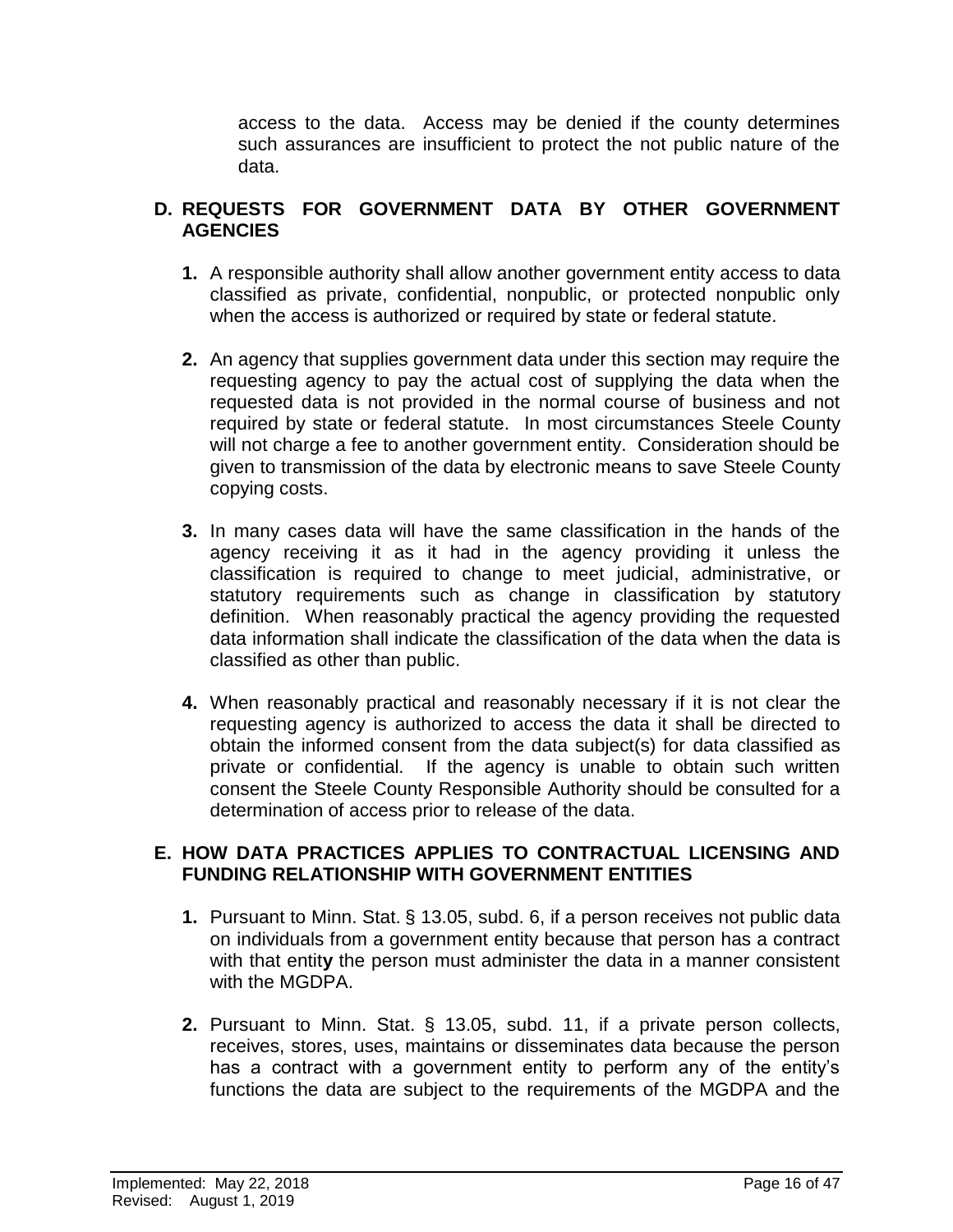contractor must comply with the MGDPA requirements. The contract should clearly inform the contractor of these responsibilities.

- **3.** Pursuant to Minn. Stat. § 13.02, subd. 11, if the data is collected by a nonprofit social services entity that performs services under contract to a government entity and the data is collected and used because of that contract access to the data is regulated by the MGDPA.
- **4.** If a third party is licensed by a government entity and the licensure is conditioned upon compliance with the MGDPA or if the party has another type of contract with a government entity the party is subject to the MGDPA to the extent specified in the contract or the licensing agreement.

# **IV. FEES FOR COPIES OF GOVERNMENT DATA.**

Pursuant to the Minnesota Government Data Practices Act and Steele County Board resolution and unless otherwise provided for by federal law, state statute or rule, fees for copies of government data shall be determined based on the costs of providing such service as set forth in Section V.E. Fees shall be reasonable and reflect only the actual cost.

#### **FEES SHALL NOT BE CHARGED TO THOSE INDIVIDUALS WHO ONLY WISH TO VIEW DATA.**

# **NOTE: FEES SHALL NOT BE CHARGED FOR SEPARATING PUBLIC FROM NONPUBLIC DATA.**

- **A. COPIES PROVIDED AT NO CHARGE**: When access is authorized copies may be provided at no charge:
	- **1.** When another government agency or responsible authority requires or requests the record/document copies as part of the administration and management of an authorized program and the copies are usually provided as part of the normal course of business.
	- **2.** When records, documents, brochures, pamphlets, books, reports, or other similar publications are produced for free distribution to the public. A charge may be assessed if an individual request exceeds normal distribution.
	- **3.** When required by statute or court order.
- **B. COPIES PROVIDED WITH CHARGE**: When access is authorized copies shall be provided at the applicable rate in the following circumstances:
	- **1.** Other government agencies or responsible authorities who require or request record documents or publication copies that are not usually provided or reproduced at a cost as part of the normal course of business.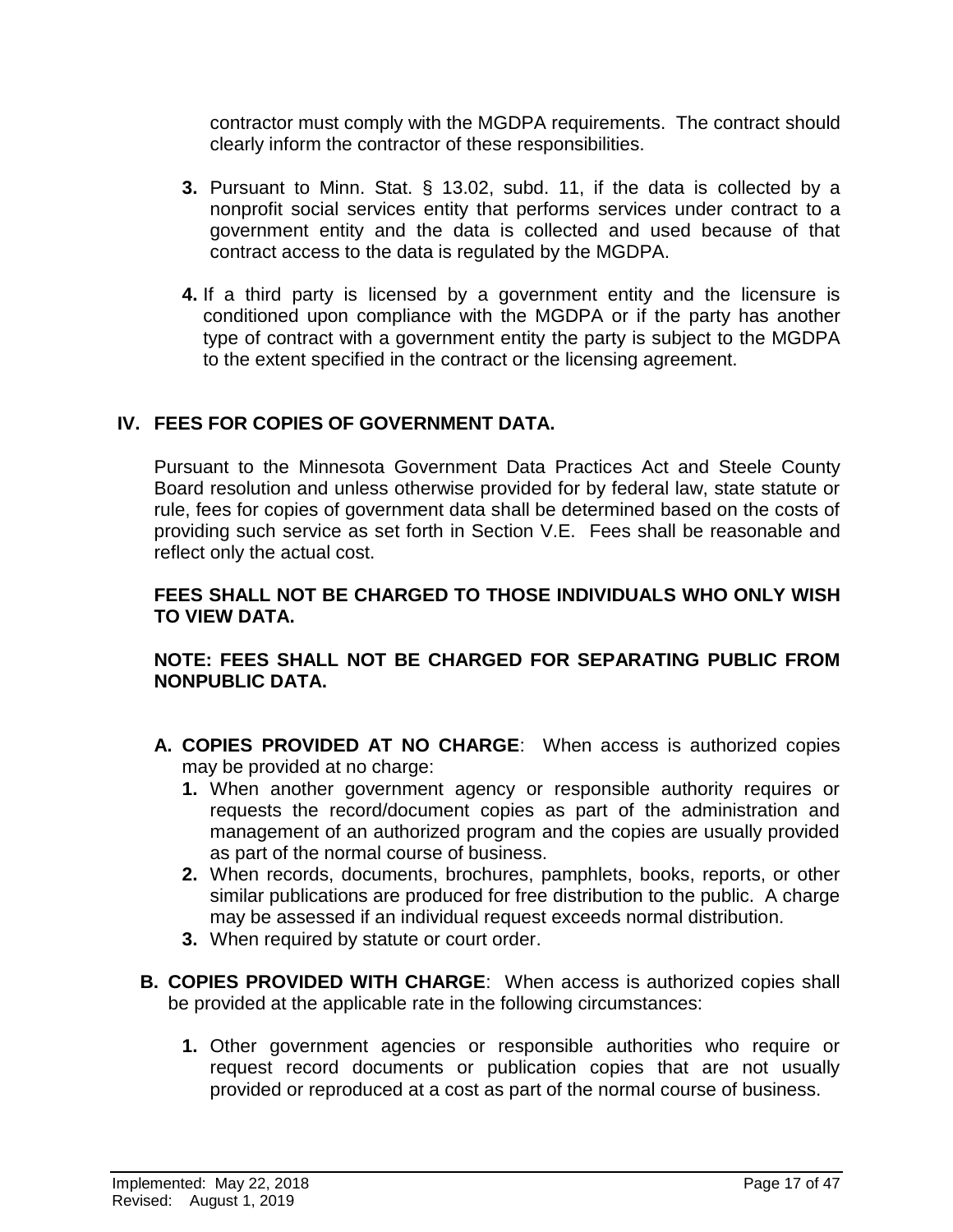- **2.** Records, documents, brochures, pamphlets, books, reports, or other similar publications that are not normally provided or reproduced for distribution to the public.
- **3.** Public data on individuals and public data not on individuals, particularly when the requestor is not the subject of the data.
- **C. COPYING FEES:** Copying fees shall be charged for those records, documents, and publications covered in Section B above.
	- **1.** The Flat Rate shall be charged for all requested records, documents, and publications that are not otherwise identified in the Fee Schedule under Appendix A. The current Flat Rate to be charged is contained in Section E. The Flat Rate may be reviewed annually by the Steele County Board and updated as necessary.
	- **2.** A Special Rate will be charged for copies of requested records, documents, and publications that are listed in Appendix A by the department or office in which they are available.
	- **3.** When copies are mailed postage costs shall be added to the rates listed in Section E unless alternative arrangements have been made.
- **D. COLLECTION OF COPYING FEES:** Fees shall be collected before releasing copies unless prior arrangements have been made. Payment may be required before copies are made.

# **E. FEE SCHEDULE:**

| FAX                   | 25 cents per page |
|-----------------------|-------------------|
| <b>COPY FLAT RATE</b> | 25 cents per page |
| <b>SPECIAL RATES</b>  | See Appendix A    |

**F. DISPOSITION OF FEES:** Copying fees collected shall be deposited in the appropriate account with the county treasurer.

#### **V. ASSIGNMENT OF DESIGNEE**

The responsible authority may assign in writing one or more designees. The designee is the person in charge of individual files or systems containing government data and who receives and complies with the requests for government data. The designee shall implement the provisions of the Act, the rules, and these guidelines and procedures as directed by the responsible authority. All duties outlined as duties of the responsible authority may be delegated to the designee.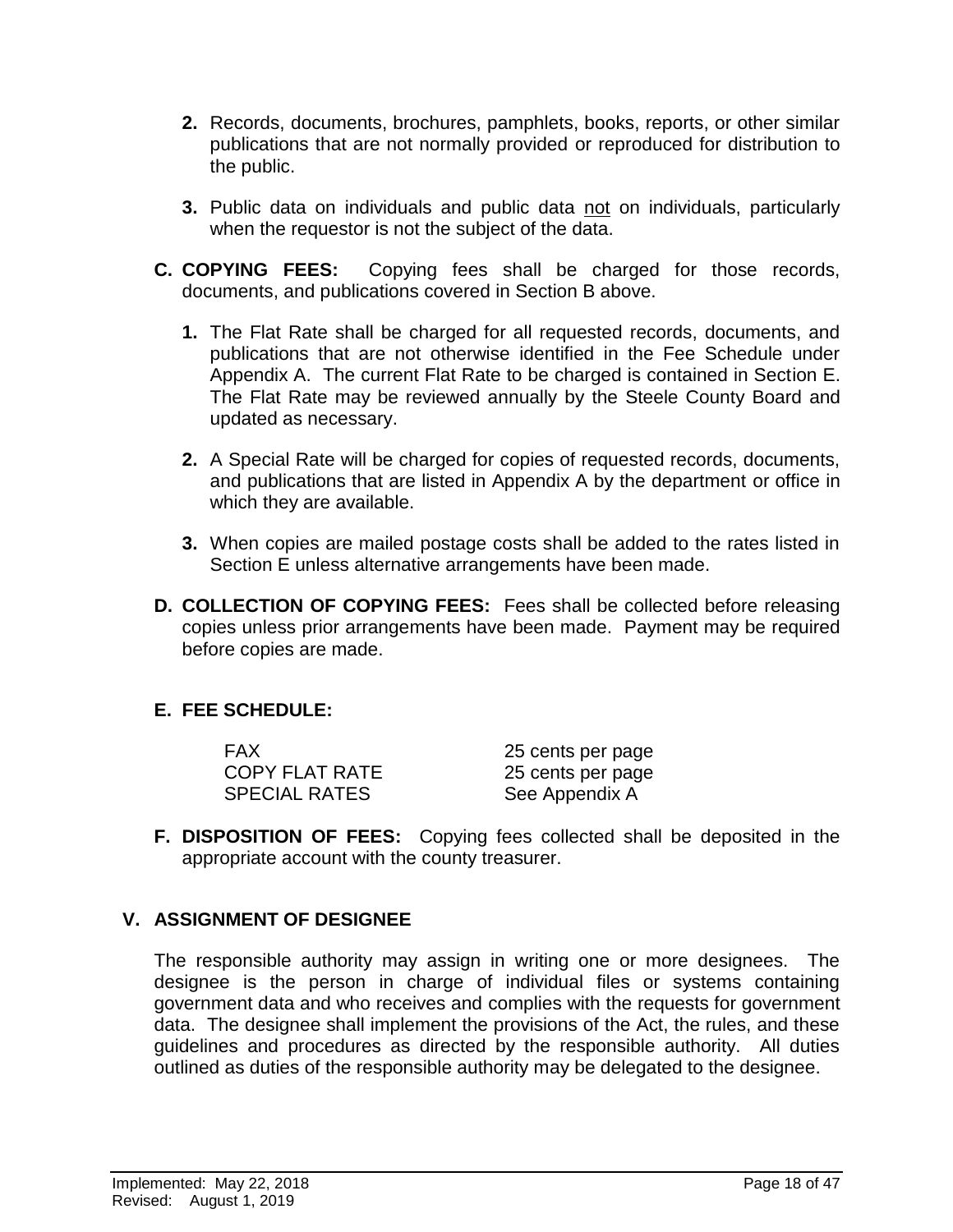# **VI. DUTIES OF THE RESPONSIBLE AUTHORITY OR DESIGNEE**

### **A. DATA PRACTICES ANNUAL REPORT**

- **1.** The responsible authority shall prepare a public document on data categories. The public document will contain the responsible authority's name, title, address, and description of each category of record, file, or process relating to private or confidential data on individuals maintained by the county.
- **2.** The public document shall be updated annually.
- **3.** The responsible authority shall supply the document to the Minnesota Commissioner of Administration, if requested by the Commissioner.
- **4.** The county will maintain the report on its web site.

# **B. PROCEDURES FOR DISSEMINATION OF DATA**

- **1.** The responsible authority shall ensure each department establishes procedures to manage the dissemination of data. Collection, storage, use, and dissemination of private and confidential data shall be limited to what is necessary for the administration and management of programs authorized or mandated by law.
- **2.** Public data cannot be collected, stored, used, or disseminated for any purpose other than the purpose stated to the individual when the data was originally collected unless:
	- **a.** The data was collected prior to 1975 in which case the data can be used for the original purpose for which it was collected or for an additional purpose approved by the Commissioner of Administration.
	- **b.** There is specific authorization for the use in state, local, or federal law.
	- **c.** The additional use has been approved by the Commissioner of Administration as necessary to carry out a function designated by law.
	- **d.** The individual data subject has given an informed consent for the additional use of the data (see Informed Consent, Section IX., subd. C).

# **C. DATA PROTECTION**

The responsible authority shall establish procedures to assure all data on individuals is accurate, complete, and current for the purpose for which it was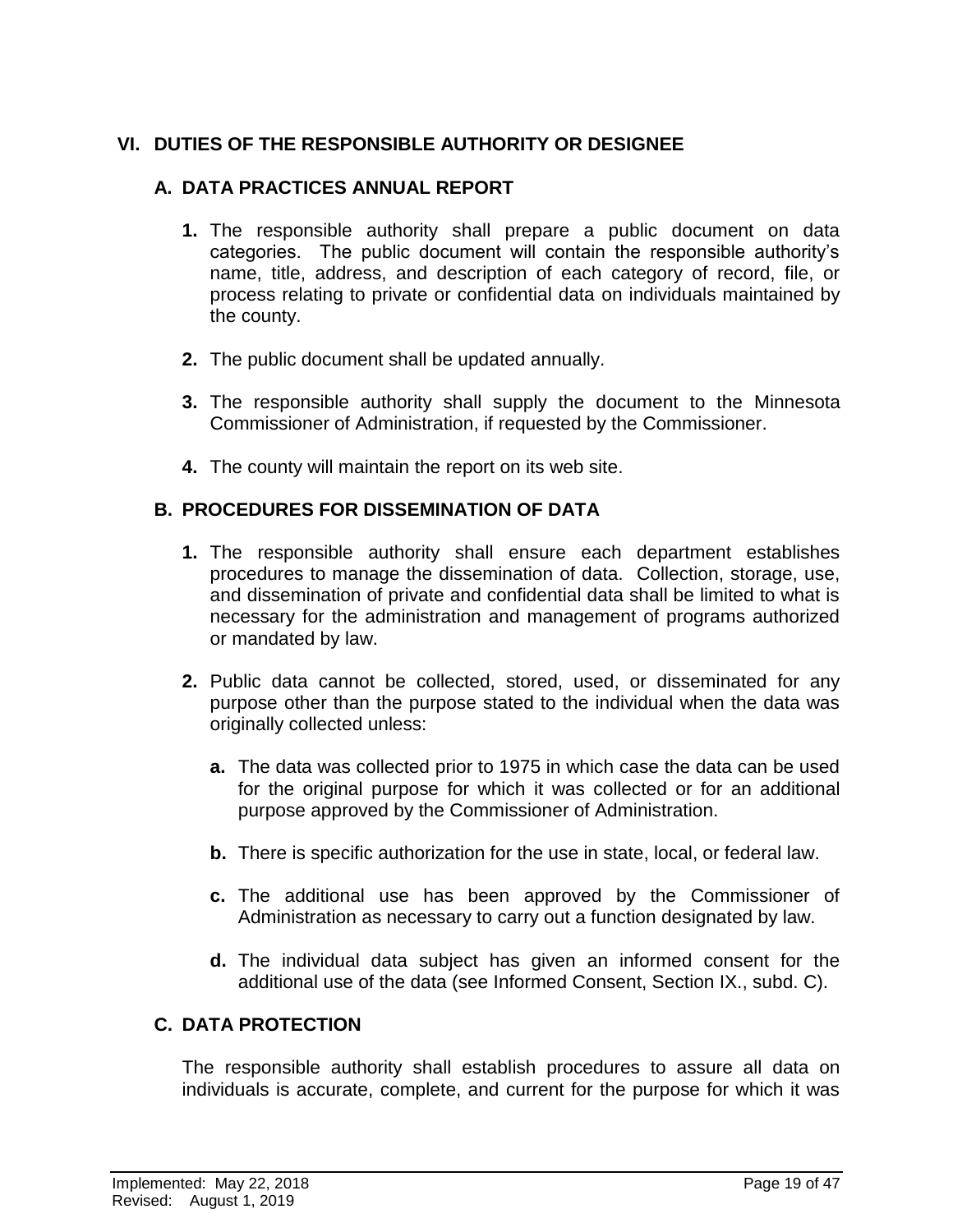collected and establish appropriate security safeguards for all data. An annual security assessment is included in this duty.

**D.** Steele County as required by Minn. Stat. 13.055 has implemented a protocol in the event of a breach of security of not public data. That protocol is incorporated in this manual as Appendix C.

### **VII. ACCESS TO GOVERNMENT DATA**

#### **A. WHO CAN MAKE A DATA REQUEST?**

Anyone may seek access to data by making a data request.

#### **B. TO WHOM MUST A DATA REQUEST BE MADE?**

- **1.** A data request must be made to the responsible authority or to the appropriate designee(s).
- **2.** The responsible authority may cause preparation of summary data upon the request of any person if the request is in writing and the requestor pays in advance the cost to prepare the summary data.
- **3.** The responsible authority may delegate the preparation of summary data to anyone outside of the entity, including the requestor, if
	- **a.** That person's purpose is set forth in writing and the person agrees not to release any of the private or confidential data used to prepare the summary data; and
	- **b.** The responsible authority determines the access will not compromise private or confidential data on individuals; and
	- **c.** All elements of Section III(C) of this policy are complied with.
- **4.** The entity may require the requestor to prepay the cost of preparing summary data.

#### **VIII. RIGHTS OF DATA SUBJECT**

#### **A. TENNESSEN WARNING** - Rights of Subjects of Data

**1.** Except for law enforcement investigations every agency that collects private and confidential data from an individual concerning that individual shall prior to collecting the data inform the individual of their rights as a subject of data.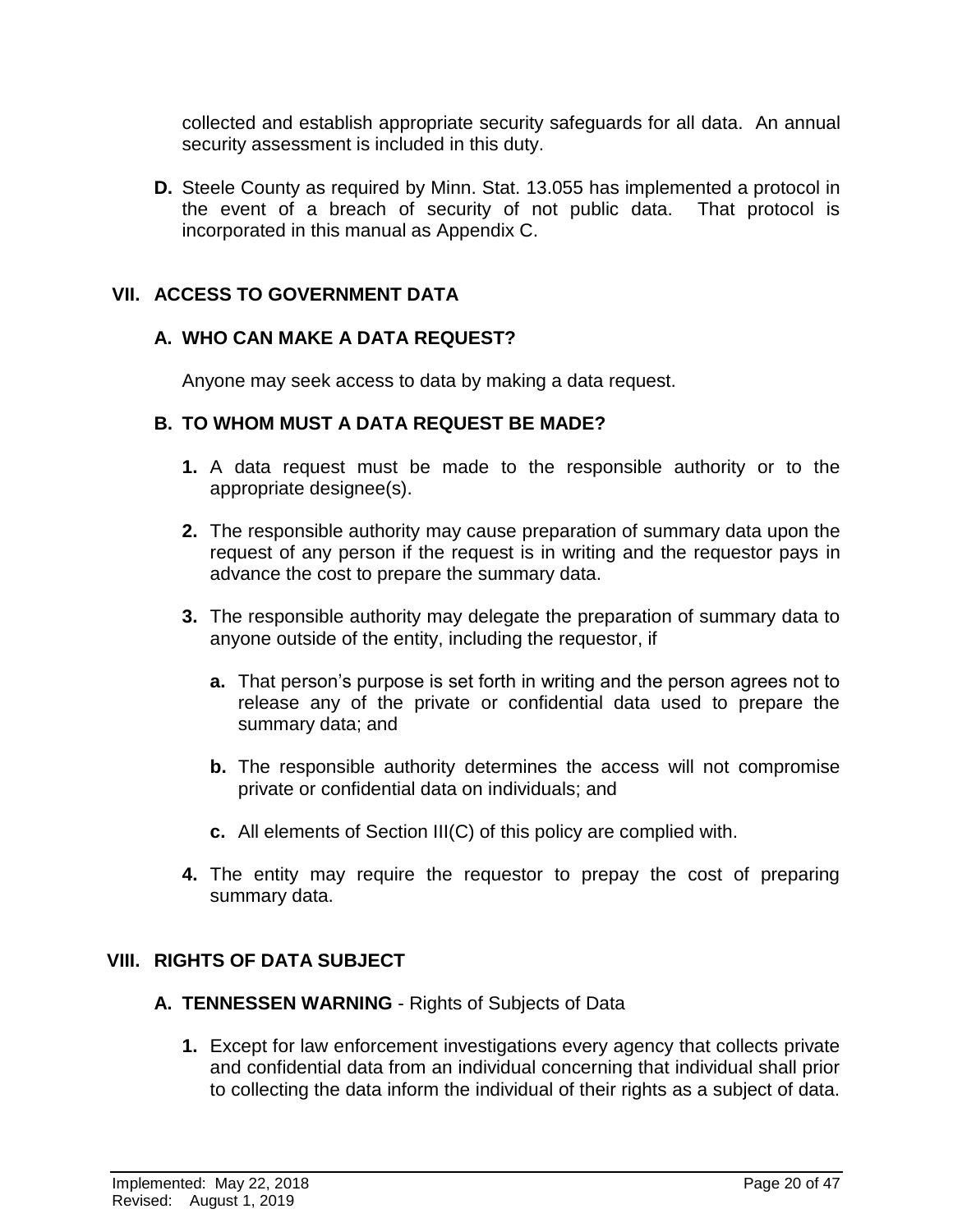The notice must be given whenever:

- **a.** A government *entity requests* data; and
- **b.** The data is requested from an *individual*; and
- **c.** The data requested are *private or confidential*; and,
- **d.** The data is *about the individual* from whom it is requested.

All four of these conditions must be present before a Tennessen warning must be given. These rights are referred to as the Tennessen Warning or Data Practices Rights Advisory.

A Tennessen Warning may be given but is not required when private and confidential data is collected from an individual who is not the subject of the data.

- **2.** The Tennessen Warning consists of the following information that must be communicated to the individual from whom private or confidential data concerning the individual is collected.
	- **a.** The purpose and intended use of the data. This is why the data is requested and how it will be used.
	- **b.** Whether the individual may refuse or is legally required to supply the data. The subject has the right to know whether or not she/he is required to provide the data.
	- **c.** Any consequences to the individual of either supplying or refusing to supply the data. The entity is required to state the consequences known to the entity at the time when the notice is given; **and**
	- **d.** The identity of other persons or entities that may be authorized to receive the data. The notice must identify recipients that are known to the entity at the time the notice is given.

NOTE: In accordance with the Federal Privacy Act of 1974 any federal, state, or local agency that requests an individual to disclose their social security account number shall inform that individual whether that disclosure is mandatory or voluntary, by what statutory or other authority such number is solicited and what uses will be made of it.

- **3.** Tennessen Warnings may be either oral or written.
	- **a.** Oral communication is not the preferred method of communicating the Tennessen Warning, but it may be necessary under some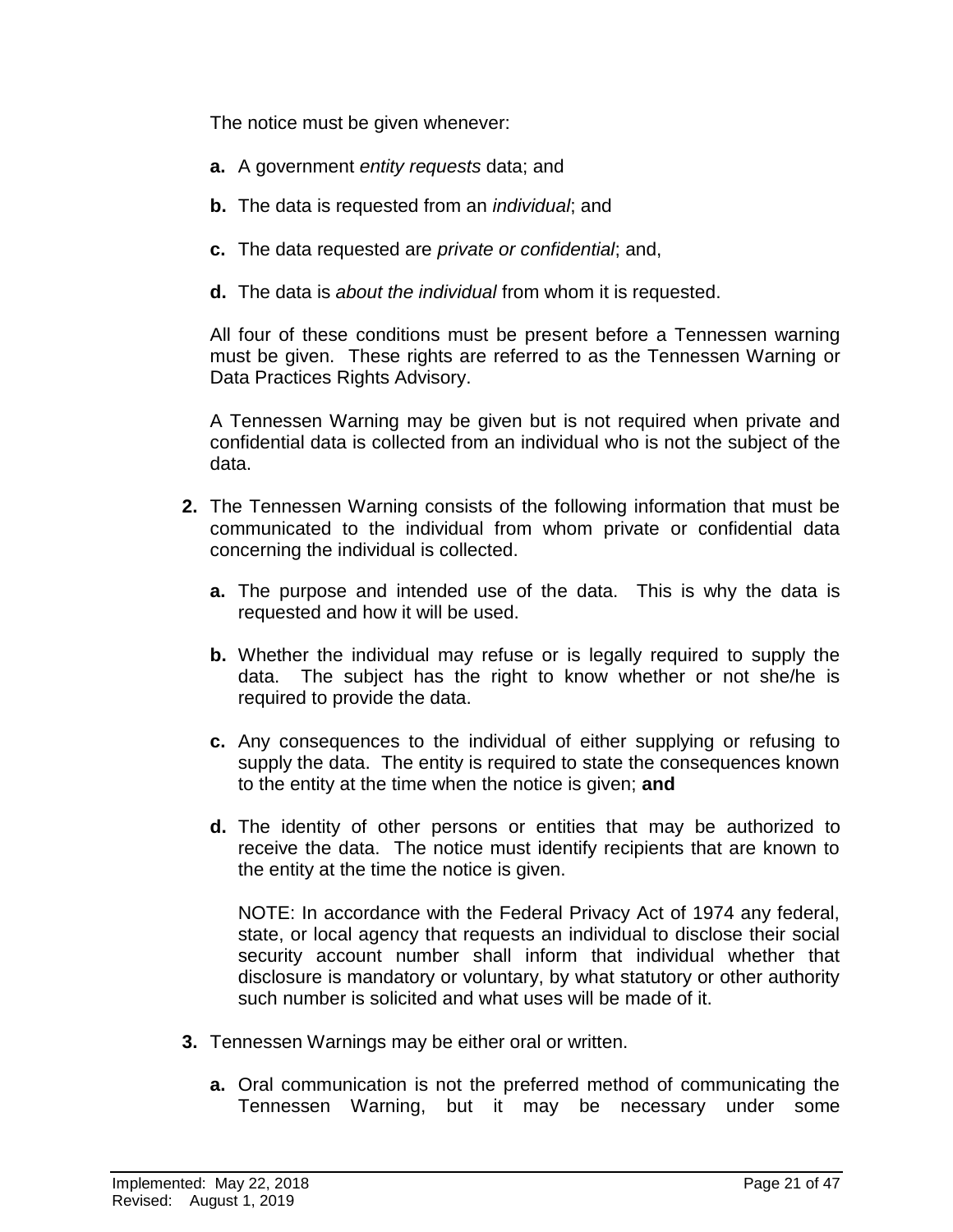circumstances. If an oral communication is necessary the specific language communicated must be in written form and contained in the departmental data practices procedures and the situation documented.

- **b.** A written communication requiring the signature of the data subject (i.e., a signature attesting the individual from whom private or confidential data is collected has read and understands their rights pertaining to the requested data). The Tennessen Warning may be included on the form that collects the private or confidential data.
- **4.** A sample format for a Notice of Rights Tennessen Warning is on page 31.

### **B. NOTIFICATION TO MINORS**

A minor has the right to request the entity withhold private data about her/him from the parent or guardian. The entity may require the request be in writing. A written request must include the reasons for withholding the data and must be signed by the minor.

Upon receipt of the request the responsible authority must determine whether honoring the request is in the best interests of the minor. The responsible authority must consider at a minimum:

- **1.** Whether the minor is mature enough to explain the reasons for the request and to understand the consequences of making the request;
- **2.** Whether denying access to the data may protect the minor from physical or emotional harm;
- 3. Whether there is a reason to believe the minor's reasons for denying access to the parent(s) are reasonably accurate; and
- 4. Whether the nature of the data is such that disclosing the data to the parents could lead to physical or emotional harm to the minor. Minn. Rule 1205.0500 contains the procedures for the release of data about minors.

#### **C. INFORMED CONSENT**

**1.** Private data on individuals may be used by and disseminated to any entity, individual or person by the responsible authority or the designee if the subject or subjects of the data have given informed consent.

**NOTE:** Informed consent cannot authorize release of confidential data on individuals since the data subject has no right to the data and therefore cannot authorize another a right to access.

**2.** Private data shall be disseminated to any person or entity if the subject or subjects have given their valid informed consent.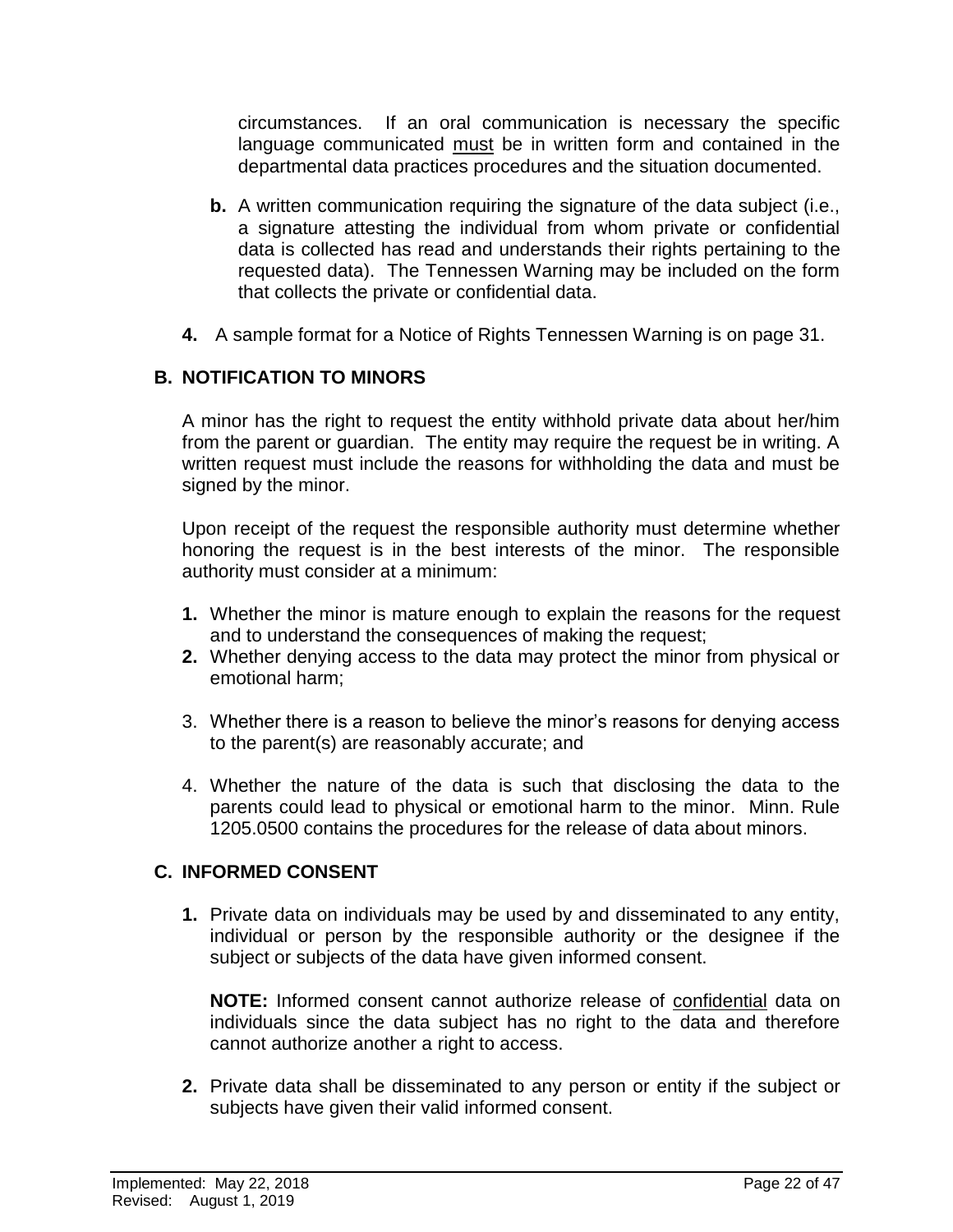- **3.** All informed consents shall be in writing.
- **4.** Informed consent shall not be deemed to have been given by an individual subject of the data by the signing of any statement authorizing any person or agency to disclose information about the individual to an insurer or its authorized representative unless it is:
	- **a.** In plain language;
	- **b.** Dated;
	- **c.** Specific in designating the particular government entity the data subject is authorizing to disclose data about the data subject;
	- **d.** Specific as to the nature of the data the subject is authorizing to be disclosed;
	- **e.** Specific as to the persons to whom the subject is authorizing data to be disclosed;
	- **f.** Specific as to the purpose or purposes for which data information may be used by any of the persons named in clause(s) both at the time of the disclosure and at any time in the future; and
	- **g.** Specific as to its expiration date, which must be within a reasonable period of time. In the case of authorizations given in connection with applications for life insurance or noncancellable or guaranteed renewable health insurance and identified as such the consent shall not exceed two years after the date of the policy.
	- **h.** An authorization in connection with medical assistance under chapter 256B or MinnesotaCare under chapter 256L, or for individual education plan health-related services provided by a school district under section 125A.21, subdivision 2, is valid during all terms of eligibility.
- **5.** Informed consent for health insurance purposes must comply with Minn. Stat. §13.05, unless otherwise pre-empted by the HIPPA Standards for Privacy of Individually Identifiable Health Information, 45 C.F.R. 164.
- **6.** Informed consent for other purposes may be valid for longer than one year if the consent otherwise meets the above requirements.
- **7.** The informed consent for the disclosure of alcohol and drug abuse patient records may be made only if the consent is in writing and expressly states the request is for alcohol or drug abuse patient records. It should contain the following: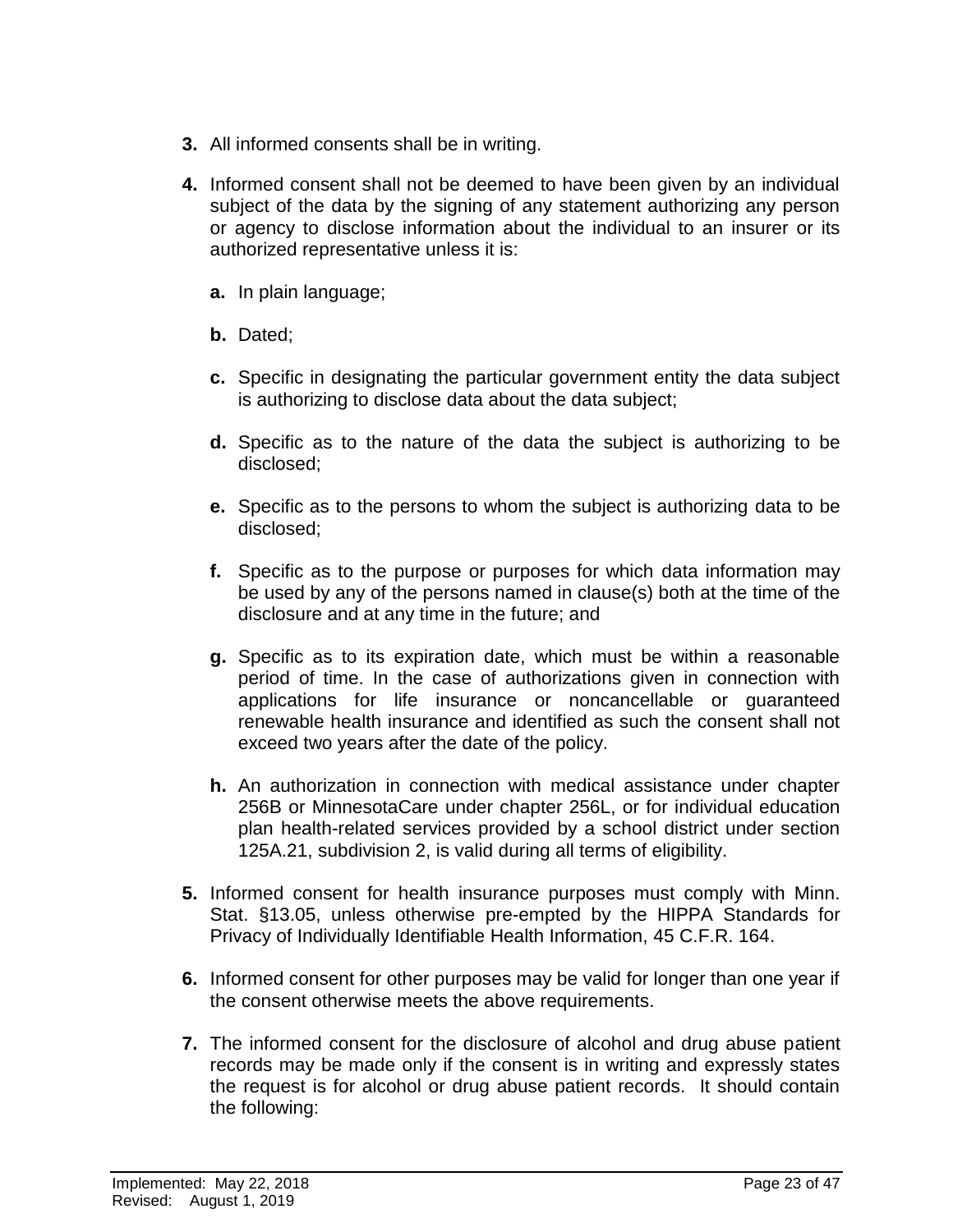- **a.** The name of the program that is to make the disclosure;
- **b.** The name or title of the person or organization to which disclosure is to be made;
- **c.** The name of the patient;
- **d.** The purpose or nature of information to be disclosed;
- **e.** The extent or nature of information to be disclosed;
- f. A statement that the consent is subject to revocation at any time except to the extent that action has been taken in reliance thereon and a specification of the data, event, or condition upon which it will expire without express revocation;
- g. The date the consent is signed; and
- h. The signature of the patient and, when required, of a person authorized to give consent.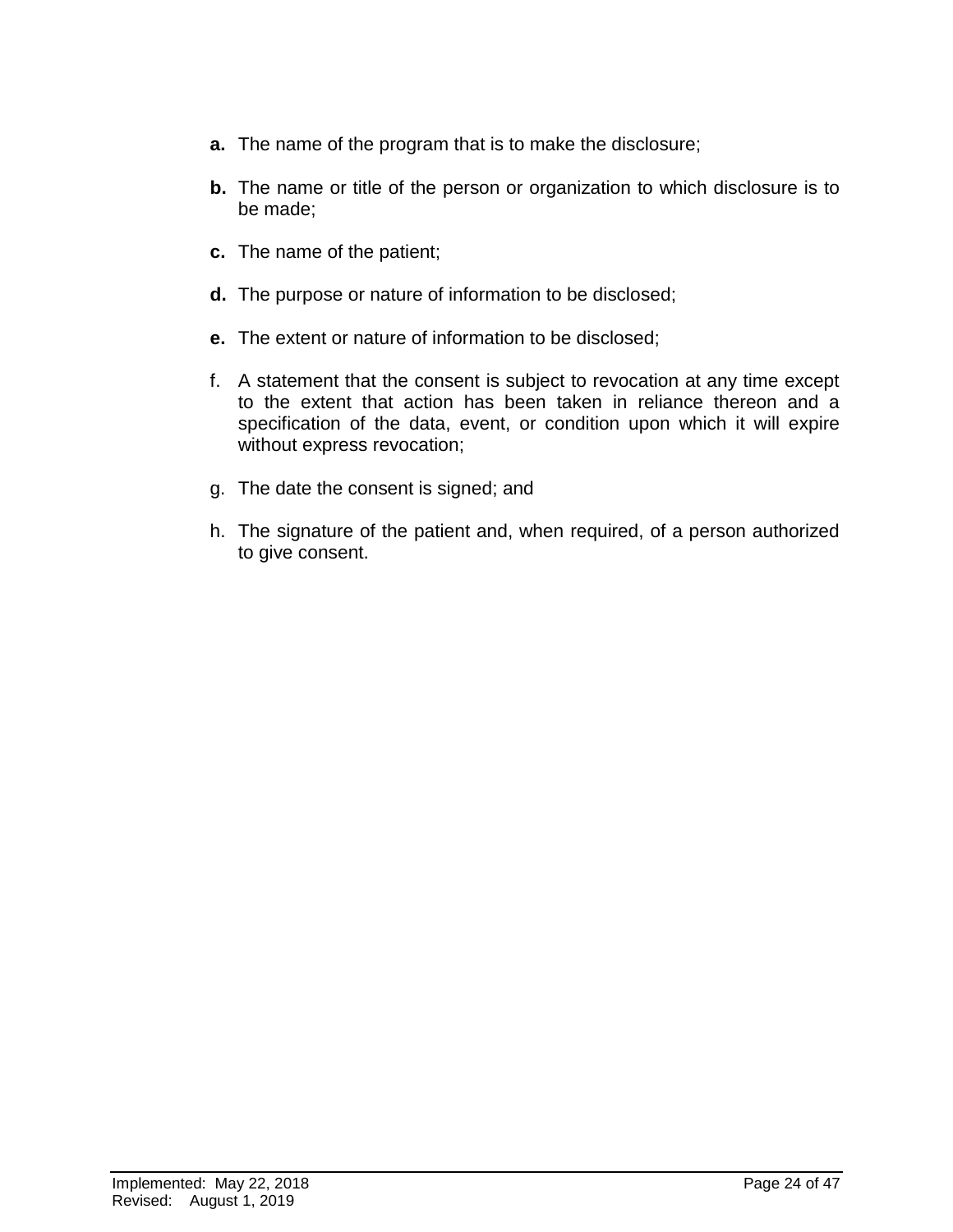# **D. PROCEDURES FOR COMPLYING WITH DATA REQUESTS FROM AN INDIVIDUAL**

The responsible authority shall ensure each department establishes procedures to comply with requests for government data in an appropriate and prompt manner.

- **1.** Upon request to the responsible authority an individual shall be informed whether they are the subject of stored data on individuals and whether it is classified as public, private, or confidential.
	- **a.** The responsible authority shall provide access to the private or public data upon request by the individual subject of the data.
	- **b.** An individual may contest the accuracy or completeness of public or private data. If the individual notifies the responsible authority in writing as to the nature of the disagreement with the data, the responsible authority shall within 30 days either correct the data and attempt to notify past recipients of inaccurate or incomplete data, including recipients named by the individual, or notify the individual the responsible authority believes the data to be correct. Subsequently data in dispute shall be disclosed only if the individual's statement of disagreement is included with the disclosed data.
- **2.** The responsible authority shall prepare a public document setting forth in writing the rights of the data subject and specific procedures in effect in the county for access by the data subject to public or private data on individuals.
	- **a.** When a request is denied the responsible authority must inform the requestor orally at the time of the request and if requested in writing as soon thereafter as reasonably possible and shall cite the statute, temporary classification or federal law on which the determination is based.
	- **b.** The responsible authority shall require the requestor to pay the actual costs of making and certifying copies of the data requested except those exempted in Section V., subd. A. The requestor may not be charged for separating private or confidential data from public data.
	- **c.** The responsible authority shall reasonably inform the requestor of the data's meaning if asked to do so.
- **E. IF STEELE COUNTY DETERMINES THAT CHALLENGED DATA ARE ACCURATE AND/OR COMPLETE AND THE DATA SUBJECT DISAGREES WITH THAT DETERMINATION THE SUBJECT HAS THE RIGHT TO APPEAL THE DETERMINATION TO THE COMMISSIONER OF ADMINISTRATION**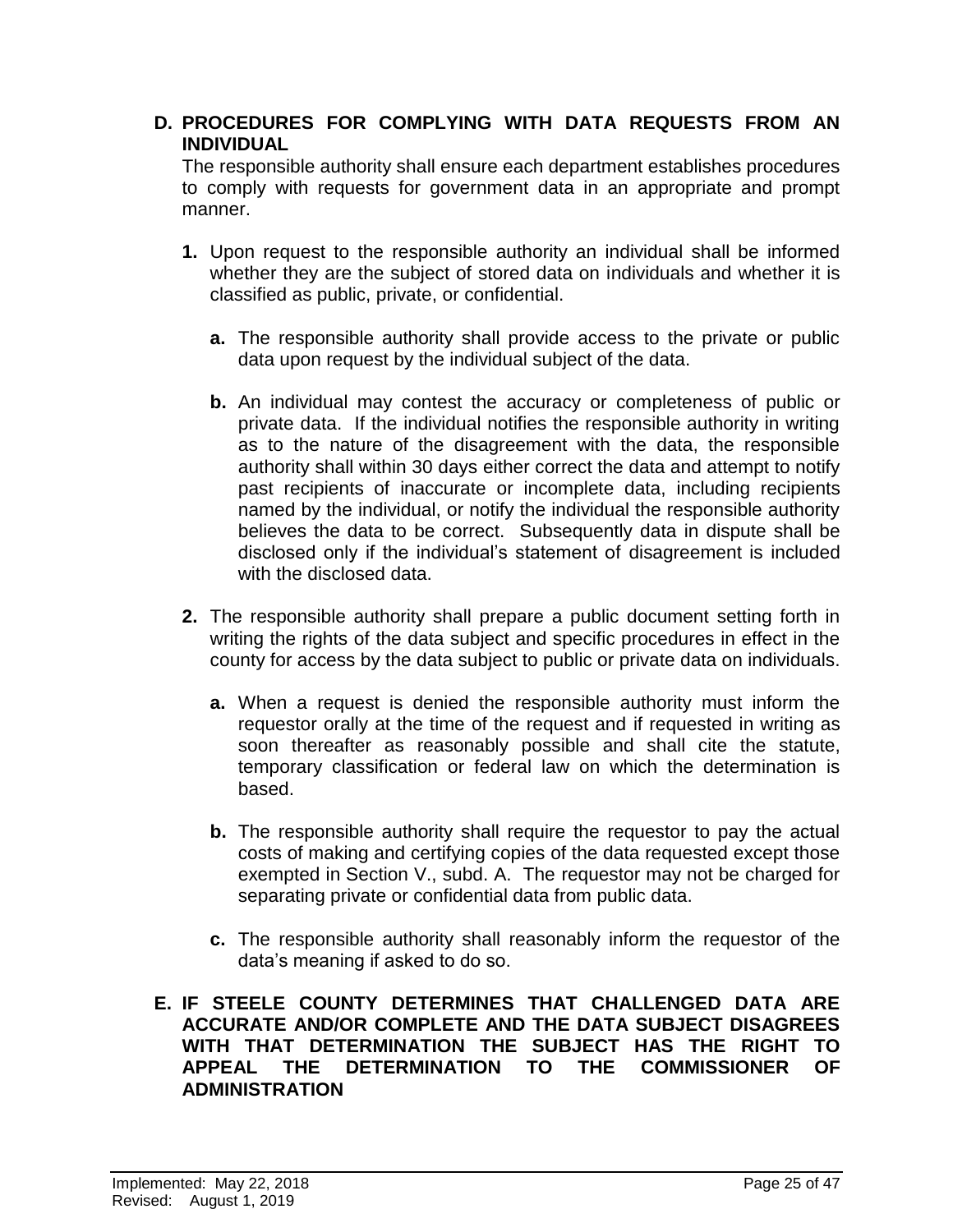- **1.** The subject has the right to take this step after both the subject and the county have properly completed all the steps in the data challenge process. The subject may appeal only the county's determination about the accuracy and/or completeness of data.
- **2.** The requirements for filing an appeal are in Minnesota Rules Section 1205.1600.
- **3.** Procedure when data is not accurate or complete.
	- **a.** An individual subject of the data may contest the accuracy or completeness of public or private data. To exercise this right an individual shall notify in writing the responsible authority describing the nature of the disagreement. The responsible authority shall within 30 days, either:
		- **1)** Correct the data found to be inaccurate or incomplete and attempt to notify past recipients of inaccurate or incomplete data, including recipients named by the individual; or
		- **2)** Notify the individual the authority believes the data to be correct. Data in dispute shall be disclosed only if the individual's statement of disagreement is included with the disclosed data.
- **4.** The determination of the responsible authority may be appealed pursuant to the Administrative Procedure Act, MINN. STAT. § 14.57 to 14.62 and Minn. R. 1205.1600, relating to contested cases. Upon receipt of an appeal by an individual the Commissioner of Administration shall before issuing the order and notice of a contested case hearing required by Chapter 14 try to resolve the dispute through education, conference, conciliation, or persuasion. If the parties consent the Commissioner may refer the matter to mediation. Following these efforts the Commissioner shall dismiss the appeal if resolved or issue the order and notice of hearing.
	- **a**. Data on individuals successfully challenged by an individual must be completed, corrected, or destroyed without regard to the requirements of Minn. Stat. § 138.17.
	- **b.** After completing, correcting, or destroying successfully challenged data the county will retain a copy of the Commissioner of Administration's order issued under Chapter 14 or if no order was issued, a summary of the dispute between the parties that does not contain any particulars of the successfully challenged data.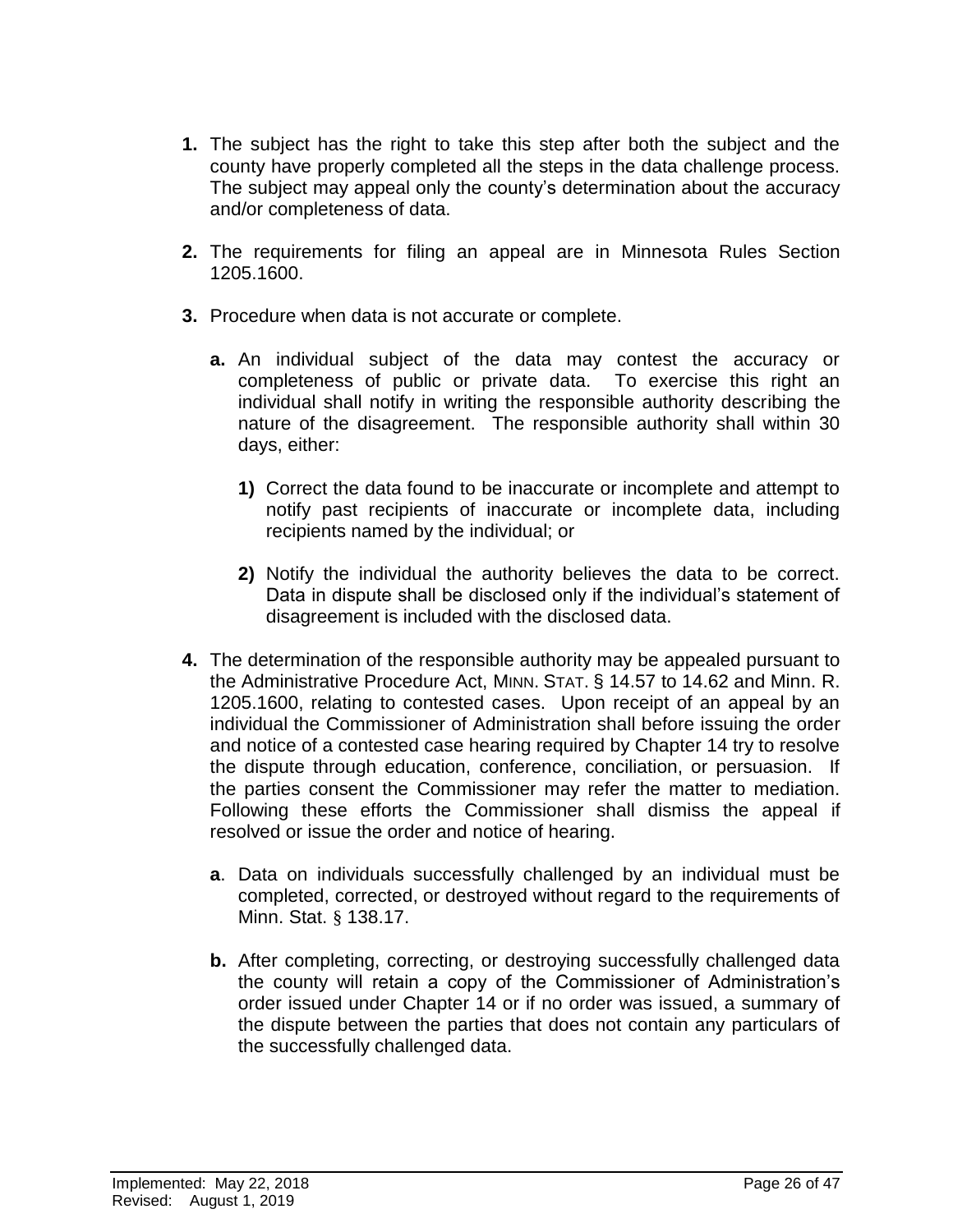### **IX. ROLE OF THE COMMISSIONER OF ADMINISTRATION**

- **A.** Pursuant to Minn. Stat. Section 13.06, subd. 4, the Commissioner of Administration is given the authority to approve new uses and disseminations of private and confidential data on individuals.
- **B.** Minn. Stat. Section 13.06 gives the Commissioner certain powers with regard to approving temporary classifications of data.
- **C.** Minn. Stat. Section 13.072 gives the Commissioner authority to issue advisory opinions concerning the rights-of-data-subjects and the classification of government data. Commissioner's opinions are found at [www.ipad.state.mn.us](http://www.ipad.state.mn.us/).

### **X. WHERE MORE INFORMATION CAN BE FOUND**

- **A.** Responsible Authority Daniel A. McIntosh, Steele County Attorney's Office, at 507-444-7780 or [daniel.mcintosh@co.steele.mn.us.](mailto:daniel.mcintosh@co.steele.mn.us)
- **A.** Minnesota Statutes Chapter 13 is found on the website of the Revisor of Statutes at: [www.leg.state.mn.us/leg/statutes.asp.](http://www.leg.state.mn.us/leg/statutes.asp)

Minnesota Rules, Chapter 1205, is found on the website of the Revisor of Statutes at: [www.revisor.leg.state.mn.us/arule/1205.](http://www.revisor.leg.state.mn.us/arule/1205)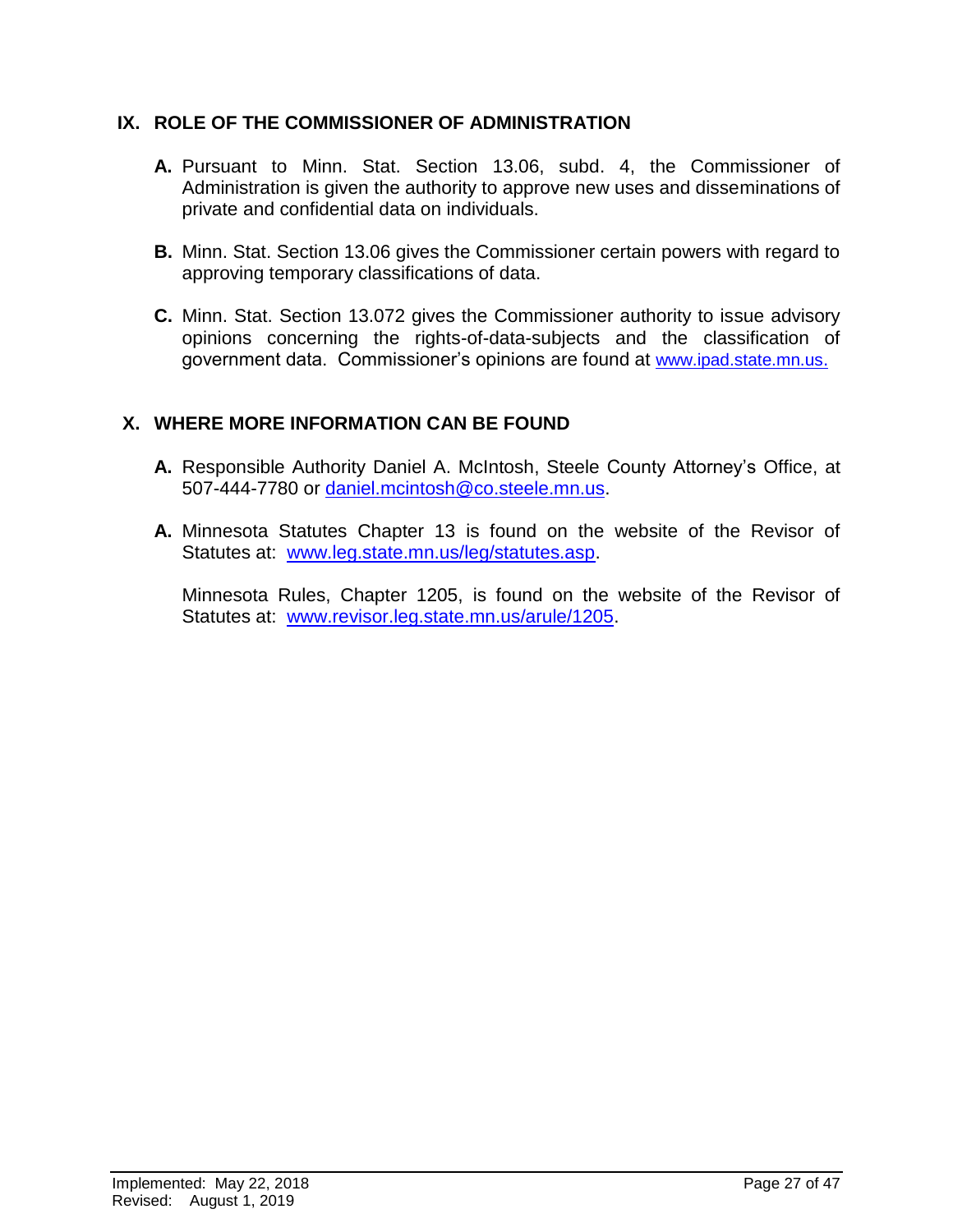# 2. Purpose for which summary data is being prepared:

3. I,\_\_\_\_\_\_\_\_\_\_\_\_\_\_\_\_\_\_\_\_\_\_\_\_\_\_\_\_\_\_\_\_\_\_, representing \_\_\_\_\_\_\_\_\_\_\_\_\_\_\_\_\_\_\_\_\_\_ have requested the data described above and for the purposes stated and fully understand that I may be subject to the civil or criminal liability, including but not limited to, the provisions of the Minnesota Data Practices Act in the event the private or confidential data is disclosed or used in any manner not authorized by law. See Minn. Stat. 13.08 and 13.09.

\_\_\_\_\_\_\_\_\_\_\_\_\_\_\_\_\_\_\_\_\_\_\_\_\_\_\_\_\_\_\_\_\_\_\_\_\_\_\_\_\_\_\_\_\_\_\_\_\_\_\_\_\_ \_\_\_\_\_\_\_\_\_\_\_\_\_\_\_\_\_\_\_\_\_\_\_\_\_\_\_\_ Requestor of Data **Data** Date Date **Date** Date **Date** 

\_\_\_\_\_\_\_\_\_\_\_\_\_\_\_\_\_\_\_\_\_\_\_\_\_\_\_\_\_\_\_\_\_\_\_\_\_\_\_\_\_\_\_\_\_\_\_\_\_\_\_\_\_\_\_\_\_\_\_\_\_\_\_\_\_\_\_\_\_\_\_\_\_\_\_ Contact Information

\_\_\_\_\_\_\_\_\_\_\_\_\_\_\_\_\_\_\_\_\_\_\_\_\_\_\_\_\_\_\_\_\_\_\_\_\_\_\_\_\_\_\_\_\_\_\_\_\_\_\_\_\_ \_\_\_\_\_\_\_\_\_\_\_\_\_\_\_\_\_\_\_\_\_\_\_\_\_\_\_ Responsible Authority/Designee Date

# **STEELE COUNTY**

# **Non-Disclosure Agreement**

1. General description of the private or confidential data that is being used to prepare summary data: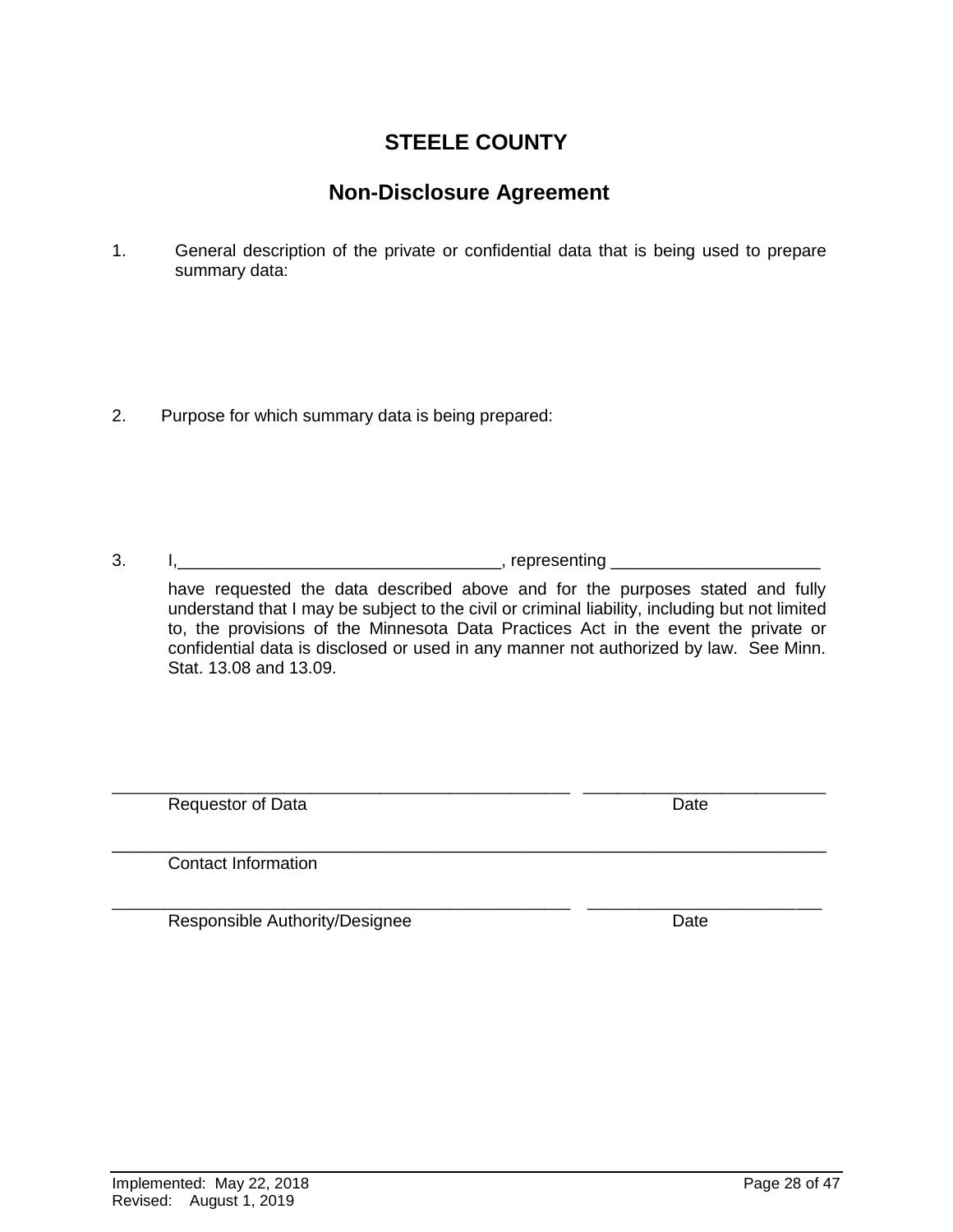#### **NOTICE OF RIGHTS TENNESSEN WARNING INSTRUCTION GUIDE**

| The notice must be given when:                                                    | 1. An individual<br>2. Is asked to supply<br>3. Private or confidential data<br>4. Concerning self<br>All four conditions must be present to trigger the<br>notice requirement.                                                                                                                                                                                                                                                                              |  |
|-----------------------------------------------------------------------------------|--------------------------------------------------------------------------------------------------------------------------------------------------------------------------------------------------------------------------------------------------------------------------------------------------------------------------------------------------------------------------------------------------------------------------------------------------------------|--|
| Statements must be included<br>from the individual that inform the<br>individual: | Why the data is being collected and how<br>the entity intends to use the data;<br>Whether the individual may refuse or is<br>legally required to supply the data;<br>• Any consequences to the individual of<br>either supplying or refusing to supply the<br>data; and<br>The identity of other persons or entities<br>authorized by law to receive the data.                                                                                               |  |
| Consequences of giving<br>the notice are:                                         | Private or confidential data on individuals may be<br>collected, stored, and used as described in the<br>notice without liability to the entity.                                                                                                                                                                                                                                                                                                             |  |
| Consequences on <i>not</i> giving<br>the notice are:                              | Private or confidential data on individuals cannot<br>be collected, stored, used, or released for any<br>purposes other than those stated in the notice<br>unless:<br>The individual subject of the data gives<br>informed consent;<br>The Commissioner of Administration gives<br>approval;<br>A state or federal law subsequently<br>$\bullet$<br>authorizes or requires the new use or<br>release; or<br>A Court order is issued to authorize<br>release. |  |

# **Minnesota Statutes Section 13.04, subdivision 2**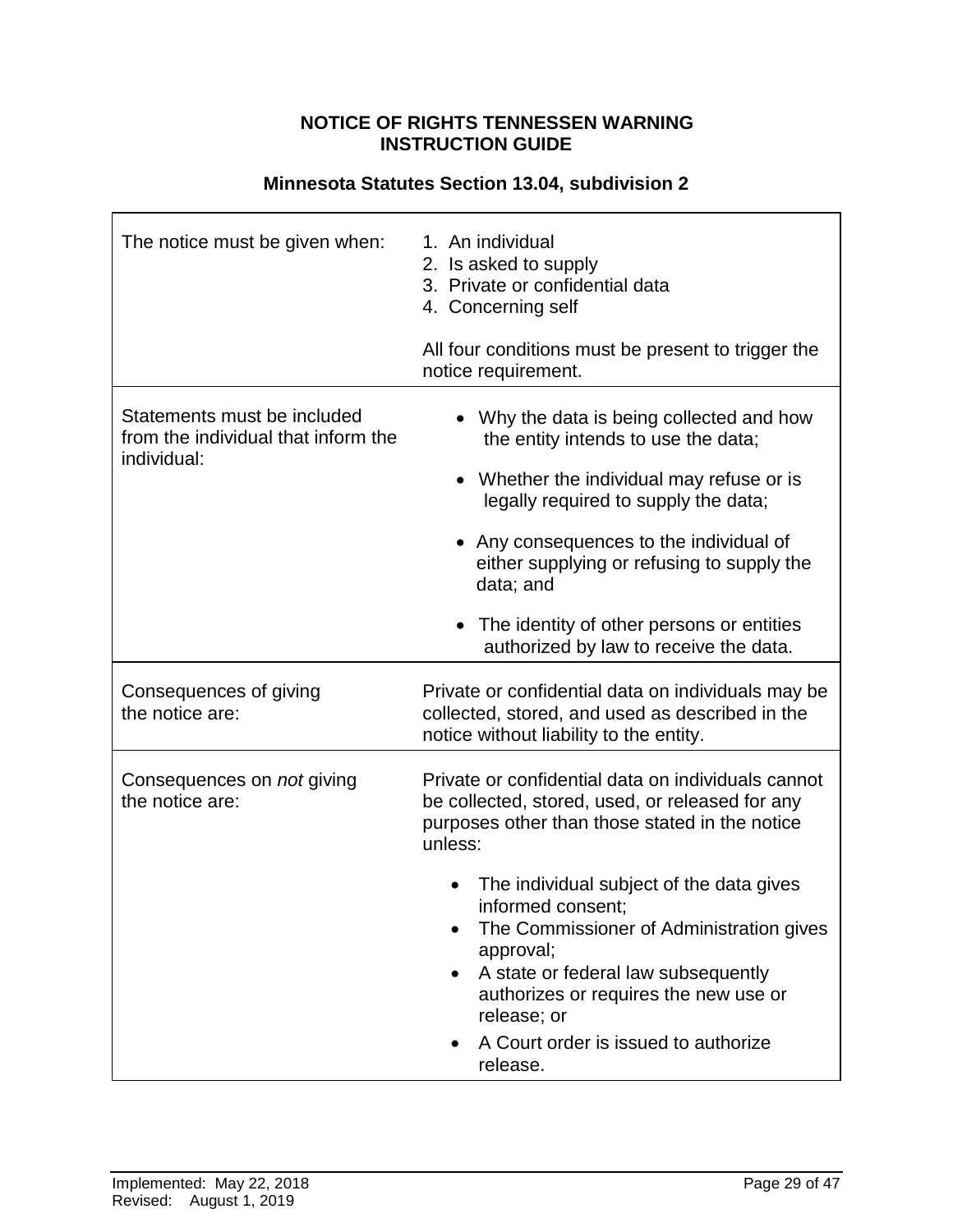#### **"NOTICE OF RIGHTS" SAMPLE FORMAT FOR TENNESSEN WARNING**

The Data Practices Act requires Steele County to inform you of your rights as they pertain to private and confidential data collected from you and about you. Some of the data we collect from you may be private data. Access to this data is available only to you, the agency collecting the data or other statutorily authorized agencies unless you or a court authorize its release. Some data may be classified as confidential data is not accessible to the public or you.

The Data Practices Act requires you be advised of the following when you are asked to provide private or confidential data.

The purpose and intended use of the requested data is:

Authorized persons or agencies with whom this data may be shared include:

Furnishing the above data is voluntary, but refusal to supply the requested data will mean:

Name

Date

Minn. Stat. § 13.04 (subd. 2)

Implemented: May 22, 2018 **Page 30 of 47** Page 30 of 47 Revised: August 1, 2019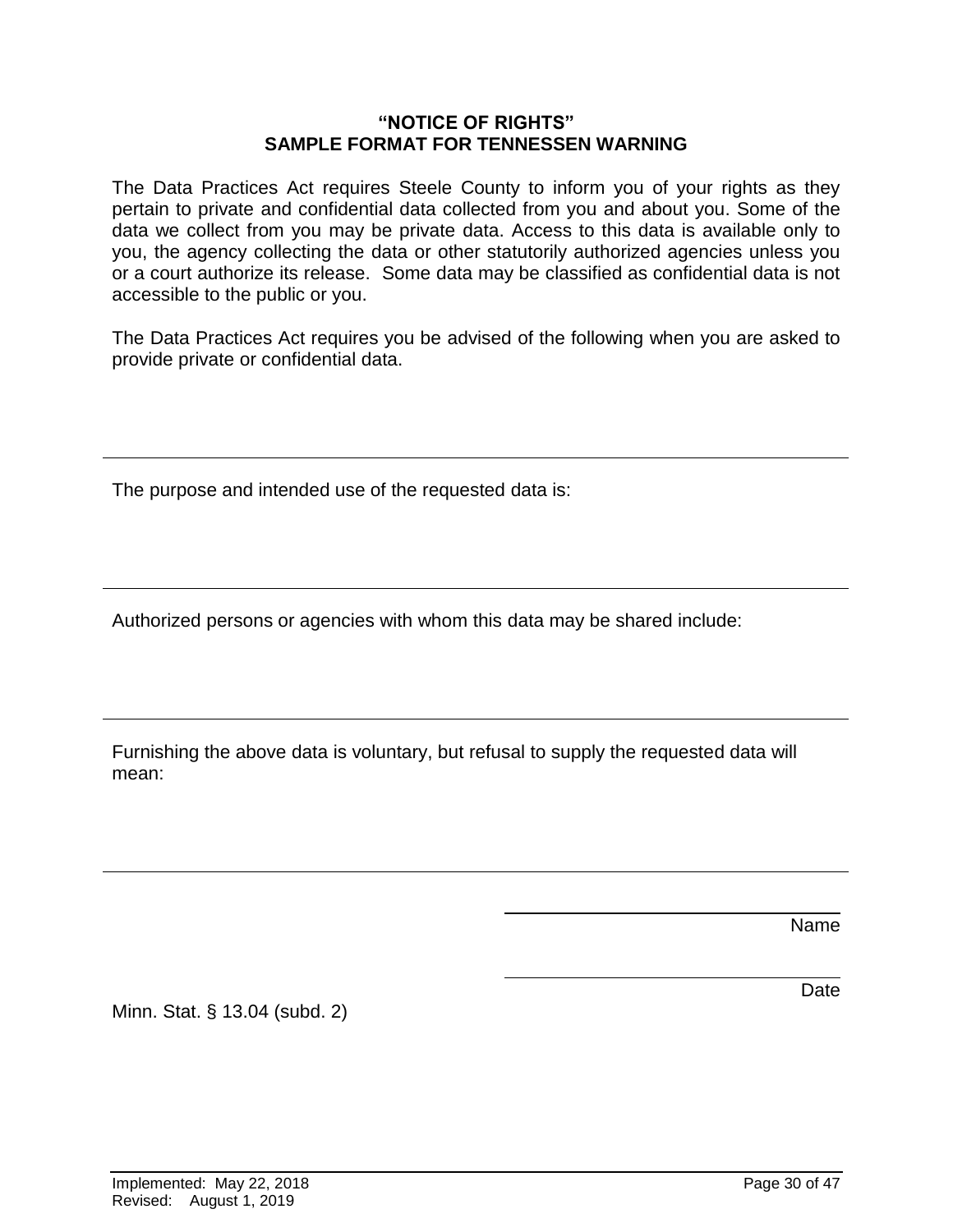# **INFORMED CONSENT INSTRUCTION GUIDE**

- A. Enter the complete name and address of the entity that maintains the data. Include any relevant program names, staff names, titles and telephone numbers.
- B. Identify as specifically as reasonably possible the reports, record names, or types of data that will be released.
- C. Identify the entity or agencies to which the data will be released. Include the name and address of the entity. Include relevant staff names and titles. Be as specific as reasonably possible.
- D. Describe specifically and completely the purpose(s) for seeking the person's informed consent.
- E. Describe the known consequences, if any, of releasing the data.
- F. Instruct the person to sign the consent and enter the date the consent is signed.
- G. As a general rule a parent or guardian's signature should be obtained when the subject is under the age of 18 or has a legally appointed guardian. However specific requirements for obtaining consent to release data in these circumstances vary. **Instructions for completing this portion of the form within your particular entity should be developed in consultation with the County Attorney's office.**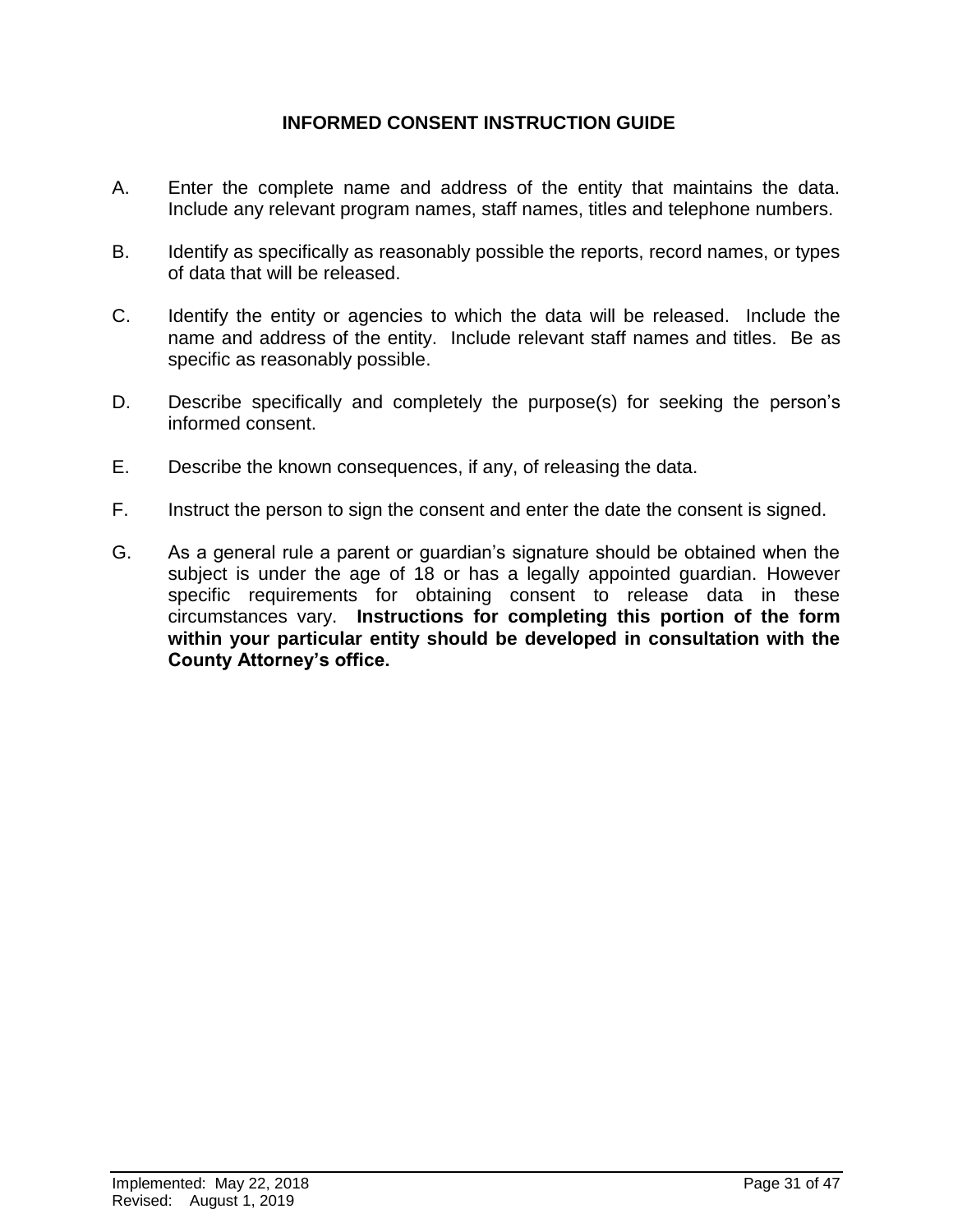| <b>INFORMED CONSENT FOR THE RELEASE OF DATA</b> |  |
|-------------------------------------------------|--|
|-------------------------------------------------|--|

|                   | (Name of individual authorizing release)                    |
|-------------------|-------------------------------------------------------------|
| authorize         |                                                             |
|                   | (Name of individual, entity, or person holding record)      |
| to disclose<br>to |                                                             |
|                   | (Name of individual, entity, or person to receive the data) |

for the purpose of:

I understand this data may be protected under state and/or federal privacy laws and may not be disclosed without my written consent unless otherwise provided for by state or federal law. I understand once this data is released it may be subject to further disclosure without my written consent. I also understand I may revoke this consent at any time except to the extent that action has been taken in reliance on it and in any event this consent expires or as described below, whichever is earlier.

*\_\_\_\_\_\_\_\_\_\_\_\_\_\_\_\_\_\_\_\_\_\_\_\_\_\_\_\_\_\_\_\_\_\_\_\_\_\_\_\_\_\_\_\_\_\_\_\_\_\_\_\_\_\_\_\_\_\_\_\_\_\_\_\_\_\_\_\_\_\_\_\_\_\_\_\_\_*

On specification of the date or condition upon which this consent expires:

| Executed |        |     |
|----------|--------|-----|
| this     | day of | .zu |

*(Signature of individual authorizing release)*

*(Printed name)*

*(Signature of parent, guardian, or authorized representative, when required)*

*(Printed name)*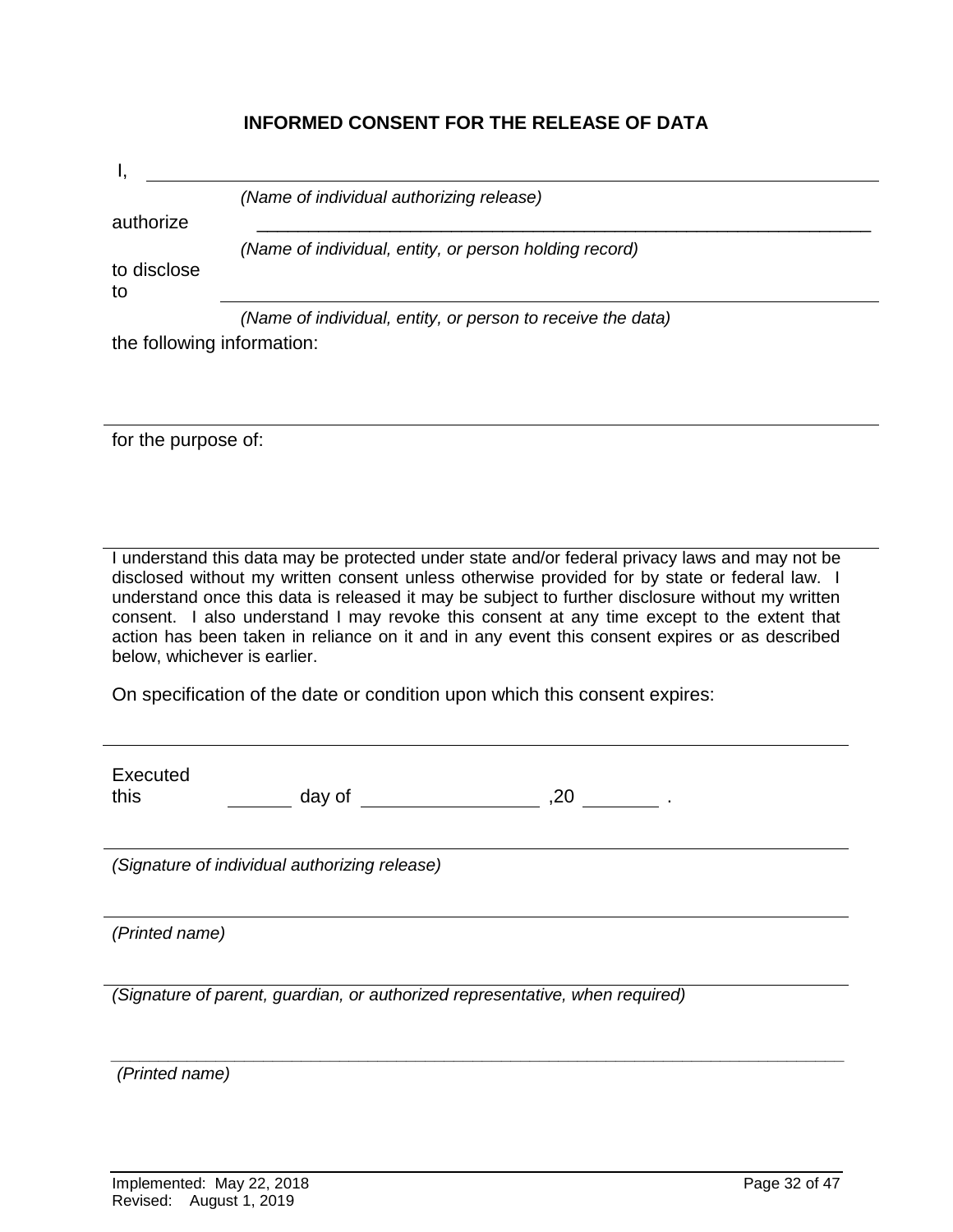# **DATA PRACTICES NOTICE**

I have been subpoenaed to testify before this court. I have been advised by the Office of the Steele County Attorney to provide the following information to the Court.

"The data I have been requested to provide includes data classified as private or confidential data as defined by Minnesota Statute Chapter 13, the Data Practices Act. Pursuant to Minnesota Statute 13.03 and Minnesota Rule 1205.0100, Subd, 5, the Court's attention is called to this classification. The Data Practices Act provides I may disclose this data only if the data subject has given written consent, a statute allows disclosure, or a court orders disclosure. If this court orders me to provide this data I will do so."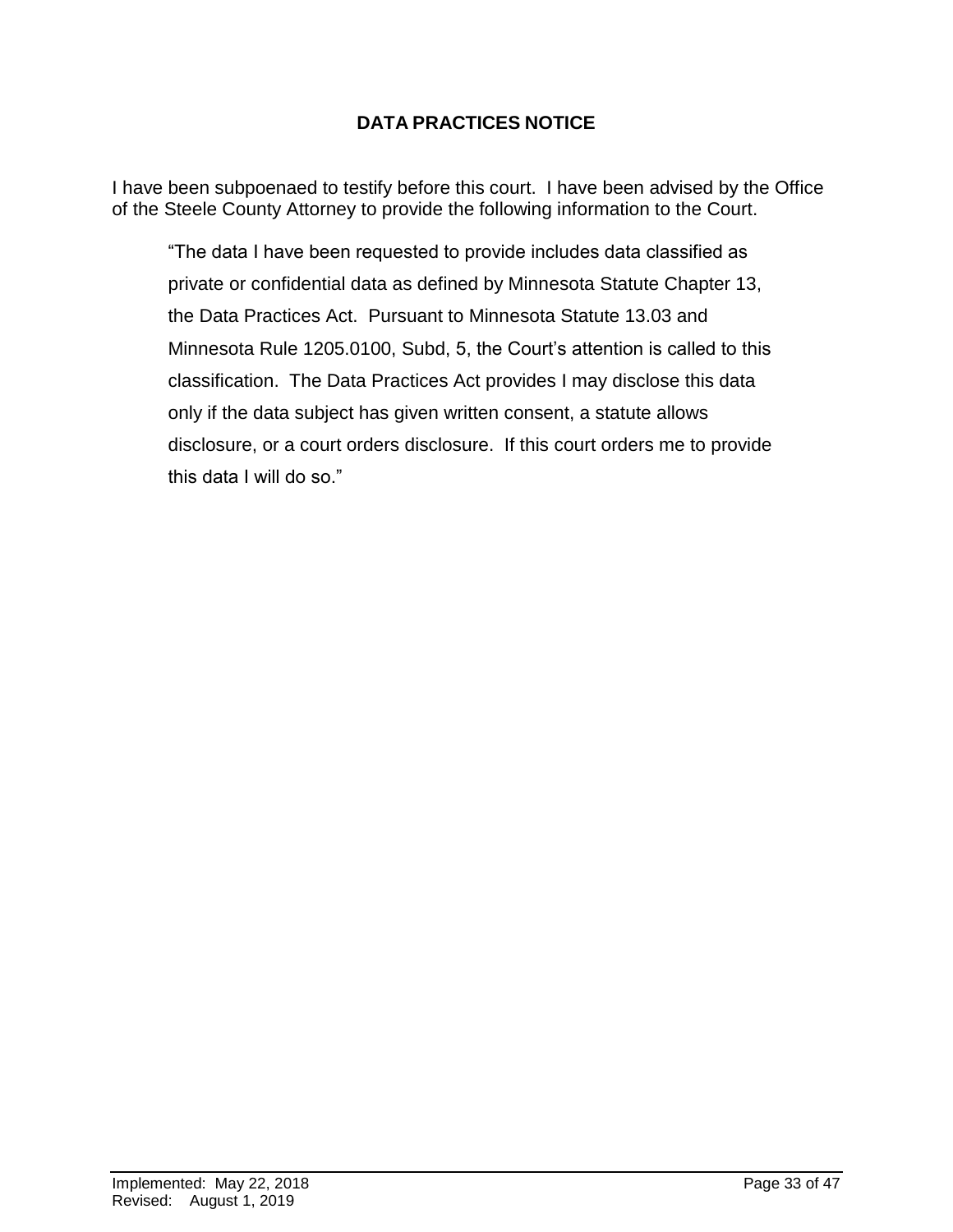# **APPENDIX A**

# **MINNESOTA GOVERNMENT DATA PRACTICES ACT**

**Fee Schedule**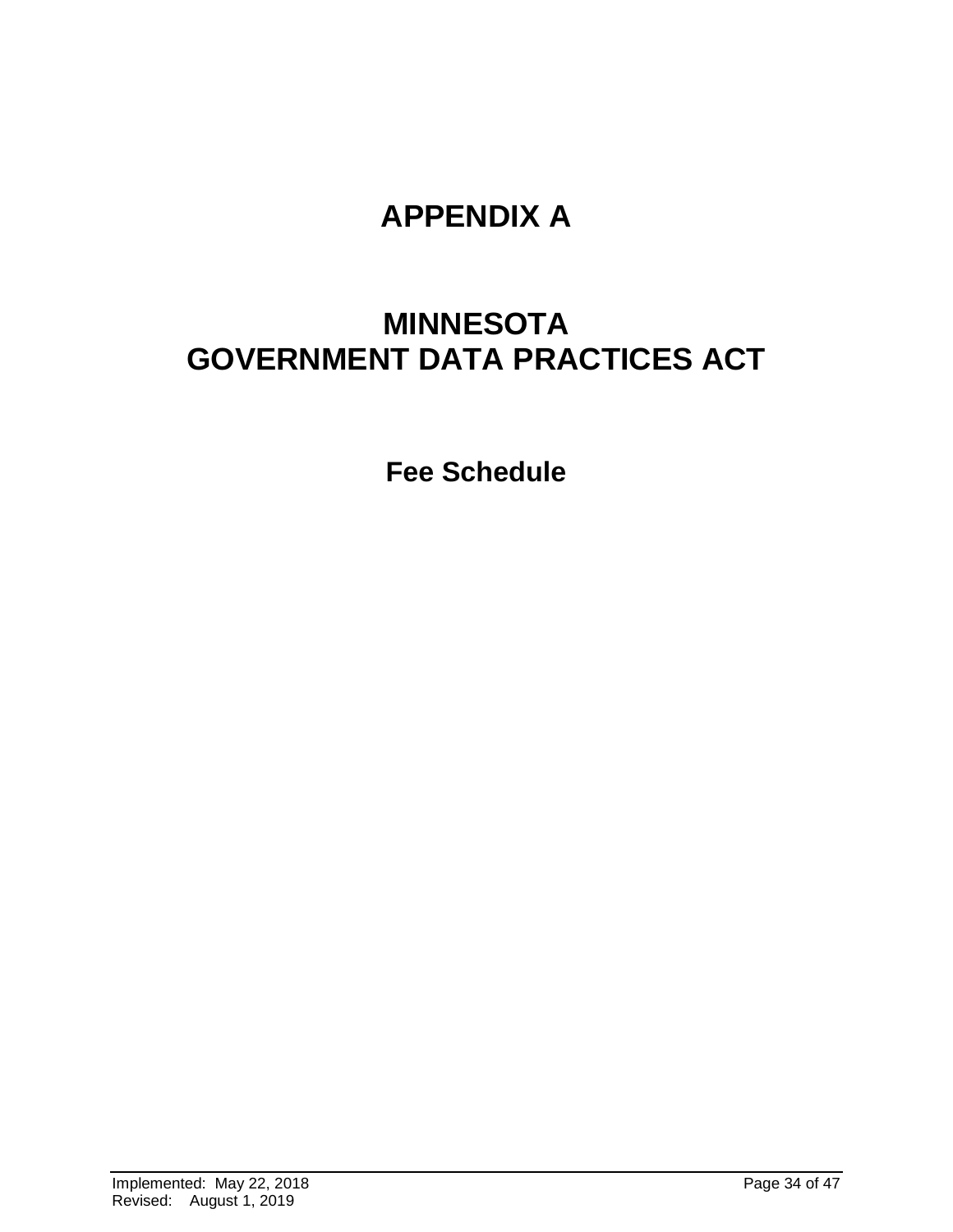# **DATA PRACTICES APPENDIX A**

# **FEE SCHEDULE FOR FAXING AND PHOTOCOPYING (COUNTY AND NON-COUNTY MATERIALS)**

| (Sales tax exempt) |  |
|--------------------|--|
|--------------------|--|

| Fax:                                   | $$.25$ per page                                                                                                                                                                                             |
|----------------------------------------|-------------------------------------------------------------------------------------------------------------------------------------------------------------------------------------------------------------|
| <b>International Fax Fee:</b>          | \$7.00 first page<br>\$4.00 per page for additional pages                                                                                                                                                   |
| <b>Photocopies:</b>                    | For 100 pages or fewer: \$ .25 per page for one-<br>sided copy or \$.50 for two-sided copy                                                                                                                  |
|                                        | For copies in excess of 100 pages of letter or<br>legal sized black and white documents actual<br>charges may be required if they exceed the per<br>page charge - Minnesota Statute13.03, subd.<br>$3(c)$ . |
| <b>Desktop/Network Printer Copies:</b> | \$.10 per page                                                                                                                                                                                              |
| Postage and Handling:                  | \$2.00 or actual cost whichever is greater                                                                                                                                                                  |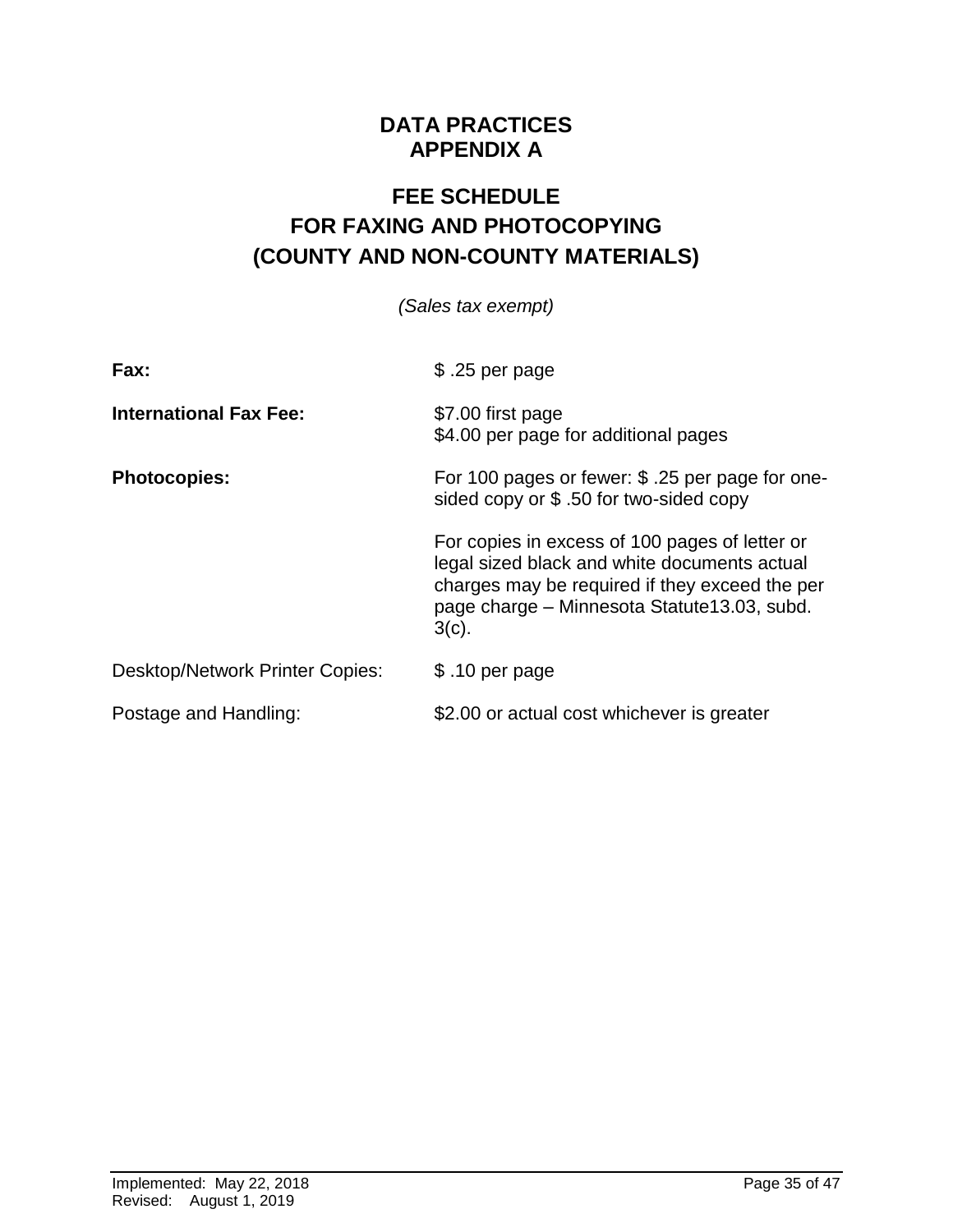# **APPENDIX B**

# **MINNESOTA GOVERNMENT DATA PRACTICES ACT**

# **Responsible Authorities and Designees**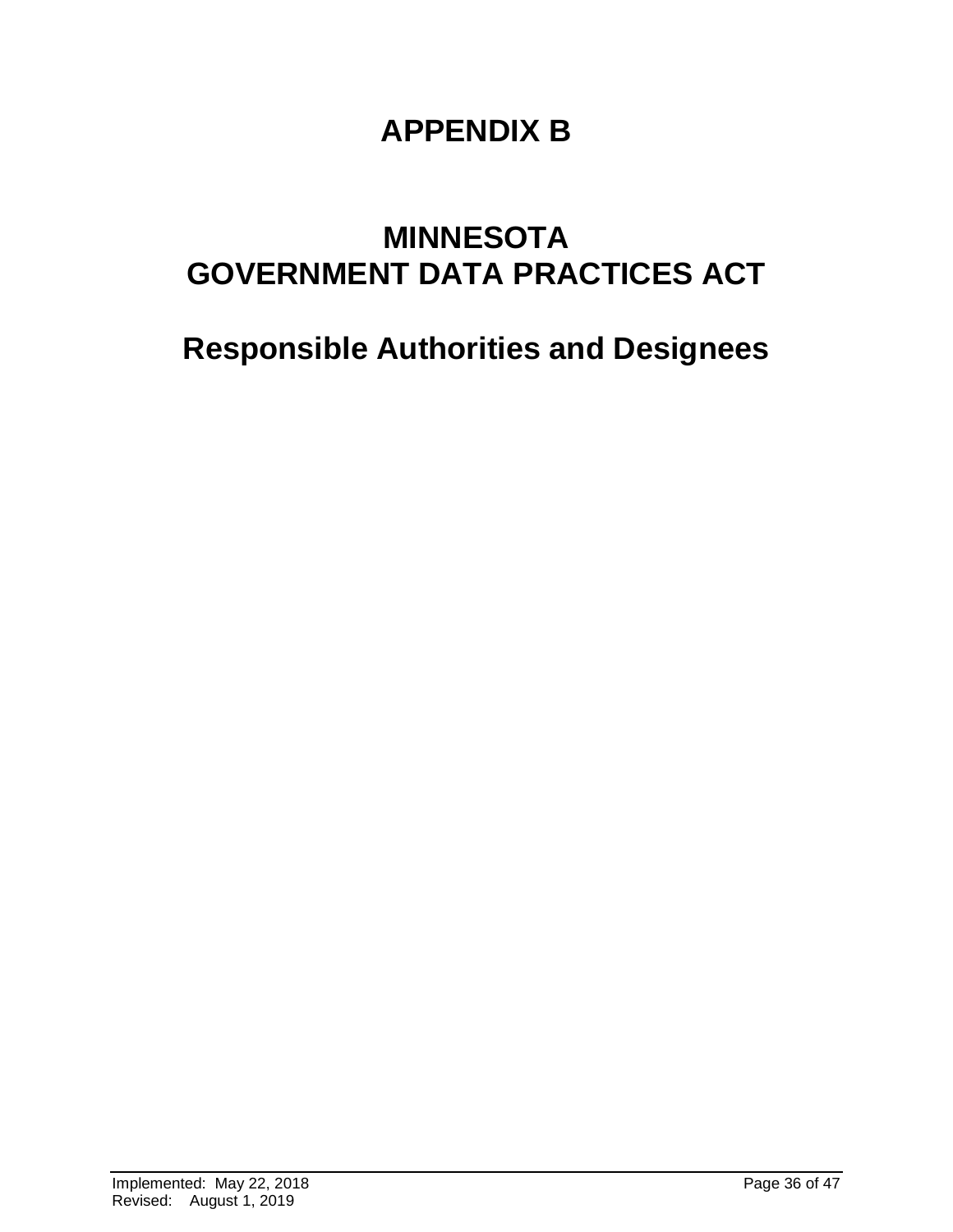# **APPENDIX B Steele County - Responsible Authorities and Designees**

| <b>Department/Division</b>                                       | <b>Responsible Authority</b>                                                                                       | <b>Designee</b>                            |  |
|------------------------------------------------------------------|--------------------------------------------------------------------------------------------------------------------|--------------------------------------------|--|
| <b>Administration</b>                                            | <b>Daniel A. McIntosh</b>                                                                                          | <b>Scott Golberg</b>                       |  |
| <b>Attorney</b>                                                  | <b>Daniel A. McIntosh</b>                                                                                          | Christy M. Hormann                         |  |
| <b>Community Corrections</b>                                     | <b>Daniel A. McIntosh</b>                                                                                          | <b>Tim Schammel</b><br><b>Stephen Rick</b> |  |
| <b>Human Resources</b>                                           | <b>Daniel A. McIntosh</b>                                                                                          | Julie Johnson                              |  |
| <b>Information Technology</b>                                    | <b>Daniel A. McIntosh</b>                                                                                          | <b>David Purscell</b>                      |  |
| <b>Land Use &amp; Records</b>                                    | <b>Daniel A. McIntosh</b><br><b>Laura Ihrke (Auditor's Office)</b><br><b>Catherine Piepho (Treasurer's Office)</b> | <b>Rick Kvien</b><br><b>Brenda Blood</b>   |  |
| <b>Public Health</b>                                             | <b>Daniel A. McIntosh</b>                                                                                          | <b>Amy Roggenbuck</b>                      |  |
| <b>Environmental Services</b>                                    | <b>Daniel A. McIntosh</b>                                                                                          |                                            |  |
| <b>Public Works</b>                                              | <b>Daniel A. McIntosh</b>                                                                                          | <b>Greg Ilkka</b>                          |  |
| <b>Sheriff</b>                                                   | <b>Lon Thiele</b>                                                                                                  | Jodi Bushey                                |  |
| <b>Veteran's Services</b>                                        | <b>Rene Gilormini</b>                                                                                              |                                            |  |
| *A name in <i>italics and bold</i> designates a department head. |                                                                                                                    |                                            |  |

# **County Data Practices Compliance Officer**

**Daniel A. McIntosh Steele County Attorney**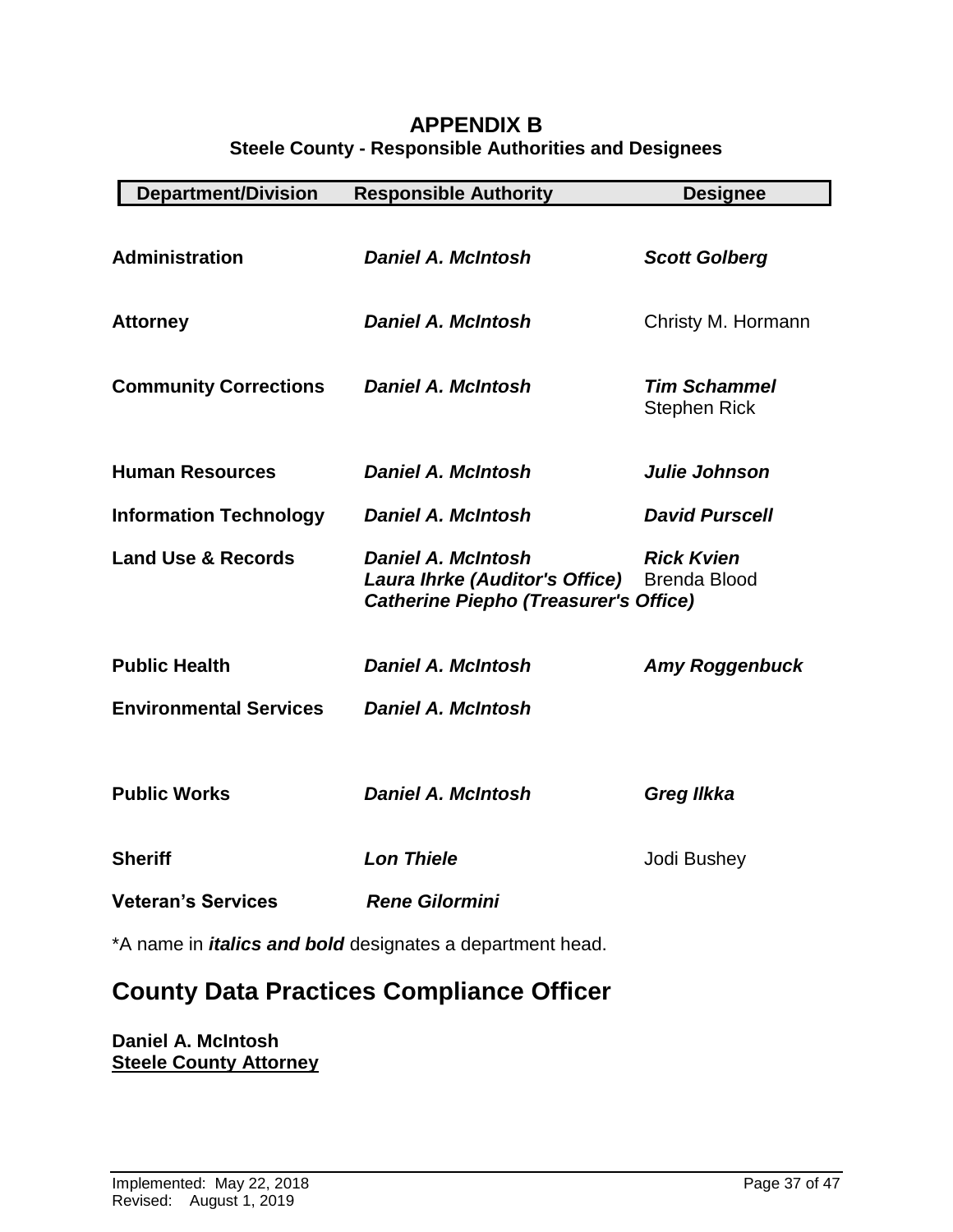# **APPENDIX C**

# **DATA SECURITY BREACH PROTOCOL**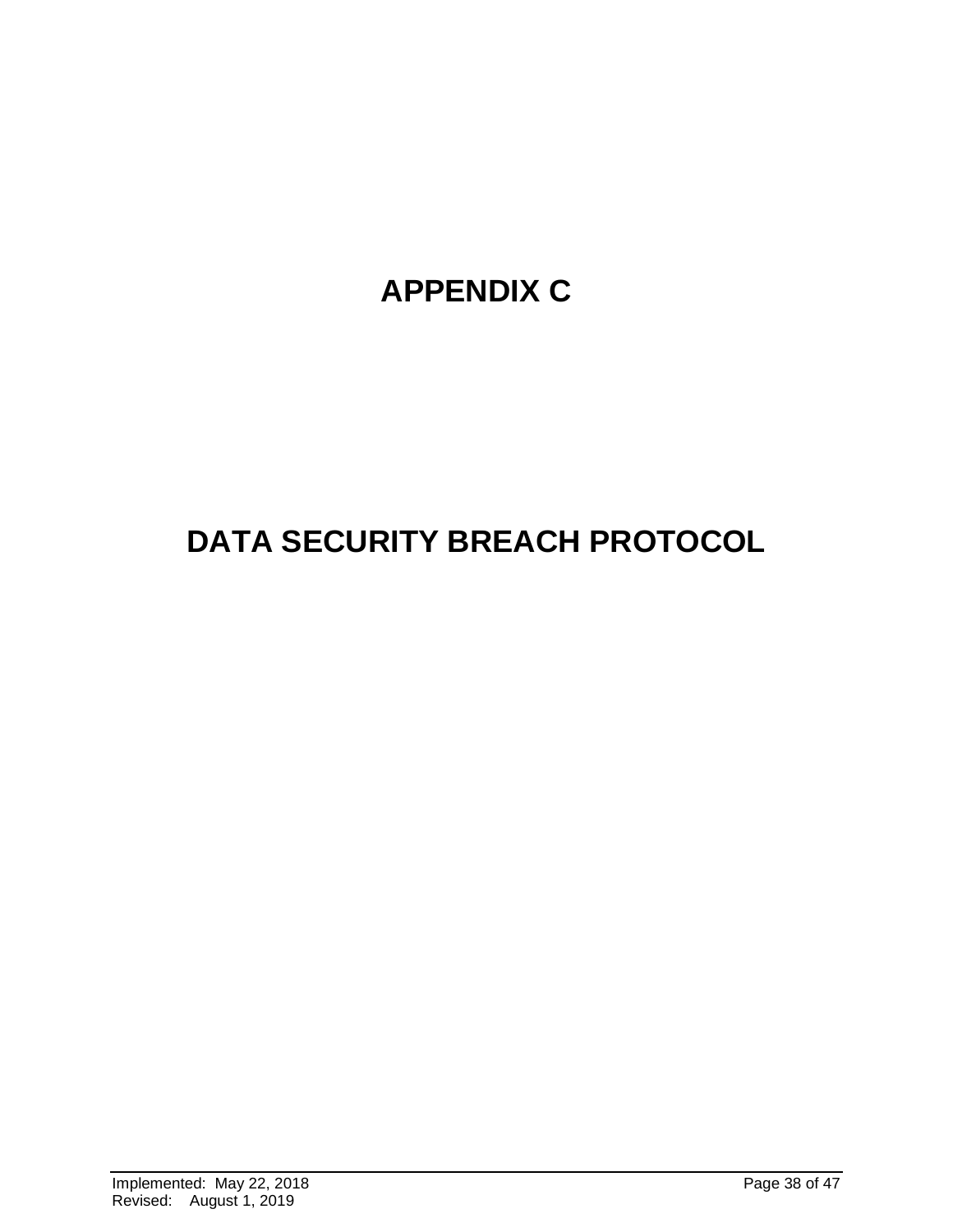# **APPENDIX C DATA SECURITY BREACH PROTOCOL**

#### **Part 1. Purpose**.

This protocol is intended to assist Steele County in implementing the requirements of Minn. Stat. § 13.055 that is intended to provide timely and appropriate notice to individuals who are affected by a breach of the security of their private or confidential data. All employees must immediately report known or potential breaches of security to the responsible authority and their supervisor. The County Attorney's Office in consultation with the affected department or office or Information Technology personnel as appropriate shall determine whether notice of the potential breach is required and if so how the notice will be provided.

**Part 2. Definitions.** Minn. Stat. 13.055, Subd. 1 (in part)

**Subpart A. Potential Data Security Breach.** A situation or incident that provides a reasonable basis to believe not public data may have been compromised of accessed for a purpose not authorized by law or by a person or entity not authorized by law to have access to such data.

**Subpart B. Breach of the security of the data.** Breach of the security of the data means the unauthorized acquisition of data maintained by the county in any medium that compromises the security and classification of the data, but not including the good faith acquisition by an employee, contractor or agent of the county if not provided to an unauthorized person.

**Subpart C. Contact Information.** Contact information means either name and mailing address or name and e-mail address for each individual who is the subject of data maintained by the county.

**Subpart D. Unauthorized acquisition.** Unauthorized acquisition means a person has obtained government data without the informed consent of the individuals who are the subjects of the data or lacks statutory or other legal authority and with the intent to use the data for non-governmental purposes.

**Subpart E. Unauthorized person.** Unauthorized person means any person who accesses government data without permission or without a work assignment that reasonably requires the person to have access to the data.

#### **Part 3. Guidelines**

**Subpart A. Reporting a Potential Breach**. Any employee who knows of or reasonably believes breach of the security of private or confidential data may have occurred must immediately report to his or her supervisor and the county's responsible authority. (R.A.)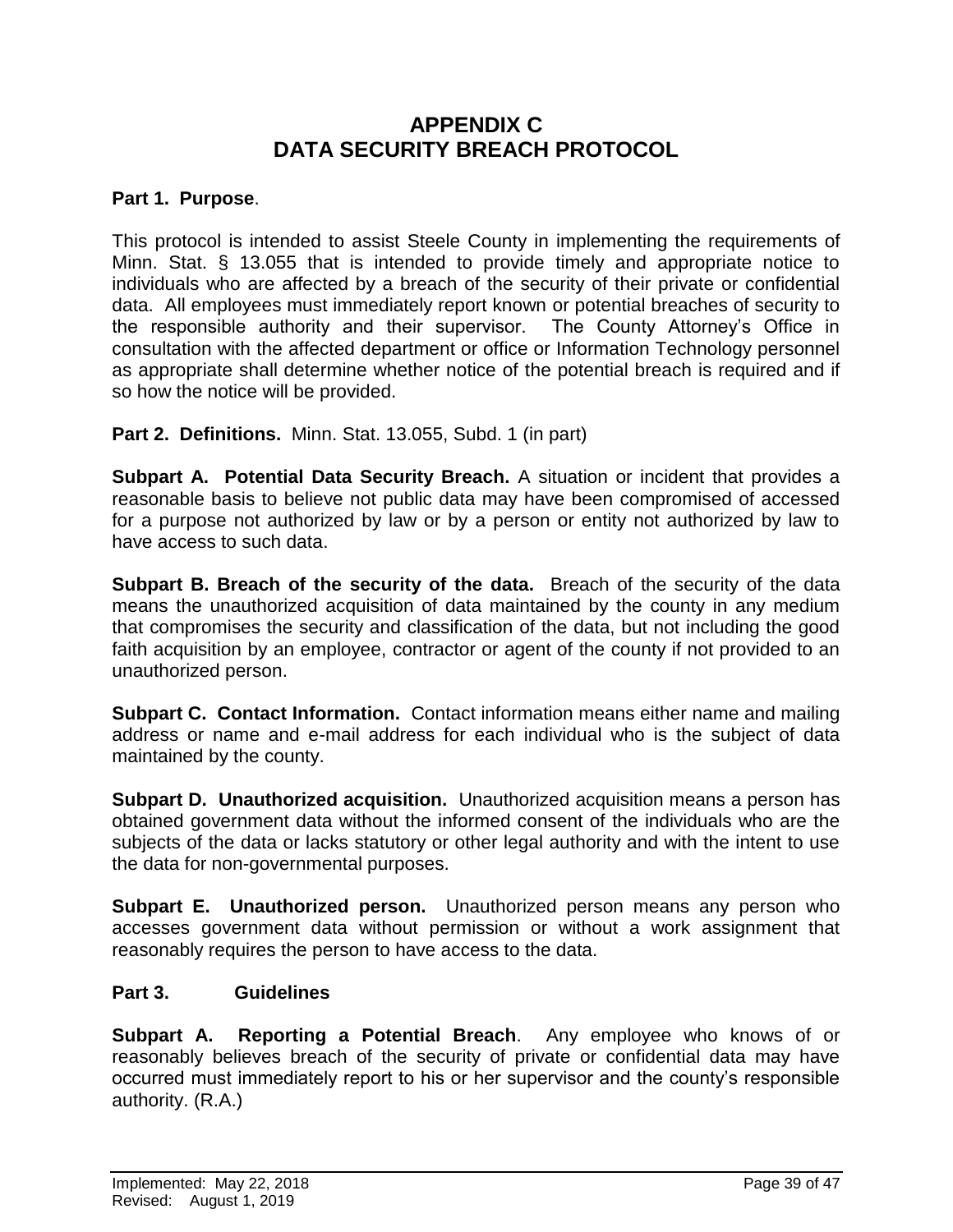The report should include the date and time of the report, when the breach occurred (if known); the type of data involved; the approximate number of affected individuals, if known, and other pertinent data. The attached form should be used for that purpose whenever reasonably possible.

Employees who in good faith report a potential or actual breach under these guidelines will not be subject to retaliation for making such a report.

**Subpart B. Breach Affected Division Response Process.** After a potential breach of security has been reported the responsible authority will work with the affected department or office to take necessary steps to contain and control the integrity of the data handling systems impacted by the potential or reported breach and conduct a preliminary internal assessment of the scope of the potential breach. Applicable Information Technology (IT) staff and security procedures or other guidelines may be consulted as set forth in this policy.

If the potential breach is on a county computing system that contains or has network access to private or confidential data, the R.A. shall consult with IT personnel and consider control measures that may include but are not necessarily limited to removing the computing system from the network.

- (a) **Determining Breach**. The responsible authority shall consult with the affected staff supervisor to determine whether a breach of security of data has occurred.
- (b) **Incidents**. Examples of the types of incidents that may result in a noticetriggering breach include, but are not limited to:
	- i. Evidence of unauthorized access into a computer system containing private/confidential data;
	- ii. Missing documents or papers or stolen or missing laptop, desktop, storage device or other types of information technology resource containing files with private/confidential data;
	- iii. Documents containing private/confidential data sent in any form to a wrong recipient;
	- iv. IT Systems containing private/confidential data that has been compromised; or
	- v. Employee misuse of authorized access to or disclose of private or confidential data.
- (c) **Acquisitions**. Minn. Stat. Sect. 13.055, subd. 2 requires government entities to notify individuals if their private or confidential data has been or is reasonably believed to have been acquired by an unauthorized person. In making that determination the following factors among others may be considered: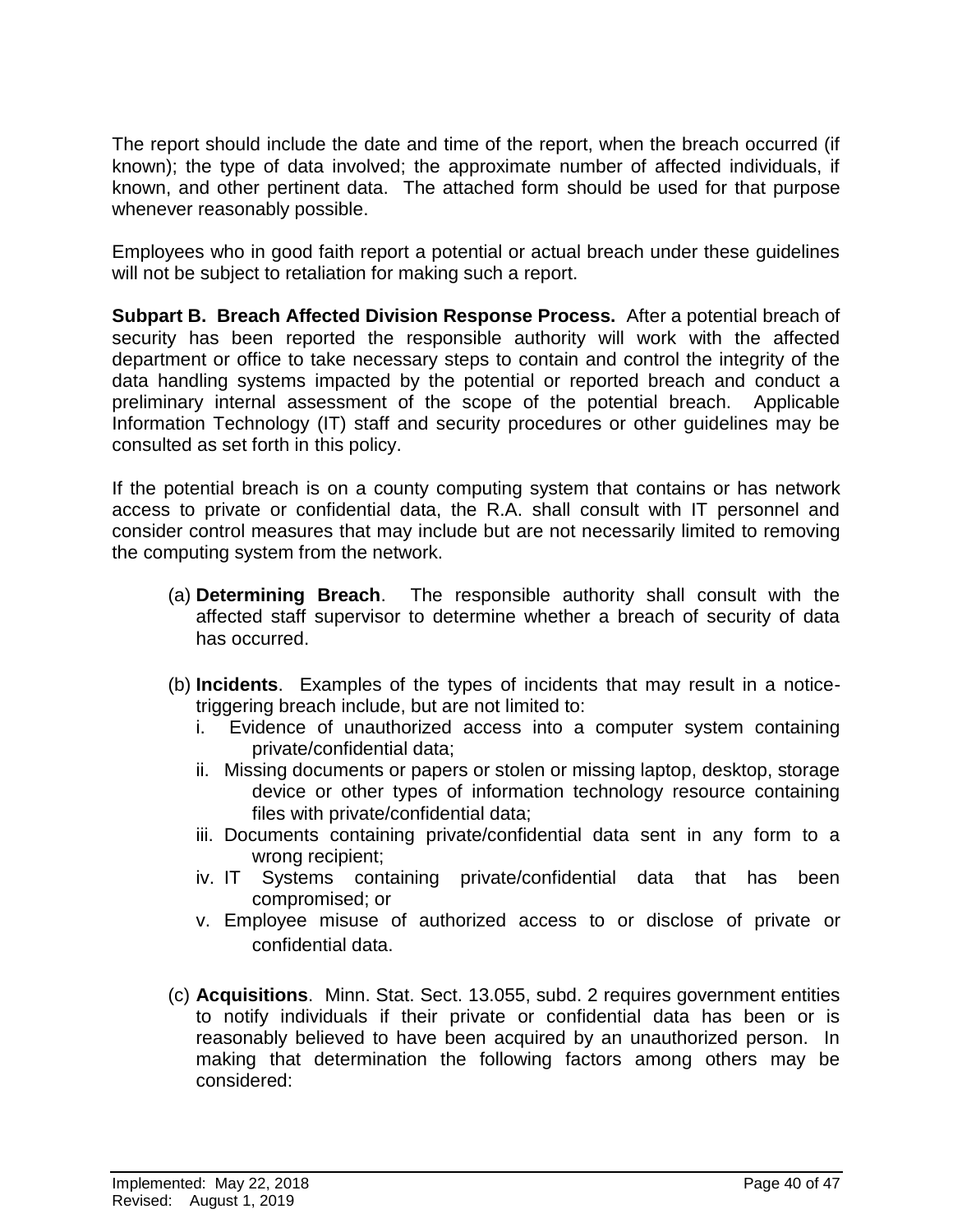- i. Indications the data is in the physical possession and control of an unauthorized person such as a lost or stolen computer or other device or documents containing unprotected private or confidential data.
- ii. Indications the data has been downloaded or otherwise acquired.
- iii. Indications the data was used by an unauthorized person such as a fraudulent account opened or an instance of identity theft reported;
- iv. The encryption protection of the data, if any;
- v. Duration of exposure;
- vi. The extent to which the compromise of electronic data indicates a directed attack such as a pattern showing the device itself was specifically targeted; or
- vii. Indications the attack was intended to seek and collect private or confidential data.
- 1. **Timing of Notification**. If a breach has been determined in most instances the affected department or office has primary responsibility to notify affected individuals and may be assisted by the R.A. Notice is to occur without unreasonable delay. Notice maybe delayed due to a) the legitimate needs of a law enforcement agency; or b) any measures necessary to determine the scope of the breach and restore the reasonable security of the data.

Immediate notification may be appropriate in the event of a breach that could have immediate deleterious impact on individuals whose data may have been acquired by an unauthorized person.

- 2. **Contacting Law Enforcement.** The responsible authority or designee(s) shall contact law enforcement agencies if the breach of security is believed to involve illegal activities. Data may be shared with law enforcement consistent with applicable data practice laws. If law enforcement is contacted it should be informed of the County's practice to provide notice to affected individuals. If law enforcement advises such notice would impede an active criminal investigation notice may be delayed. Delayed notice should be sent out as soon as law enforcement advises it would no longer impede the criminal investigation.
- 3. **Whom to Notify**. The responsible authority in consultation with other appropriate county personnel, including but not limited to the affected department or office, shall determine the scope of the notice. Notice of a breach must be provided to any individual whose private or confidential data has been or is reasonably believed to have been acquired by an unauthorized person. If specific individuals cannot be identified notice should be sent to groups of individuals likely to have been affected such as all whose data is stored in the database of files involved in the breach. Measures should be taken to prevent notice lists from being over-inclusive. If questions arise regarding the scope of the notice required the County Attorneys' Office may be contacted for guidance.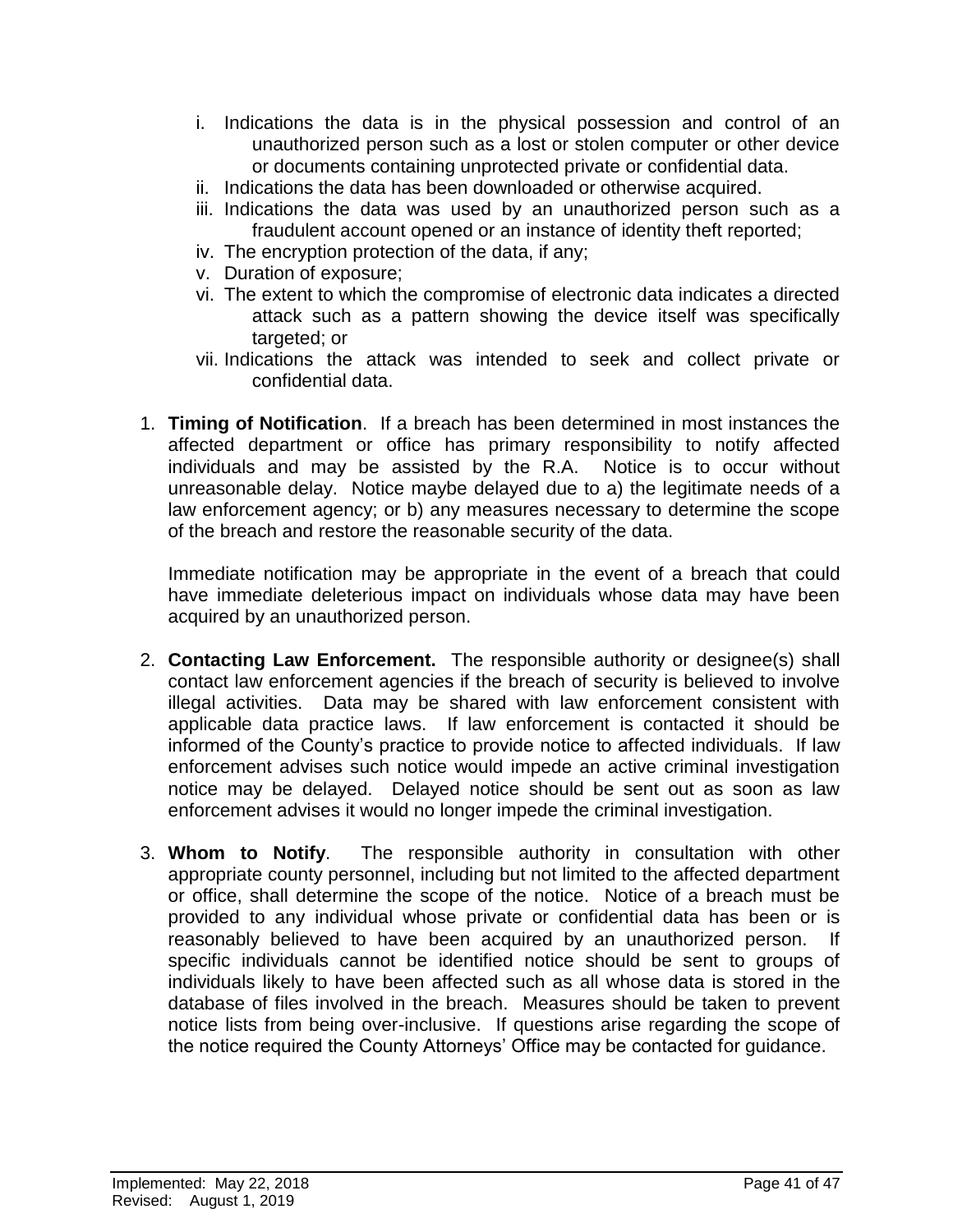# **Subpart C. Notice.**

1. **Content**. The responsible authority or designee shall consult with the affected department or office on the wording of a notice. IT personnel may also be consulted where appropriate. Notices shall generally be sent separate from other documents. The notice should use clear and plain language.

The following should generally be included in the notice:

- (a) A general description of what happened and when to the extent known.
- (b) The nature of the individual's private or confidential data that was involved, but not listing the specific private/confidential data.
- (c) Information about what the county has done to protect the individual's private/confidential data from further disclosure.
- (d) Institution assistance such as website information or telephone number for further information about the incident.
- (e) Information such as Web sites about what individuals can do to protect themselves against identity theft including contact information for nationwide credit reporting agencies.
- 2. **Method of Notification**. The responsible authority in consultation with the affected division shall determine the appropriate method of notice as follows.
	- (a) **Written notice** by first class mail to each affected individual; or
	- (b) **Electronic notice** to each affected individual if communication normally occurs in that medium and the procedure is otherwise consistent with the provisions regarding electronic records and signatures contained in 15 U.S.C. 7001.
	- (c) **Substitute notice** may be provided if the cost of providing the written notice required to each affected individual would exceed \$250,000 or the affected class of individuals to be notified exceeds 500,000 or the county does not have sufficient contact information to notify affected individuals. Substitute notice consists of all the following:
		- (i) **E-mail notice** if the county has an e-mail address for the affected individuals;
		- (ii) **Conspicuous posting** of the notice on the county website for a minimum of 45 days and
		- (iii) **Notification to major media** outlets that reach the general public.

**Subpart D. Coordination with Credit Reporting Agencies**. Credit reporting agencies assist individuals in responding to a notice of a security breach. Such agencies should be notified in advance of sending notice of security breach incidents that may significantly increase calls to agencies for assistance.

If notice is required to be given to 1,000 or more individuals at one time the county shall notify without unreasonable delay all consumer reporting agencies that compile and maintain files on consumers on a nationwide basis as defined in 15 U.S.C. 1681a, of the timing, distribution and content of the notice to be sent. Such contacts shall include but not be limited to the following: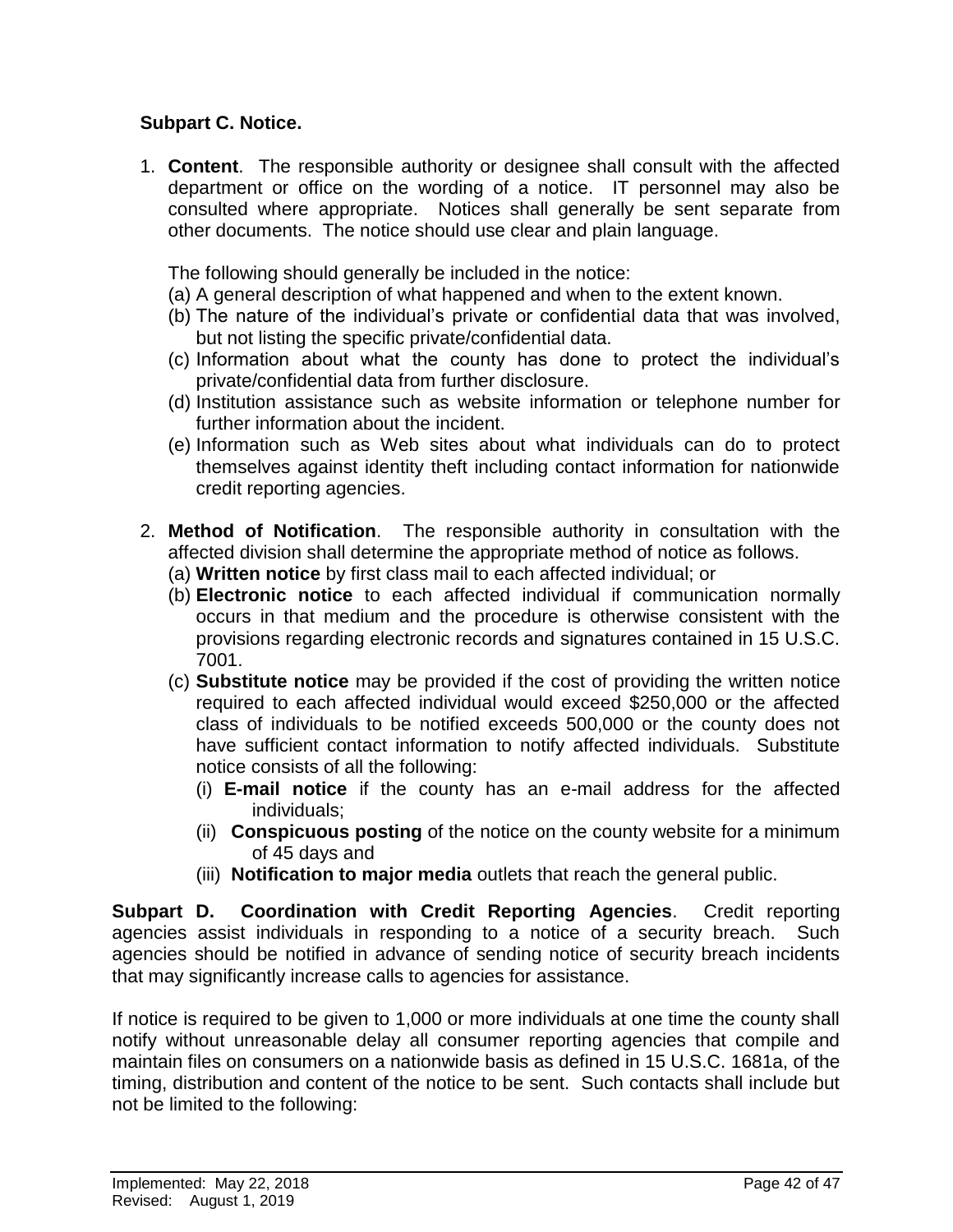- Equifax: U.S. Consumer Services Equifax Information Services, LLC. Phone: 1-800-525-6285
- Experian: Experian Security Assistance P.O. Box 72 Allen, TX 75013 1-888-397-3742
- TransUnion: Phone: 1-800-680-7289

**Subpart E. Documentation.** The responsible authority or designee must complete a Breach of Security Incident Response Summary for each reported breach regardless of whether notice is given. The form should be completed beginning at the time of the initial report or as soon thereafter as reasonably practical.

Where appropriate all documentation related to the breach and investigation shall be labeled and maintained as not public pursuant to the applicable data privacy classification including but not limited to, "security information" as defined by Minn. Stat. 13.37, Subd. 1(a). The form shall be retained by the responsible authority in accordance with the applicable records retention policy.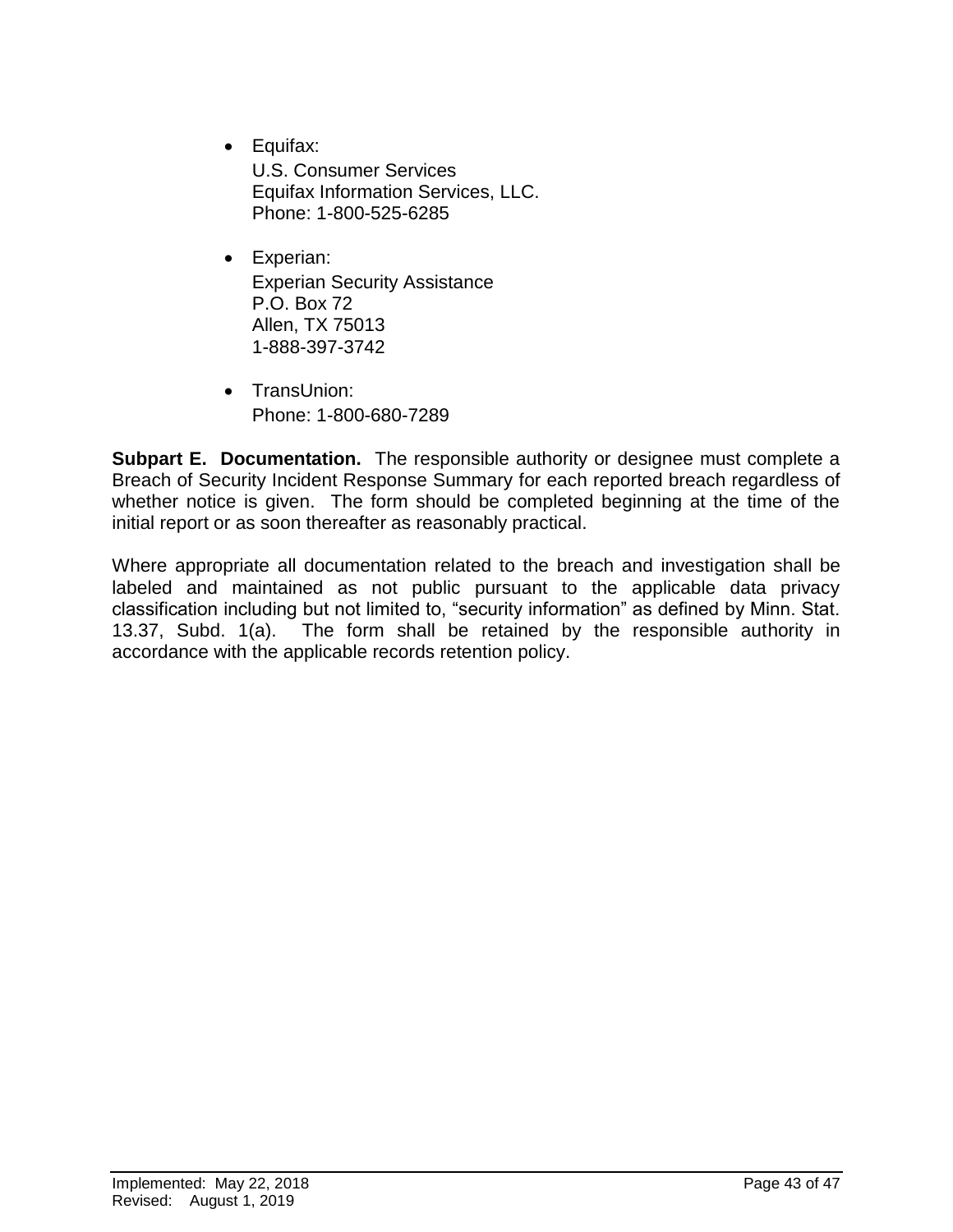# **Potential Not Public Data Breach Report**

| Date of Report: example and a series of the series of the series of the series of the series of the series of |
|---------------------------------------------------------------------------------------------------------------|
|                                                                                                               |
|                                                                                                               |
| To Extent Known Date and Time of Potential Breach: _____________________________                              |
|                                                                                                               |
|                                                                                                               |
|                                                                                                               |
|                                                                                                               |
|                                                                                                               |
| <b>Signature of Reporting Person</b>                                                                          |

This report must be promptly completed and forwarded to Steele County Attorney Daniel McIntosh. It may be emailed to **daniel.mcintosh@co.steele.mn.us.** 

For any assistance or questions, email Daniel McIntosh or call 507-444-7780.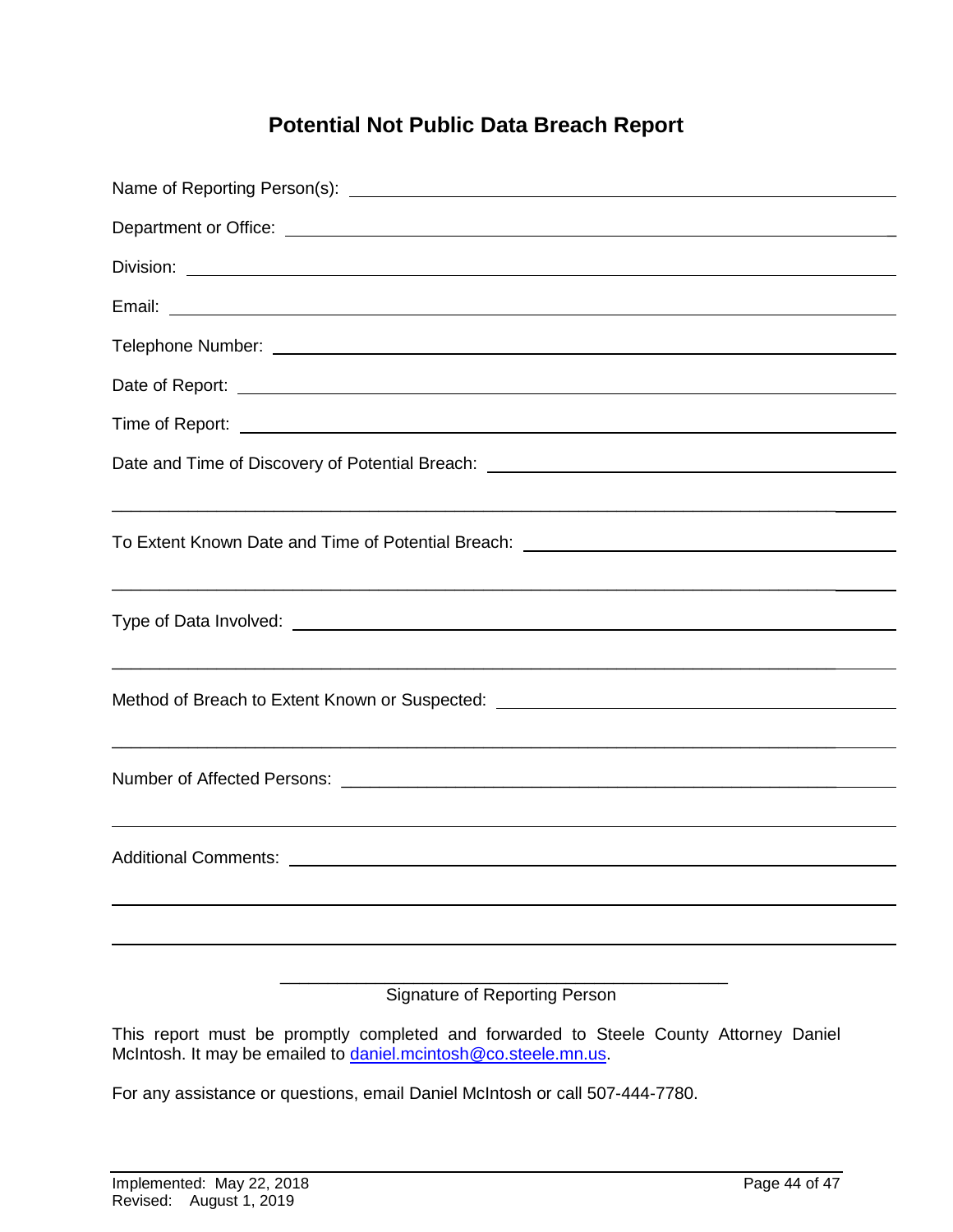# **APPENDIX D**

# **MINNESOTA GOVERNMENT DATA PRACTICES ACT**

**Data Request Forms**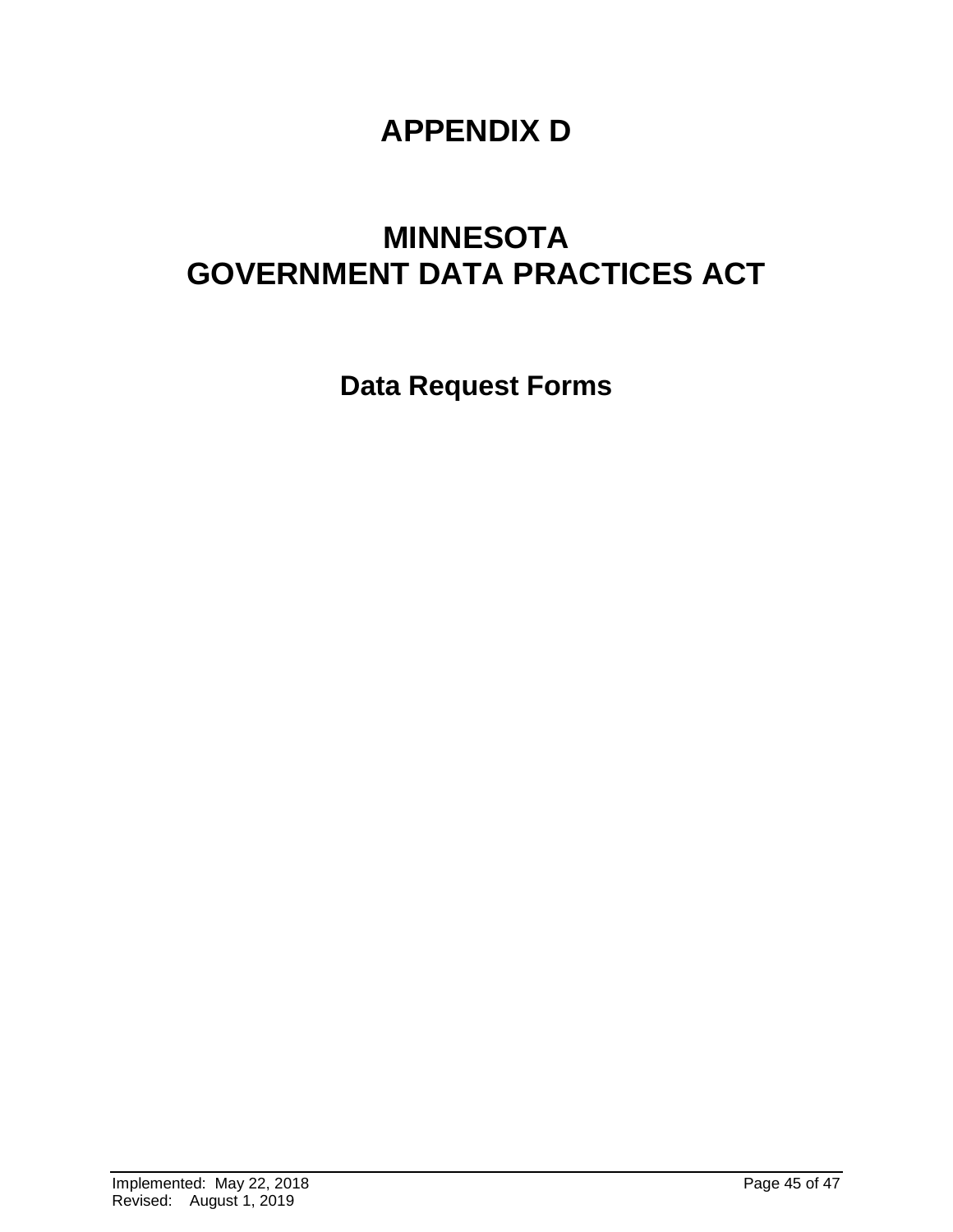### **DATA REQUEST FORM – MEMBERS OF THE PUBLIC**

| I am requesting access to data in the following way:                                                                                                                                                                                |        |                                   |  |  |
|-------------------------------------------------------------------------------------------------------------------------------------------------------------------------------------------------------------------------------------|--------|-----------------------------------|--|--|
| $\Box$ Inspection                                                                                                                                                                                                                   | Copies | $\Box$ Both inspection and copies |  |  |
| Note: inspection is free, but reproduction costs must be prepaid before you receive the copies.                                                                                                                                     |        |                                   |  |  |
| <b>Contact Information</b>                                                                                                                                                                                                          |        |                                   |  |  |
|                                                                                                                                                                                                                                     |        |                                   |  |  |
| Address: <u>Address</u> and the contract of the contract of the contract of the contract of the contract of the contract of the contract of the contract of the contract of the contract of the contract of the contract of the con |        |                                   |  |  |
|                                                                                                                                                                                                                                     |        |                                   |  |  |

*You do not have to provide any of the above contact information. However, if you want us to mail/email you copies of the data, we will need some type of contact information. In addition, if we do not understand your request and need to get clarification from you, without contact information, we will not be able to begin processing your request until you contact us.* 

#### **These are the data I am requesting:**

Describe the data you are requesting as specifically as possible. If you need more space, please use the back of this form. If you need assistance with technical wording, terminology, or are unsure about the use or meanings of acronyms, please contact the RA. However, please be advised that the RA cannot give you legal advice regarding your request.

We will respond to your request as soon as reasonably possible.